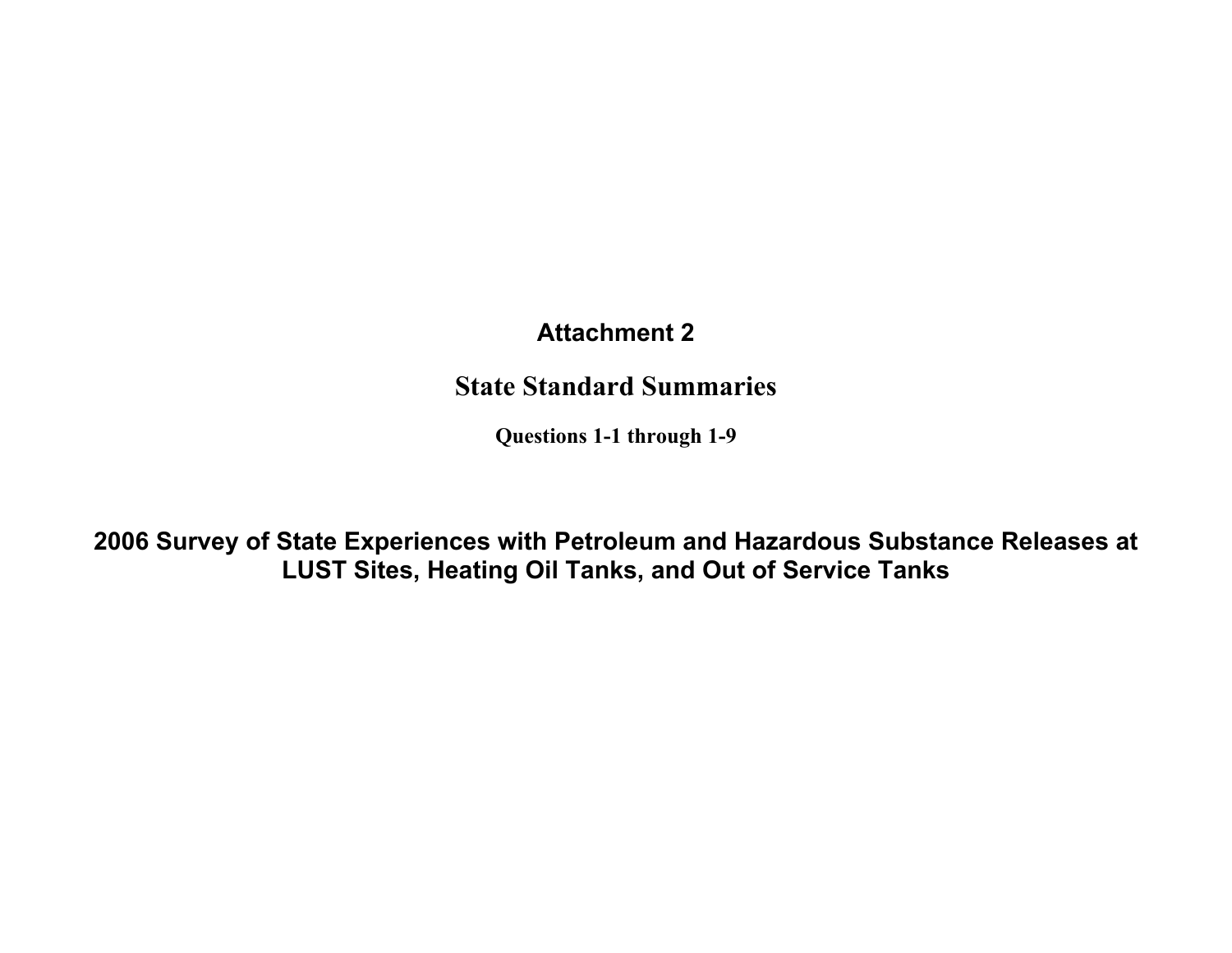| 1-1a&b. Does your state have action levels, cleanup levels, or drinking water standards for MtBE? |  |  |
|---------------------------------------------------------------------------------------------------|--|--|
|                                                                                                   |  |  |

| <b>State</b> | Yes No                    |                         | Don't<br><b>Know</b> | Groundwater Groundwater<br><b>Action</b><br>Level(s)<br>(ppb) | Cleanup<br>Level(s)<br>(ppb) | Soil<br>(ppm) | Soil<br><b>Action Cleanup</b><br>Level(s) $Level(s)$<br>(ppm) | (health<br>based) | <b>Primary Secondary</b><br>$\int$ (taste $\&$<br>odor) | <b>State</b><br>(0r)<br>other)<br><b>Advisory</b> | <b>EPA</b><br><b>Advisory</b><br>$(20-40)$<br>ppb) | <b>Comments</b>                                                                                                                                                                                                                                                                  |
|--------------|---------------------------|-------------------------|----------------------|---------------------------------------------------------------|------------------------------|---------------|---------------------------------------------------------------|-------------------|---------------------------------------------------------|---------------------------------------------------|----------------------------------------------------|----------------------------------------------------------------------------------------------------------------------------------------------------------------------------------------------------------------------------------------------------------------------------------|
| AK.          |                           | $\overline{\mathbf{x}}$ |                      |                                                               |                              |               |                                                               |                   |                                                         |                                                   |                                                    |                                                                                                                                                                                                                                                                                  |
| AL           | $\boldsymbol{\mathrm{X}}$ |                         |                      | 20                                                            | 20                           | 0.008         | 0.008                                                         |                   |                                                         |                                                   |                                                    | The cleanup levels are all<br>risk-based determined on<br>a site by site basis. The<br>cleanup level entered is<br>the initial screening level.                                                                                                                                  |
| AR.<br>AZ    | $\boldsymbol{\mathrm{X}}$ | $\overline{\mathbf{X}}$ |                      | 20                                                            |                              | 320           | 320                                                           |                   |                                                         |                                                   |                                                    | Arizona does not have an<br>enforceable drinking water<br>standard. The UST<br>program has limited<br>authority in the UST<br>Corrective Action Rules<br>that allows determination<br>of a risk-based level of<br>contaminants that do not<br>have a drinking water<br>standard. |
| CA.          | $\vert$ X                 |                         |                      |                                                               |                              |               |                                                               | 13                | 5                                                       |                                                   |                                                    |                                                                                                                                                                                                                                                                                  |
| <b>CC</b>    | $\boldsymbol{\mathrm{X}}$ |                         |                      | 20                                                            | 20                           |               |                                                               |                   | 20                                                      |                                                   |                                                    | Petroleum storage tanks<br>and cleanups from these<br>tanks are regulated by the<br>Dept. of Labor and<br>Employment, Division of<br>Oil and Public Safety<br>(OPS). Hazardous waste<br>cleanups are regulated by<br>the Dept. of Public Health<br>and Environment<br>(CDPHE).   |
| <b>CT</b>    | $\vert \mathrm{X} \vert$  |                         |                      |                                                               |                              |               |                                                               | 70                |                                                         |                                                   |                                                    | Soil cleanup levels: ><br>direct exposure criteria,<br>Residential = $500$ ppm,                                                                                                                                                                                                  |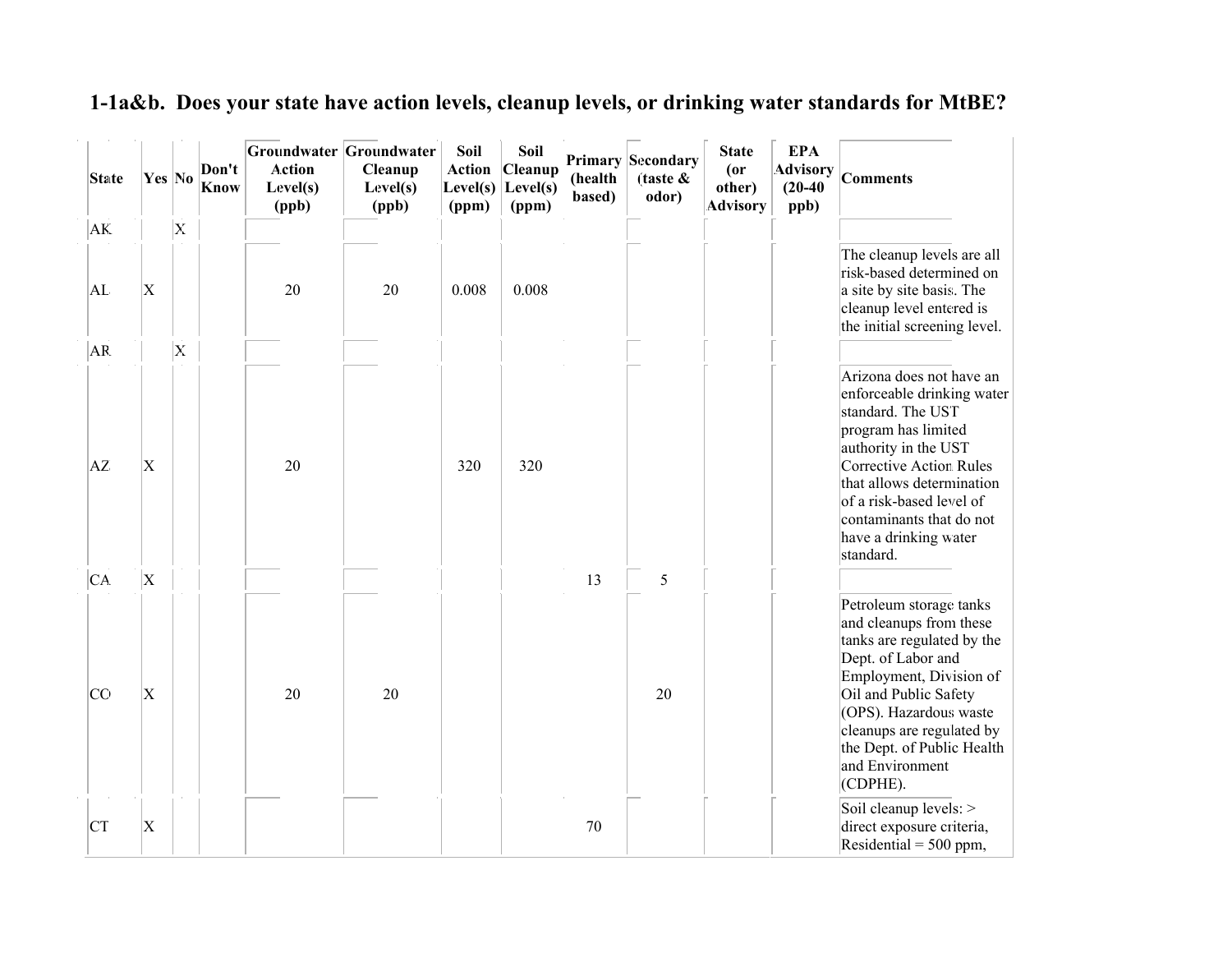| DE  | $\mathbf x$ |   | 180 |    | 0.13  |       | 10 | Industrial/Commercial =<br>1000 ppm $>$ pollutant<br>mobility criteria, $GA = 2$<br>ppm, $GB = 20$ ppm<br>Groundwater cleanup<br>levels: > pollutant:<br>mobility criteria = $100$<br>$ $ ppb<br>gwel - site specific, sel -<br>site specific                     |
|-----|-------------|---|-----|----|-------|-------|----|-------------------------------------------------------------------------------------------------------------------------------------------------------------------------------------------------------------------------------------------------------------------|
| FL  | $\mathbf x$ |   |     | 20 |       | 0.09  |    | There is no separate<br>concept of an action level<br>as distinguished from a<br>cleanup level. If a<br>chemical is detected above<br>the cleanup target level it<br>is considered<br>contaminated and means<br>that the contamination<br>needs to be cleaned up. |
| GA. |             | X |     |    |       |       |    | MtBE is used as a leading-<br>edge indicator of plume<br>movement and its<br>presence in a drinking<br>water well sometimes<br>results in replacement of<br>the well to prevent further<br>contamination by benzene<br>and other substances that<br>have an MCL.1 |
| ΗI  | $\mathbf X$ |   | 20  | 20 | 0.005 | 0.005 |    | Current HIDOH UST<br>action levels for MtBE:<br>non-drinking water<br>threatened soil: 20 ppm<br>non-drinking water<br>threatened GW: 202,000<br>ppb drinking water<br>threatened soil: 0.005 ppm<br>drinking water threatened<br>$GW: 20$ ppb                    |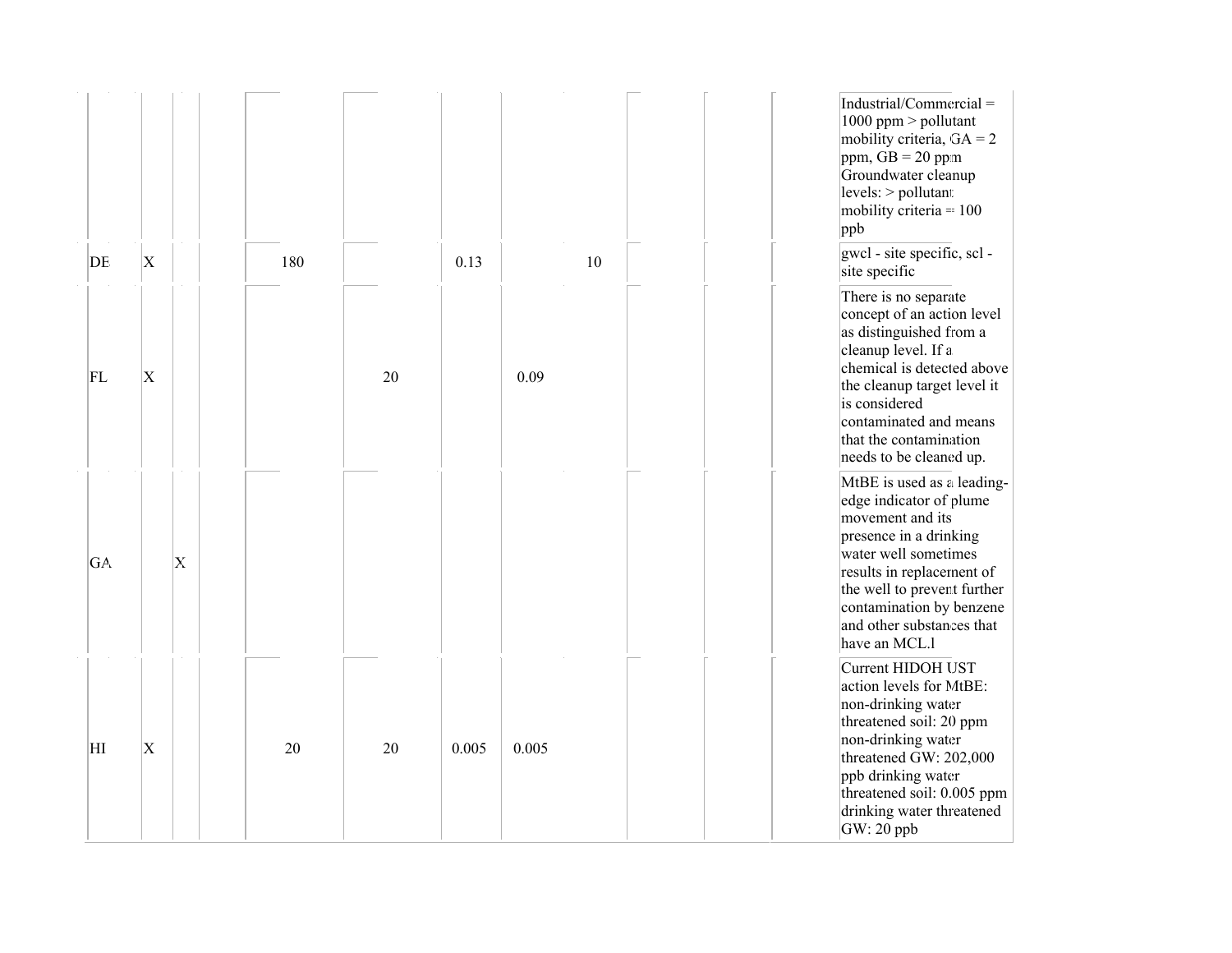| ĪА                   |                                        | $\mathbf{X}$ |                           |          |              |              |              |    |    |    |          | Sites must sample for<br>MtBE during initial<br>investigations/assessment.<br>If MtBE is found above<br>the detection level (15<br>ppb) continued sampling<br>for MtBE is required.                                                                                          |
|----------------------|----------------------------------------|--------------|---------------------------|----------|--------------|--------------|--------------|----|----|----|----------|------------------------------------------------------------------------------------------------------------------------------------------------------------------------------------------------------------------------------------------------------------------------------|
| ID                   |                                        |              | $\boldsymbol{\mathrm{X}}$ |          |              |              |              |    |    |    |          | Guidance is due to be<br>released in late 2007-early<br>2008. Cleanup levels are<br>currently site-specific and<br>risk based.                                                                                                                                               |
| IL<br>$ {}_{\rm IN}$ | $\overline{\mathrm{X}}$<br>$\mathbf X$ |              |                           | 70<br>40 | $70\,$<br>40 | 0.32<br>0.18 | 0.32<br>0.18 | 70 | 20 | 20 | 20<br>20 | Any detection of a<br>contaminant requires a<br>response. Detection limits<br>must meet the residential<br>cleanup objective.<br>Cleanup levels listed are<br>for residential closure. The<br>commercial/industrial<br>levels are 870 (gw) and<br>$3.9$ (s).                 |
| <b>KS</b><br>KY      | $\overline{\mathrm{X}}$<br>$\mathbf x$ |              |                           | 20<br>50 | 20           | 2400         | 2400         |    |    |    |          | When a release is<br>confirmed or when gw is<br>encountered at a UST<br>system removal, KY<br>requires MtBE analysis of<br>water samples from<br>drinking water sources<br>(dom.-use wells, springs,<br>cisterns) located within a<br>certain distance from a<br>UST system. |
| LA                   | $\vert \mathrm{X} \vert$               |              |                           | 20       |              | 0.07         |              |    |    |    |          | Cleanup levels are site-<br>specific and based on a<br>tiered risk-based approach<br>and depend on source<br>length, GW classification,                                                                                                                                      |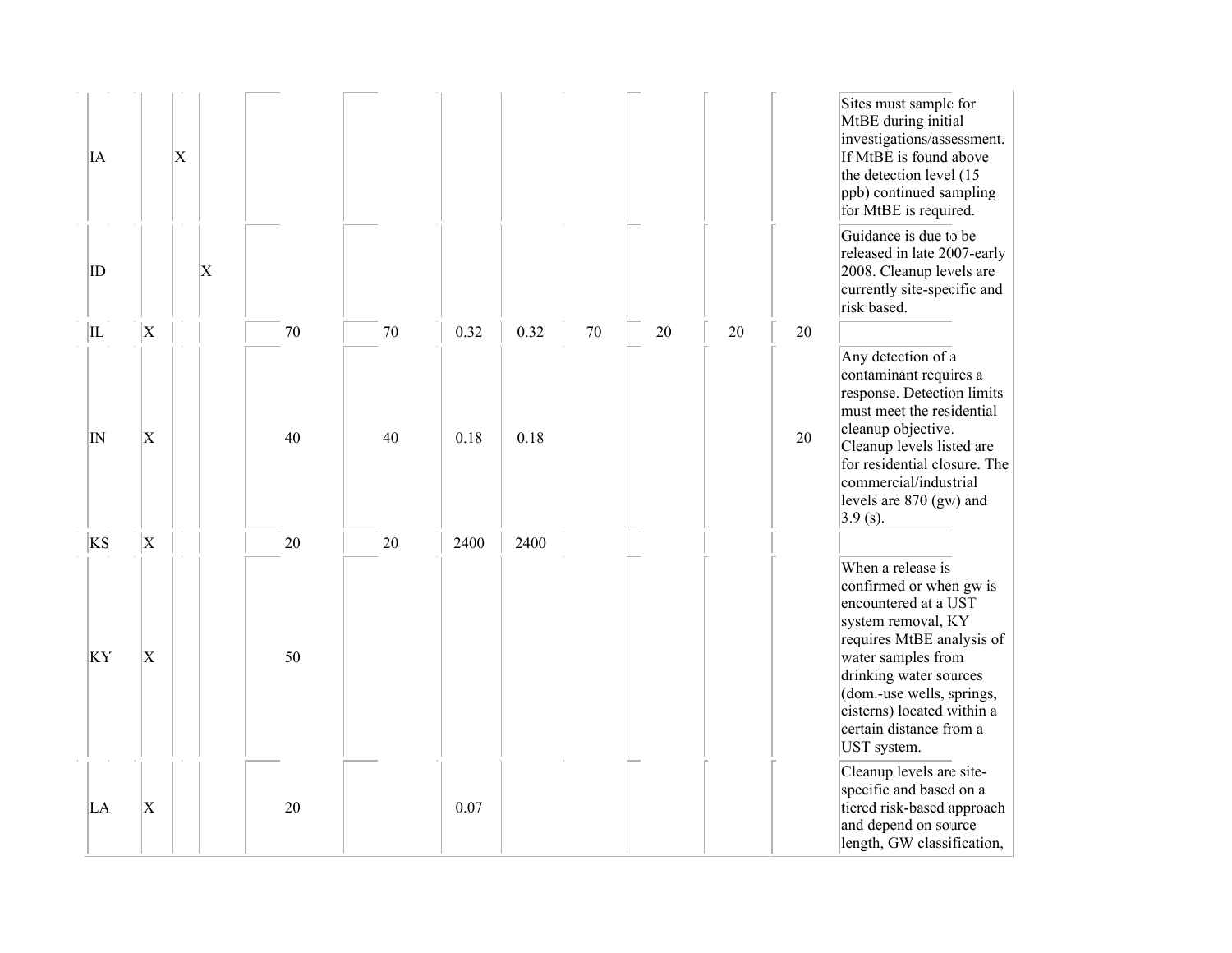| MA                       | $\vert \mathrm{X} \vert$  | $70\,$ | 70 | 0.10  | 100 |     | 20 | 70 |    | and dilution factor.<br>$GWAL = gW1 = 70$ ,<br>gw2=1.0 Soil S1=0.1<br>$S2=100$ mg/kg                                                                                                                                                                                                                                         |
|--------------------------|---------------------------|--------|----|-------|-----|-----|----|----|----|------------------------------------------------------------------------------------------------------------------------------------------------------------------------------------------------------------------------------------------------------------------------------------------------------------------------------|
| $\overline{\mathrm{MD}}$ | $\boldsymbol{\mathrm{X}}$ | 20     |    | 650   |     |     |    |    |    | 1-1b non-residental soil<br>action level is 2700 ppm                                                                                                                                                                                                                                                                         |
| ME                       | $\boldsymbol{\mathrm{X}}$ | 25     | 35 |       |     | 35  |    |    |    |                                                                                                                                                                                                                                                                                                                              |
| MI                       | $\vert \mathrm{X} \vert$  | 40     |    | 800   |     | 240 | 40 |    |    | MTBE was banned<br>effective June 1, 2003.<br>Criteria units are in pbb.<br>Cleanup level depends on<br>land use. Inhalation and<br>direct contact criteria are<br>developed as well. Note:<br>program does not<br>designate health-based<br>criteria as primary. See Op<br>memo No. 1 on Web at:<br>www.michigan.gov/deqrrd |
| MN                       | X                         |        |    |       |     |     |    | 70 |    |                                                                                                                                                                                                                                                                                                                              |
| MO                       | $\vert$ X                 | 146    |    | 0.453 |     |     |    |    | 20 | Cleanup levels vary<br>depending on the risk<br>assessment and whether a<br>Tier 1 or Tier 2 cleanup is<br>done.                                                                                                                                                                                                             |
| MS                       | $\mathbf x$               | 40     |    | 3910  |     |     |    |    |    | The groundwater and soil<br>levels listed are "screening<br>levels" which, if exceeded,<br>require further assessment<br>and/or remediation.                                                                                                                                                                                 |
| MT                       | $\vert \mathrm{X} \vert$  | 30     | 30 | 0.10  |     | 30  |    |    |    | Action levels for MtBE in<br>soil vary depending on<br>depth to groundwater and<br>land use. $0.1$ ppm is the<br>most conservative value<br>assigned to groundwater<br>less than 10 feet vertical<br>speration and residential<br>use.                                                                                       |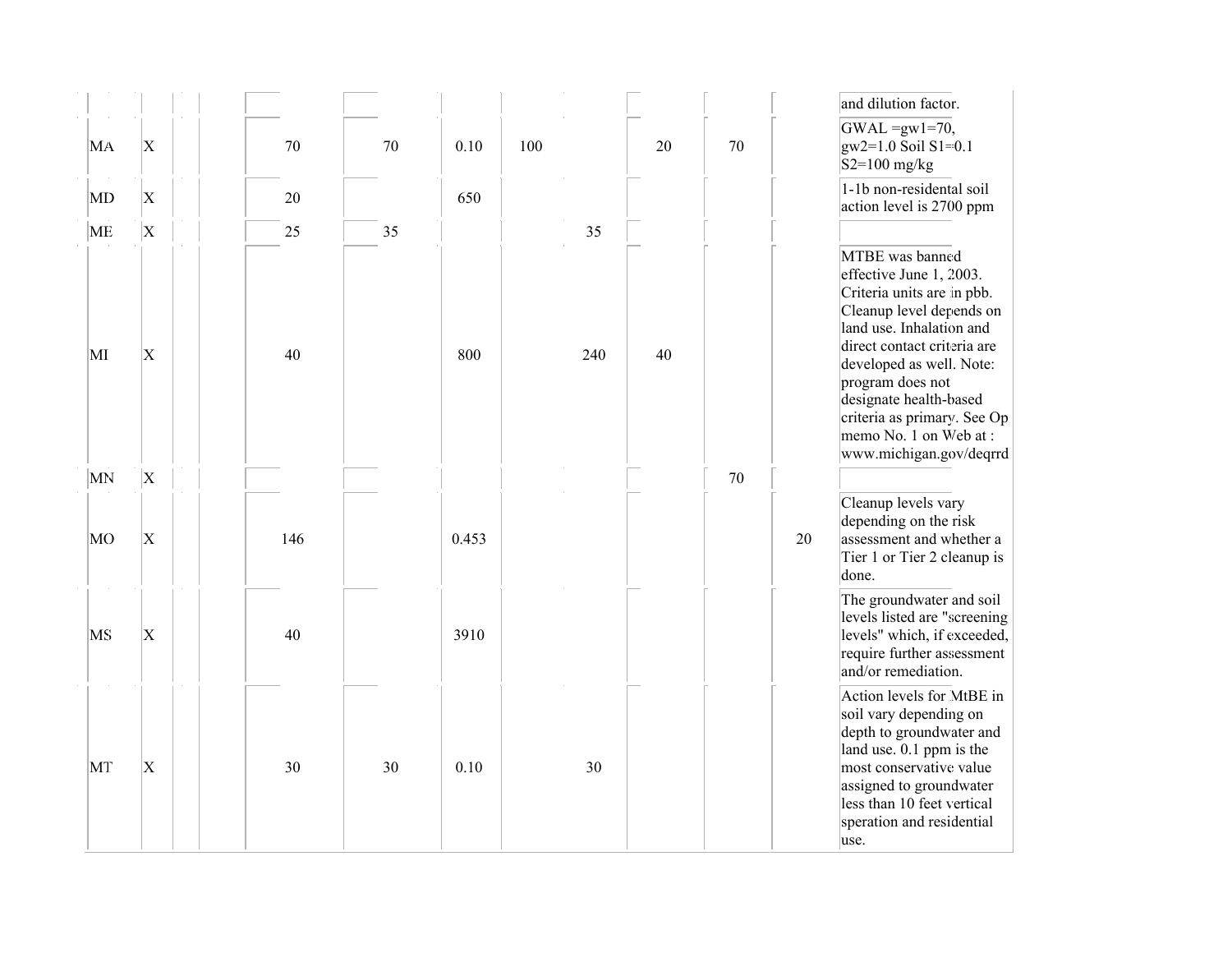| NC<br>$\overline{\rm ND}$ | $\mathbf X$               | $\mathbf{X}$ | 200 |     | 0.92 |      | 200 |    | 11.60 |    | Cleanup levels based on<br>assigned risk of site. High<br>$- (.92 ppm/200 ppb)$<br>Intermediate - (.92<br>$ppm/200000$ ppb) Low -<br>$(156 \text{ or } 4088 \text{ ppm}/200000$<br>$\vert$ ppb) {(soil - ppm)(GW -<br>$ ppb)\}$                                             |
|---------------------------|---------------------------|--------------|-----|-----|------|------|-----|----|-------|----|-----------------------------------------------------------------------------------------------------------------------------------------------------------------------------------------------------------------------------------------------------------------------------|
| <b>NE</b>                 | $\boldsymbol{\mathrm{X}}$ |              |     |     |      |      |     |    |       |    | Cleanup levels are site-<br>specific levels determined<br>using RBCA program.<br>The following levels are<br>the lowest RBSLs: 20 ppb<br>for GW and 0.607 for<br>Soil.                                                                                                      |
| NH                        | $\boldsymbol{\mathrm{X}}$ |              |     | 13  |      | 0.13 | 13  | 20 |       |    |                                                                                                                                                                                                                                                                             |
| NJ                        | $\overline{\mathrm{X}}$   |              |     | 70  |      | 3.10 | 70  |    |       |    |                                                                                                                                                                                                                                                                             |
| NM                        | $\vert \mathrm{X} \vert$  |              | 100 | 100 |      |      |     |    | 100   | 40 | Soil action and cleanup<br>levels are risk-based and<br>therefore variable                                                                                                                                                                                                  |
| NV                        | $\overline{\mathrm{X}}$   |              | 20  | 20  |      |      |     |    |       |    | Site-specific MtBE action<br>levels are set to 20 ug/L<br>unless the site is located<br>greater than 500 feet from<br>private well; 1,000 feet<br>from a municipal well,<br>construction dewatering,<br>or sensitive environment;<br>1/2 mile from surface<br>water intakes |
| NY                        | $\vert \mathrm{X} \vert$  |              |     | 10  |      | 0.12 | 10  |    |       |    | Action levels for both<br>groundwater and soil are<br>any amount of<br>contamination.                                                                                                                                                                                       |
| OH                        | $\vert \mathrm{X} \vert$  |              | 40  |     | 130  |      |     |    |       |    | The cleanup level is site<br>specific so I can't tell you<br>what it is.                                                                                                                                                                                                    |
| OK.                       |                           | $\mathbf{X}$ |     |     |      |      |     |    |       |    | Although OK has no                                                                                                                                                                                                                                                          |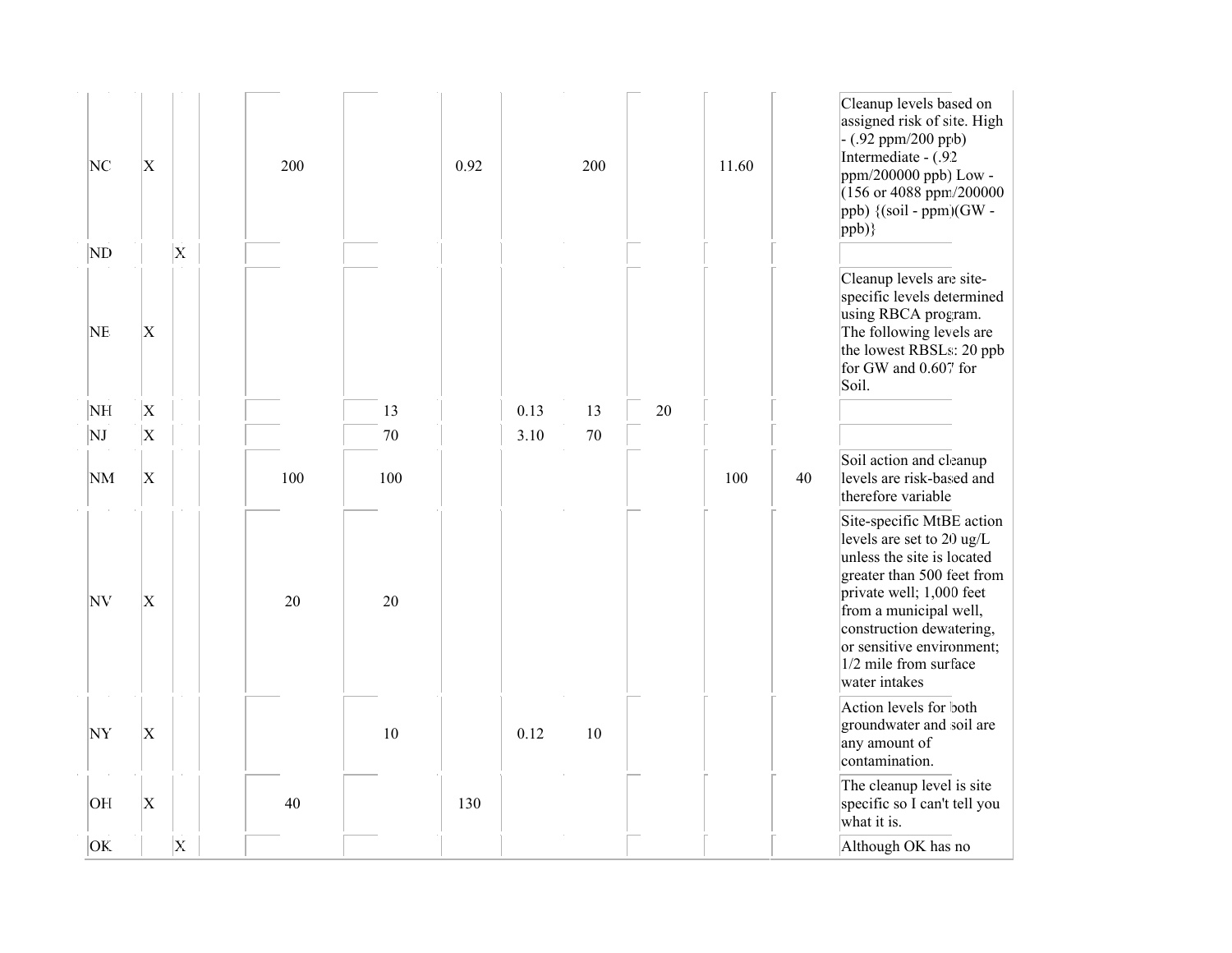|           |                           |    |      |                |            |    | action level or cleanup<br>level for MtBE, we have<br>adopted EPA's "level of<br>interest" for this<br>contaminant in<br>groundwater. That<br>concentration level is 20<br>ug/L.                                                        |
|-----------|---------------------------|----|------|----------------|------------|----|-----------------------------------------------------------------------------------------------------------------------------------------------------------------------------------------------------------------------------------------|
| OR.       | $\boldsymbol{\mathrm{X}}$ |    | 6.40 |                | 130        |    |                                                                                                                                                                                                                                         |
| PA        | $\overline{\mathrm{X}}$   | 20 | 20   | $\overline{2}$ | $\sqrt{2}$ |    | If a water supply (private<br>or public) is affected by a<br>UST petroleum release,<br>regardless of contaminant<br>level, the water supply<br>must be replaced either<br>temporary or permanently<br>depending on long-term<br>impact. |
| RI        | $\boldsymbol{\mathrm{X}}$ | 20 | 40   |                | 0.90       | 40 | Standards for GA areas<br>entered in table The soil<br>standard is a leachability<br>standard. Standards for<br>GB areas: Groundwater<br>Cleanup Level 5000 ppb<br>Leachability Cleanup<br>Level Soil 100 ppm                           |
| SC        | X                         | 40 |      | 0.032          |            | 40 | Soil action level based on<br>EPA PRG Soil cleanup<br>may vary depending on<br>land use. Cleanup levels<br>are site-specific risk-based<br>values.                                                                                      |
| <b>SD</b> | $\boldsymbol{\mathrm{X}}$ | 40 |      |                |            |    | *Ingestion, resident child                                                                                                                                                                                                              |
| TN        | $\boldsymbol{\mathrm{X}}$ |    | 20   |                | 39.60      |    | or commercial worker-20<br>ppb Indoor<br>Inhalation/vapor<br>emissions, resident child-<br>175000ppb, commercial<br>worker-1610000ppb                                                                                                   |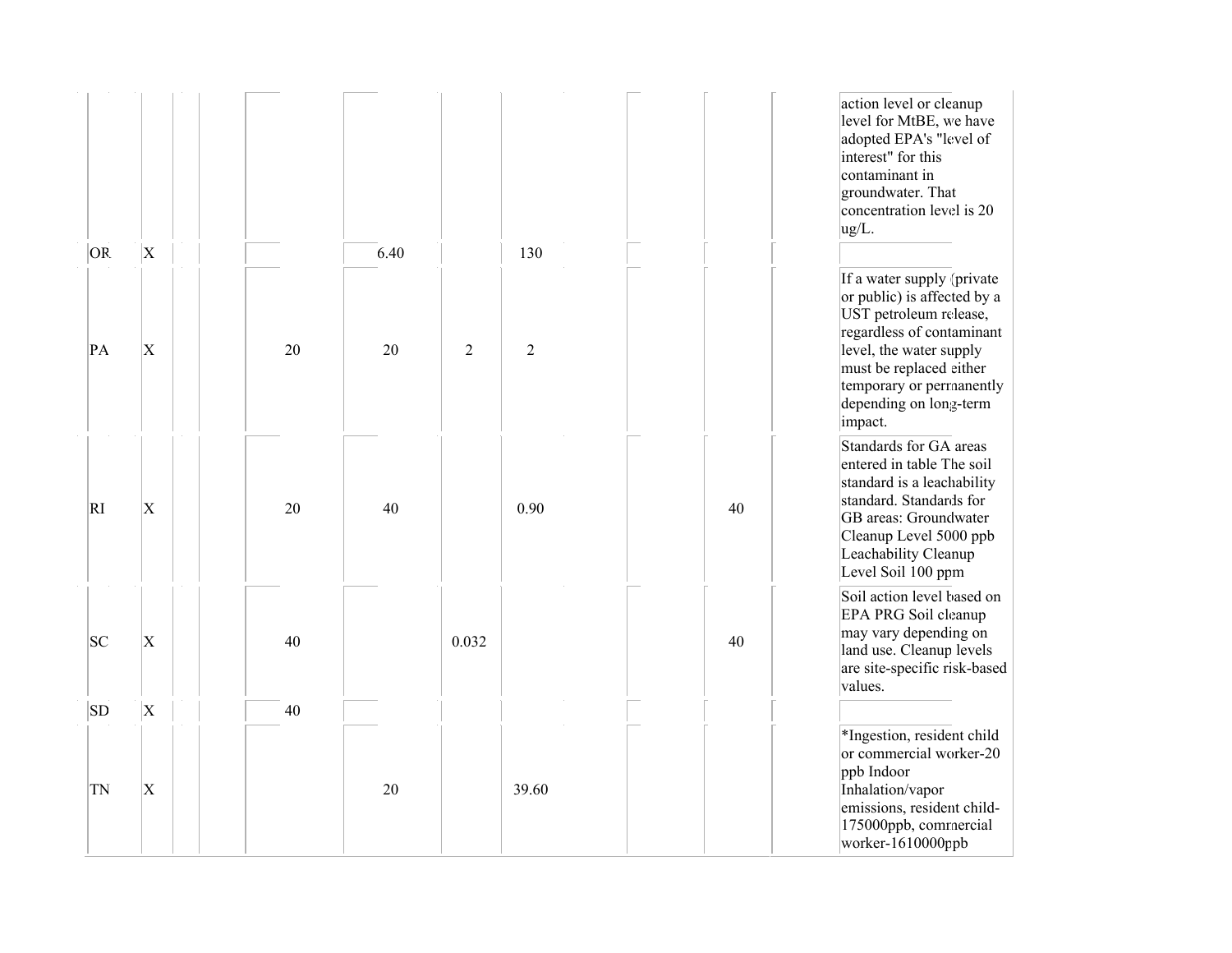| WY<br>Totals: 41 | $\vert$ X   | 8<br>$\vert$ 1     | 40           | 40  |      |      |     |    |     |                                                                                                                                                                                                                             |
|------------------|-------------|--------------------|--------------|-----|------|------|-----|----|-----|-----------------------------------------------------------------------------------------------------------------------------------------------------------------------------------------------------------------------------|
| WV               |             | $\mathbf{x}$       |              |     |      |      |     |    |     |                                                                                                                                                                                                                             |
| WI               | $\vert$ X   |                    |              | 60  |      |      |     |    |     |                                                                                                                                                                                                                             |
| WA               | $\vert$ X   |                    |              | 20  |      | 0.10 |     |    |     | Washington's groundwater<br>cleanup level is based on<br>the federal drinking water<br>advisory level. Our soil<br>cleanup level is based on<br>protection of groundwater<br>for drinking water use.                        |
| VT               | X           |                    | $\mathbf{1}$ |     |      |      |     |    | 40  | MtBE cleanup levels are<br>determined on a site-<br>specific basis and are risk-<br>based.                                                                                                                                  |
| VA.              |             | $\mathbf{X}% _{0}$ |              |     |      |      |     |    |     | VDEQ has zero tolerance<br>for petroleum and<br>petroleum-related<br>additives in private<br>Drinking water supply<br>wells. Cleanup is site-<br>specific and risk-based.<br>Regulated water supplies<br>follow EPA's MCLs. |
| UT               | $\vert$ X   |                    | 200          | 200 | 0.30 | 0.30 |     |    | 200 | has been provided.                                                                                                                                                                                                          |
| <b>TX</b>        | $\mathbf X$ |                    | 240          | 15  | 0.62 | 0.62 | 240 | 15 |     | MtBE action levels only<br>apply to releases reported<br>after September 1, 2003.<br>Cleanup levels vary<br>depending on the potential<br>for receptors to be<br>exposed. The most<br>conservative cleanup level            |
|                  |             |                    |              |     |      |      |     |    |     | **Indoor Inhalation/vapor<br>emissions, resident child-<br>39.6ppm, commercial<br>worker-364 ppm                                                                                                                            |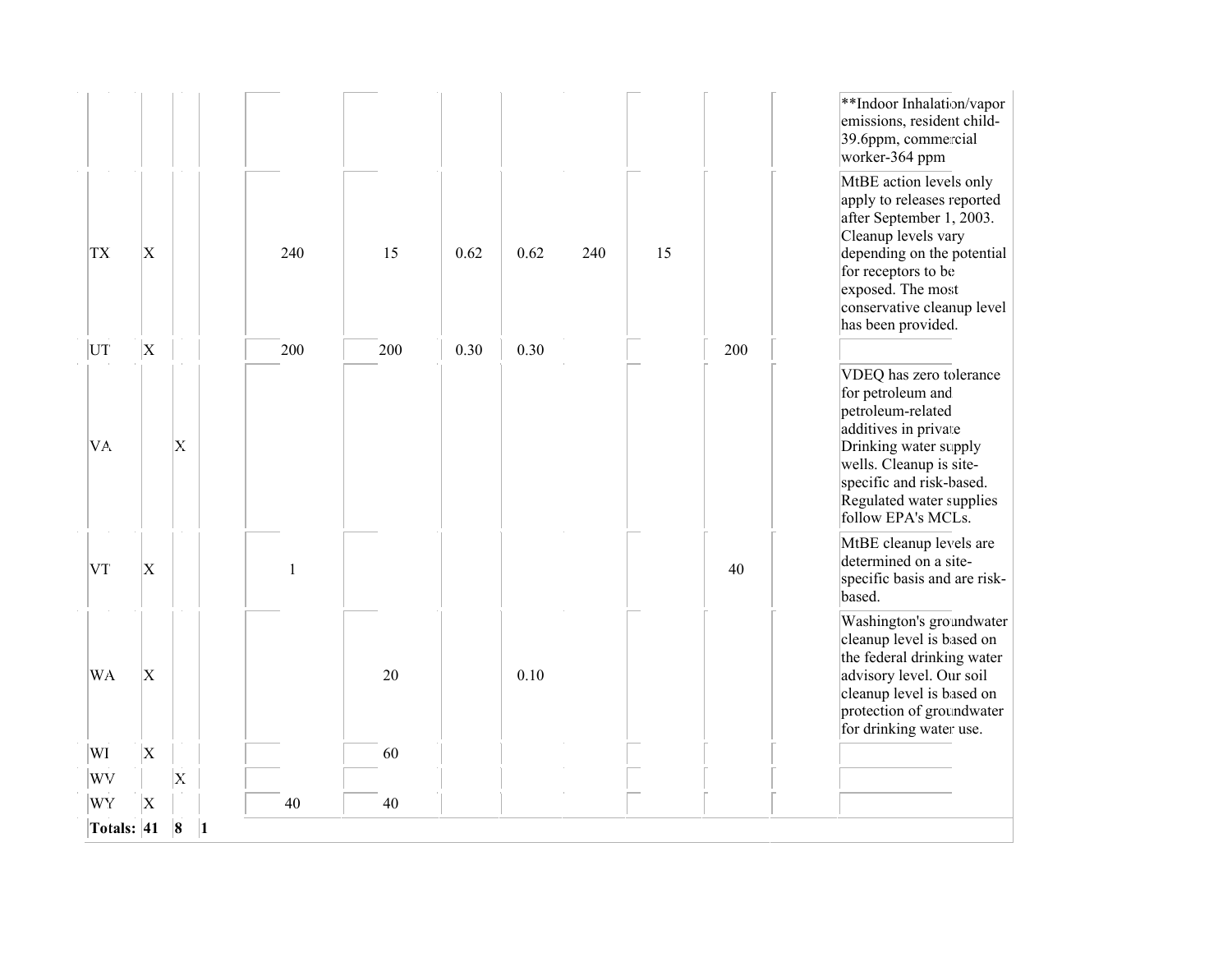### 1- 2a & b Does your state have action levels, cleanup levels, or drinking water standards for *tertiary*-butyl alcohol (TBA)?

| State     |                           |   | Don't<br>$\left \gamma_{es}\right $ No $\left \frac{\text{Dom }\tau}{\text{Know}}\right $ | Groundwater<br><b>Action Level</b><br>(ppb) | Groundwater<br><b>Cleanup Level</b><br>(ppb) | Soil<br><b>Action</b><br>Level<br>(ppm) | Soil<br>Cleanup<br>Level<br>(ppm) | Primary<br>(health<br>based) | <b>Secondary</b><br>(taste $\&$<br>odor) | <b>State</b><br>$($ or<br>other)<br><b>Advisory</b> | <b>EPA</b><br><b>Advisory</b><br>$(20-40)$<br>ppb) | <b>Comments</b>                                                                                                                                                                                                                                                    |
|-----------|---------------------------|---|-------------------------------------------------------------------------------------------|---------------------------------------------|----------------------------------------------|-----------------------------------------|-----------------------------------|------------------------------|------------------------------------------|-----------------------------------------------------|----------------------------------------------------|--------------------------------------------------------------------------------------------------------------------------------------------------------------------------------------------------------------------------------------------------------------------|
| AK        |                           | X |                                                                                           |                                             |                                              |                                         |                                   |                              |                                          |                                                     |                                                    |                                                                                                                                                                                                                                                                    |
| AL        |                           | X |                                                                                           |                                             |                                              |                                         |                                   |                              |                                          |                                                     |                                                    |                                                                                                                                                                                                                                                                    |
| AR        |                           | X |                                                                                           |                                             |                                              |                                         |                                   |                              |                                          |                                                     |                                                    |                                                                                                                                                                                                                                                                    |
| ΑZ        |                           | Х |                                                                                           |                                             |                                              |                                         |                                   |                              |                                          |                                                     |                                                    |                                                                                                                                                                                                                                                                    |
| CA        | X                         |   |                                                                                           |                                             |                                              |                                         |                                   | 12                           |                                          |                                                     |                                                    |                                                                                                                                                                                                                                                                    |
| <b>CO</b> |                           | X |                                                                                           |                                             |                                              |                                         |                                   |                              |                                          |                                                     |                                                    |                                                                                                                                                                                                                                                                    |
| CT        | X                         |   |                                                                                           |                                             |                                              |                                         |                                   | 100                          |                                          |                                                     |                                                    | CT only has a drinking water standard<br>expressed as a combined total<br>concentration of TBA, MTBE, ETBE,<br>TAME, DIPE.                                                                                                                                         |
| DE        | X                         |   |                                                                                           | 140                                         |                                              | 0.05                                    |                                   |                              |                                          |                                                     |                                                    | Action levels are draft. Cleanup levels are<br>site-specific                                                                                                                                                                                                       |
| FL        | $\boldsymbol{\mathrm{X}}$ |   |                                                                                           |                                             | 1400                                         |                                         | 5.70                              |                              |                                          |                                                     |                                                    | The Florida petroleum cleanup program<br>does not list TBA as a chemical of concern.<br>so it is not normally required in<br>groundwater analyses at petroleum.<br>contaminated sites. However there is a<br>cleanup target level as indicated.                    |
| GA        |                           | X |                                                                                           |                                             |                                              |                                         |                                   |                              |                                          |                                                     |                                                    |                                                                                                                                                                                                                                                                    |
| HI.       |                           | X |                                                                                           |                                             |                                              |                                         |                                   |                              |                                          |                                                     |                                                    | The current HIDOH UST action levels do<br>not have an action level for TBA.<br>However, the newly revised 2006<br>Environmental Action Levels adopted by<br>the Hawaii Dept of Health HEER Office<br>do. We are currently in the process of<br>adopting new levels |
| IA.       |                           | X |                                                                                           |                                             |                                              |                                         |                                   |                              |                                          |                                                     |                                                    |                                                                                                                                                                                                                                                                    |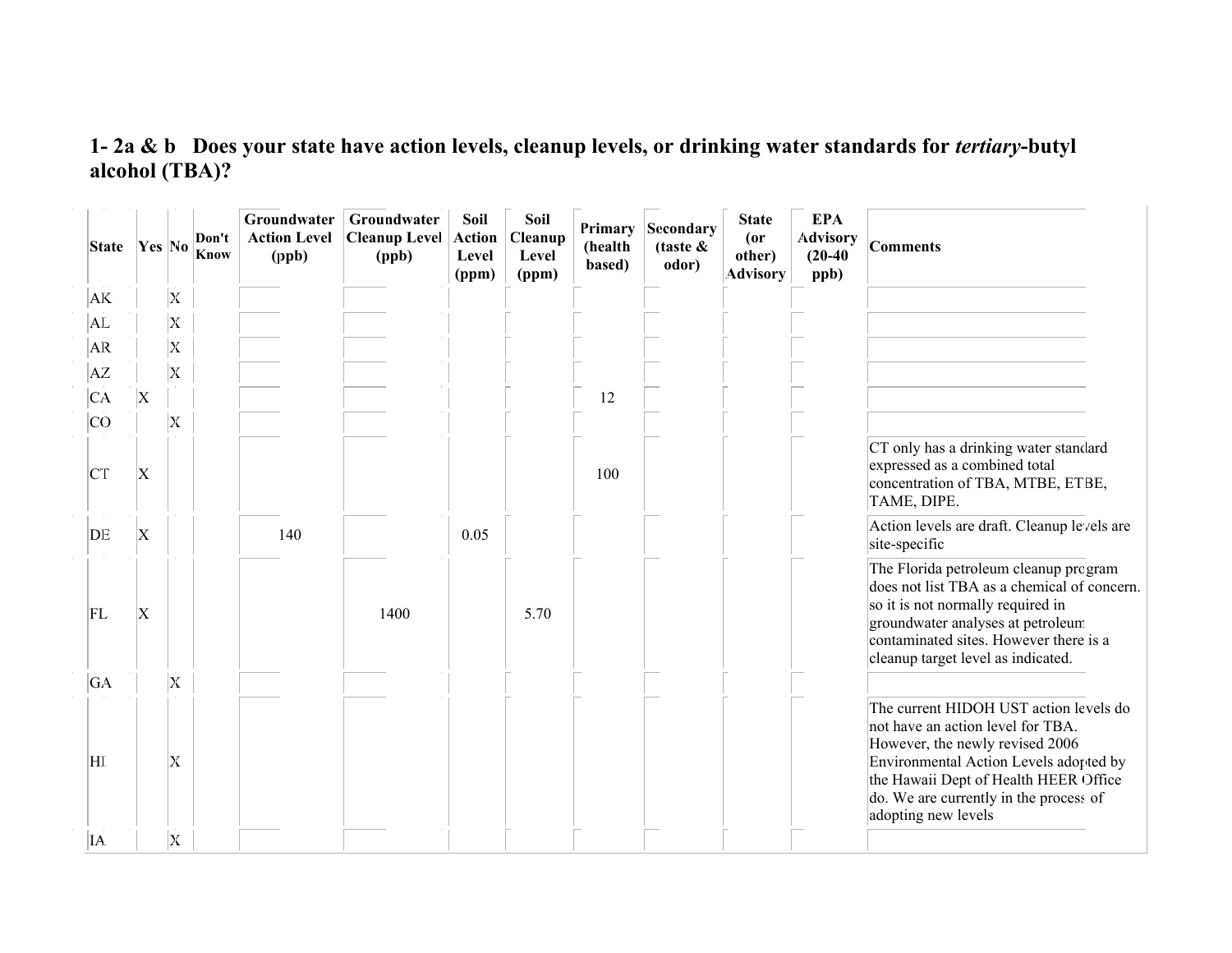| $ {\rm ID}\>$         |           | Х                       |      |    |       |      |     |                                                                                                                                                                                                                                                       |
|-----------------------|-----------|-------------------------|------|----|-------|------|-----|-------------------------------------------------------------------------------------------------------------------------------------------------------------------------------------------------------------------------------------------------------|
| IL                    |           | $\overline{\mathbf{x}}$ |      |    |       |      |     |                                                                                                                                                                                                                                                       |
| $ {\rm I}\!\!{\rm N}$ |           | Х                       |      |    |       |      |     | There are no default response standards or<br>drinking water standards. Response<br>decisions would be site-specific. and a<br>default closure level would be calculated<br>when needed.                                                              |
| <b>KS</b>             | $\vert$ X |                         | 43   | 43 |       |      |     |                                                                                                                                                                                                                                                       |
| KY                    |           | X                       |      |    |       |      |     | There are no cleanup levels for TBA in KY<br>UST regulations. However, the Division of<br>Water requires analyses for many more<br>compounds for public water systems;<br>DOW may have some standards that are<br>not addressed by the KY UST Branch. |
| LA                    |           | X                       |      |    |       |      |     | Value is not listed in RECAP but would be<br>developed using RECAP algorithms.                                                                                                                                                                        |
| MA                    | X         |                         | 1000 |    | 100   |      | 120 | GW1=1.0mg/l GW2=10mg/l S1=100mg/kg<br>$ S2=1000mg/kg$                                                                                                                                                                                                 |
| MD                    |           | $\overline{\mathrm{X}}$ |      |    |       |      |     |                                                                                                                                                                                                                                                       |
| ME                    |           | $\rm X$                 |      |    |       |      |     |                                                                                                                                                                                                                                                       |
| MI                    | $\vert$ X |                         | 3900 |    | 78000 | 3900 |     | Cleanup levels depend on land use. units in<br>ppb. See Op Memo No. 1 on Web at :<br>www.michigan.gov/deqrrd                                                                                                                                          |
| MN                    |           | $\rm X$                 |      |    |       |      |     |                                                                                                                                                                                                                                                       |
| MO                    | $\vert$ X |                         | 286  |    | 0.563 |      |     | Cleanup levels depend on risk assessment<br>and whether a Tier 1 or Tier 2 cleanup is<br>done.                                                                                                                                                        |
| MS                    |           | $\overline{\mathrm{x}}$ |      |    |       |      |     |                                                                                                                                                                                                                                                       |
| MT                    |           | Х                       |      |    |       |      |     | Will consider standard based on the results<br>of EPA fuel testing.                                                                                                                                                                                   |
| NC                    | X         |                         |      |    |       |      |     | Although no specific standards have been<br>established for this chemical, a violation<br>occurs if the constituent is even detected.<br>Therefore, action levels, cleanup levels and<br>drinking water standards will become the<br>detection limit. |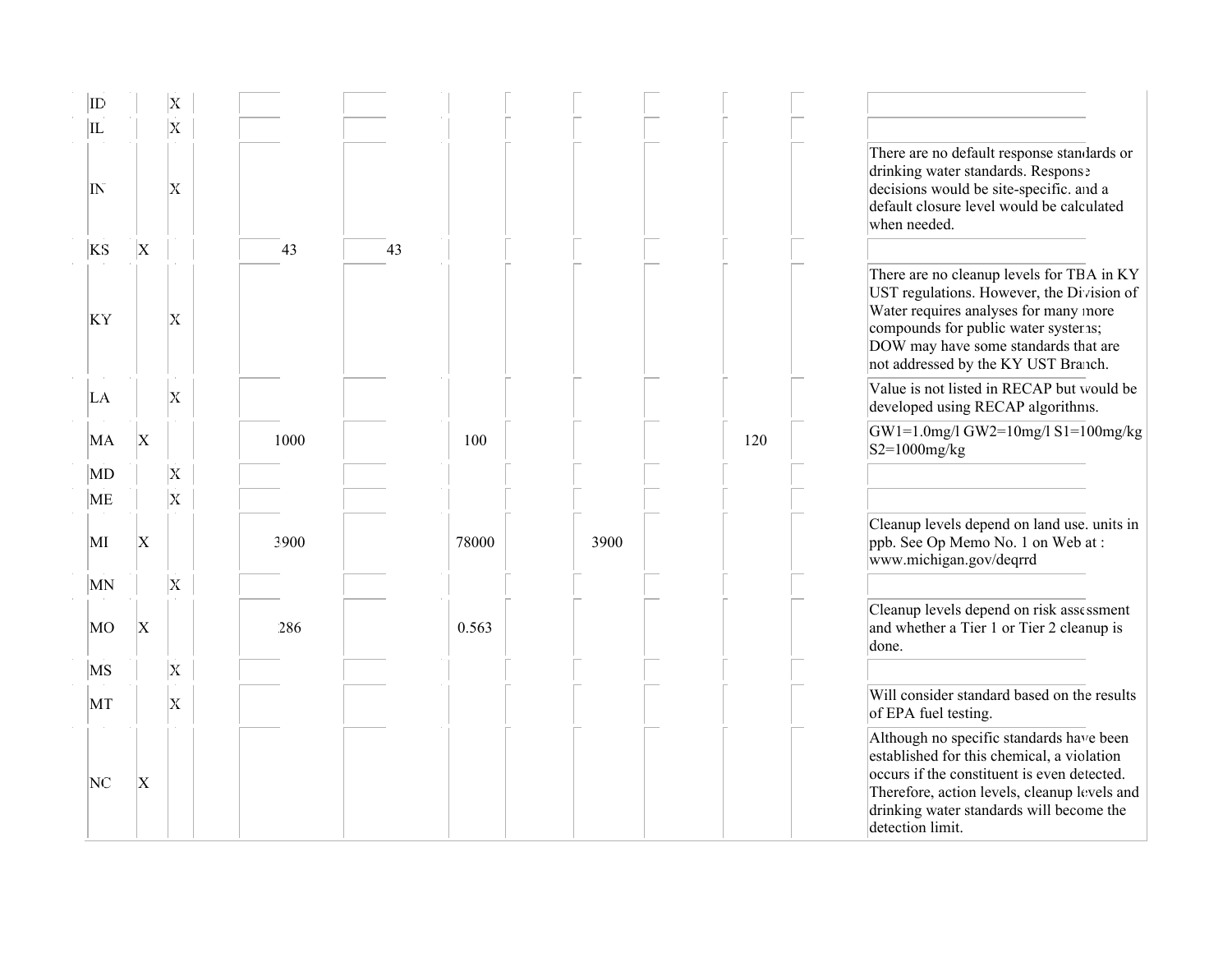| ND             |           |                         | X                       |      |     |      |    |      |                                                                                                                                                                                                                                    |
|----------------|-----------|-------------------------|-------------------------|------|-----|------|----|------|------------------------------------------------------------------------------------------------------------------------------------------------------------------------------------------------------------------------------------|
| NE             |           |                         | $\overline{\mathbf{x}}$ |      |     |      |    |      |                                                                                                                                                                                                                                    |
| NH             |           | X                       |                         |      | 40  |      |    |      | Soil standards are under development.                                                                                                                                                                                              |
| NJ.            |           | $\overline{\mathrm{X}}$ |                         |      | 100 | 4.10 |    |      |                                                                                                                                                                                                                                    |
|                | <b>NM</b> |                         | $\overline{\mathbf{X}}$ |      |     |      |    |      |                                                                                                                                                                                                                                    |
| NV             |           |                         | $\overline{\text{X}}$   |      |     |      |    |      |                                                                                                                                                                                                                                    |
| NY             |           | X                       |                         |      |     |      | 50 |      | Action levels are any amount of<br>contamination and the cleanup levels are<br>site-specific for both groundwater and soil.<br>The drinking water standard for TBA is<br>regulated as an Unspecified Organic<br>Contaminant (UOC). |
| <b>HO</b>      |           |                         | $\overline{\mathrm{x}}$ |      |     |      |    |      |                                                                                                                                                                                                                                    |
| OK             |           |                         | $\overline{\mathrm{X}}$ |      |     |      |    |      |                                                                                                                                                                                                                                    |
| OR             |           | X                       |                         |      |     |      |    |      | If TBA is detected, the cleanup level is<br>calculated at a 1 in a million cancer risk or<br>at a hazard index of 1, whichever applies.                                                                                            |
| $\mathbf{P}$ A |           |                         | $\mathbf{x}$            |      |     |      |    |      |                                                                                                                                                                                                                                    |
| $\overline{R}$ |           |                         | $\overline{\mathbf{x}}$ |      |     |      |    |      |                                                                                                                                                                                                                                    |
| SC             |           | $\mathbf x$             |                         | 1400 |     |      |    | 1400 | Cleanup levels are site-specific risk-based<br>values                                                                                                                                                                              |
| SD             |           |                         | $\overline{X}$          |      |     |      |    |      |                                                                                                                                                                                                                                    |
| TN             |           |                         | $\overline{\mathbf{x}}$ |      |     |      |    |      |                                                                                                                                                                                                                                    |
| TX             |           |                         | $\overline{\mathbf{X}}$ |      |     |      |    |      |                                                                                                                                                                                                                                    |
| UT             |           |                         | $\overline{\mathbf{X}}$ |      |     |      |    |      |                                                                                                                                                                                                                                    |
| VA             |           |                         | X                       |      |     |      |    |      | VDEQ has zero tolerance for petroleum<br>and petroleum-related additives in private<br>Drinking water supply wells. Cleanup is<br>site-specific and risk-based.                                                                    |
| VT             |           |                         | X                       |      |     |      |    |      | Vermont has recently begun to test for<br>TBA. It is being detected at more and more<br>sites. There are no standards yet for this<br>compound.                                                                                    |
|                | WA        |                         | $\mathbf x$             |      |     |      |    |      |                                                                                                                                                                                                                                    |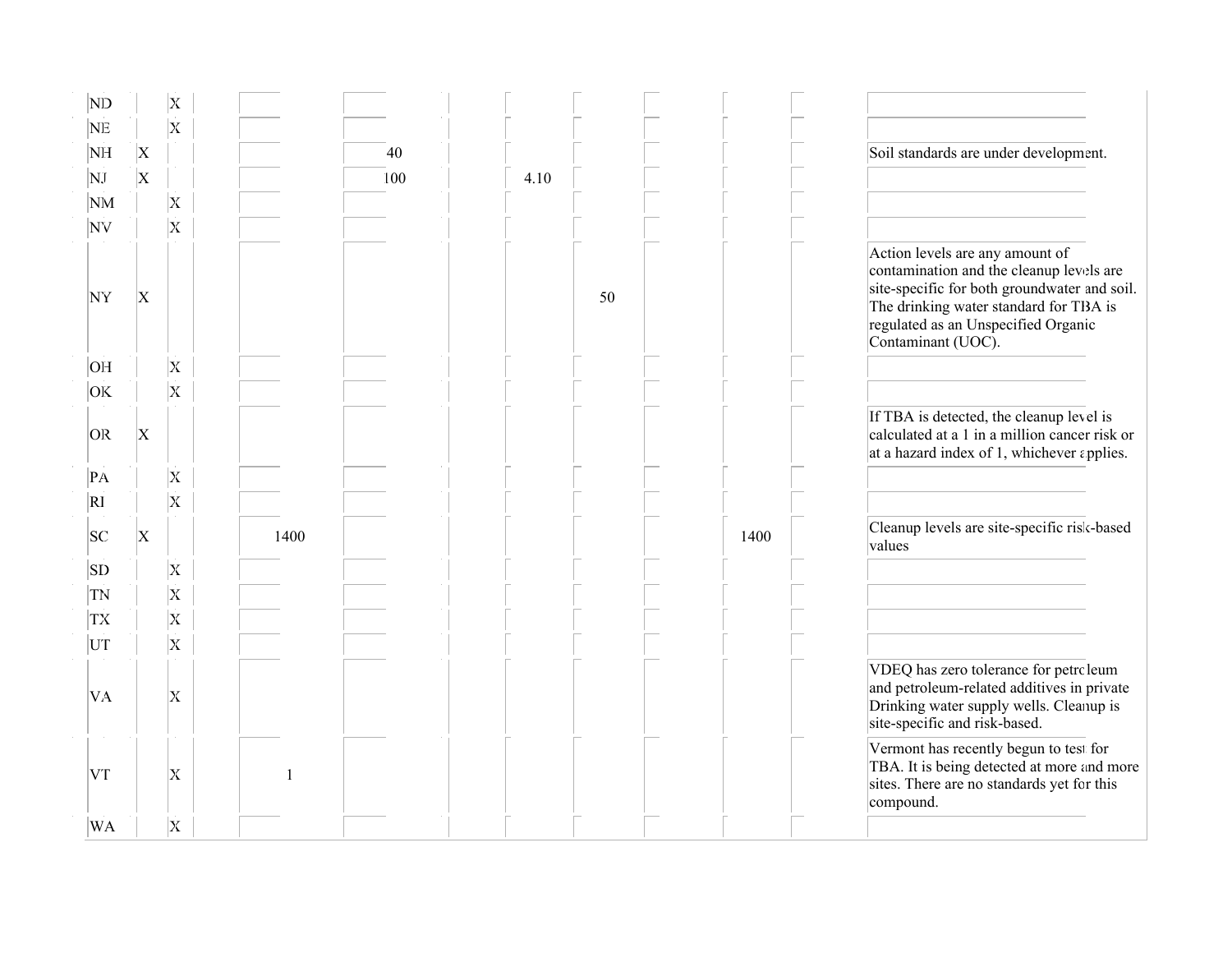

# 1-3a&b. Does your state have action levels, cleanup levels, or drinking water standards for Ethanol?

| <b>State</b> |   | Yes No                    | Don't<br>Know | Groundwater<br><b>Action</b><br>Level(s)<br>(ppb) | Groundwater<br><b>Cleanup</b><br>Level(s)<br>(ppb) | Soil<br><b>Action</b><br>Level(s)<br>(ppm) | Soil<br>Cleanup<br>Level(s)<br>(ppm) | Primary<br>(health<br>based) | <b>Secondary</b><br>(taste $\&$<br>odor) | <b>State</b><br>$($ or<br>other)<br><b>Advisory</b> | <b>EPA</b><br><b>Advisory</b><br>$(20-40)$<br>ppb) | <b>Comments</b>                                                                                          |
|--------------|---|---------------------------|---------------|---------------------------------------------------|----------------------------------------------------|--------------------------------------------|--------------------------------------|------------------------------|------------------------------------------|-----------------------------------------------------|----------------------------------------------------|----------------------------------------------------------------------------------------------------------|
| AK.          |   | X                         |               |                                                   |                                                    |                                            |                                      |                              |                                          |                                                     |                                                    |                                                                                                          |
| AL           |   | $\mathbf{X}$              |               |                                                   |                                                    |                                            |                                      |                              |                                          |                                                     |                                                    |                                                                                                          |
| AR           |   | X                         |               |                                                   |                                                    |                                            |                                      |                              |                                          |                                                     |                                                    |                                                                                                          |
| AZ.          |   | X                         |               |                                                   |                                                    |                                            |                                      |                              |                                          |                                                     |                                                    |                                                                                                          |
| CA.          |   | $\mathbf{\overline{X}}$   |               |                                                   |                                                    |                                            |                                      |                              |                                          |                                                     |                                                    |                                                                                                          |
| CO           |   | X                         |               |                                                   |                                                    |                                            |                                      |                              |                                          |                                                     |                                                    |                                                                                                          |
| CT           |   | X                         |               |                                                   |                                                    |                                            |                                      |                              |                                          |                                                     |                                                    |                                                                                                          |
| DE           |   | $\vert$ X                 |               |                                                   |                                                    |                                            |                                      |                              |                                          |                                                     |                                                    |                                                                                                          |
| FL           | X |                           |               |                                                   | 10000                                              |                                            | 40                                   |                              |                                          |                                                     |                                                    |                                                                                                          |
| GA.          |   | $\boldsymbol{\mathrm{X}}$ |               |                                                   |                                                    |                                            |                                      |                              |                                          |                                                     |                                                    |                                                                                                          |
| HI           |   | $\vert$ X                 |               |                                                   |                                                    |                                            |                                      |                              |                                          |                                                     |                                                    |                                                                                                          |
| <b>IA</b>    |   | X                         |               |                                                   |                                                    |                                            |                                      |                              |                                          |                                                     |                                                    |                                                                                                          |
| ID           |   | X                         |               |                                                   |                                                    |                                            |                                      |                              |                                          |                                                     |                                                    |                                                                                                          |
| IL           |   | X                         |               |                                                   |                                                    |                                            |                                      |                              |                                          |                                                     |                                                    |                                                                                                          |
| IN           |   | $\overline{X}$            |               |                                                   |                                                    |                                            |                                      |                              |                                          |                                                     |                                                    | Our Risk Program is currently<br>developing a default cleanup levels for<br>ethanol. Results are pending |
| KS           |   | $\boldsymbol{\mathrm{X}}$ |               |                                                   |                                                    |                                            |                                      |                              |                                          |                                                     |                                                    |                                                                                                          |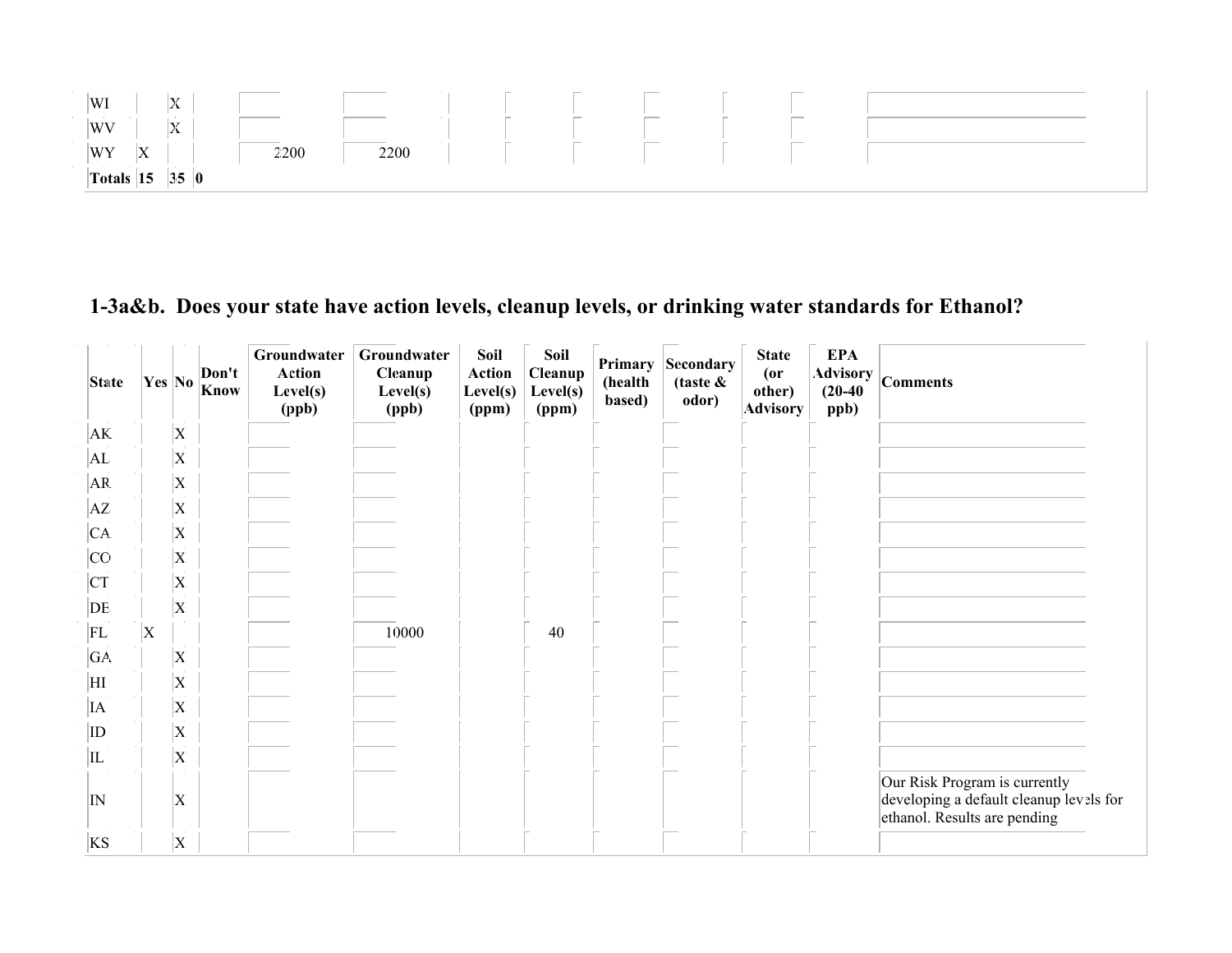| KY        |                         | $\vert$ X                 |      |      |      | There are no cleanup levels for ethanol in<br>KY UST regulations. However, the<br>Division of Water requires analyses for<br>many more compounds for public water<br>systems; DOW may have some standards<br>that are not addressed by the KY UST<br>Branch. |
|-----------|-------------------------|---------------------------|------|------|------|--------------------------------------------------------------------------------------------------------------------------------------------------------------------------------------------------------------------------------------------------------------|
| LA        |                         | $\boldsymbol{\mathrm{X}}$ |      |      |      | Value is not listed in RECAP but would<br>be developed using RECAP algorithms.                                                                                                                                                                               |
| MA        | $\vert$ X               |                           | 1000 | 100  |      | $GW1=1.0$ mg/l $GW2=10$ mg/l<br>$S1=100$ mg/kg S2-1000mg/kg                                                                                                                                                                                                  |
| MD        |                         | $\vert$ X                 |      |      |      |                                                                                                                                                                                                                                                              |
| ME        |                         | $\overline{X}$            |      |      |      |                                                                                                                                                                                                                                                              |
| MI        | $\vert$ X               |                           | 1.90 | 380  | 1.90 | cleanup levels are based on land use.<br>units are in pbm. See Op Memo No. 1 on<br>web at www.michigan.gov/deqrrd                                                                                                                                            |
| MN        |                         | $\vert$ X                 |      |      |      |                                                                                                                                                                                                                                                              |
| MO        | $\overline{\mathrm{X}}$ |                           | 2260 | 3.39 |      | Same as above.                                                                                                                                                                                                                                               |
| MS        |                         | $\vert$ X                 |      |      |      |                                                                                                                                                                                                                                                              |
| MT        |                         | $\vert$ X                 |      |      |      |                                                                                                                                                                                                                                                              |
| NC        | X                       |                           |      |      |      | Although no specific standards have been<br>established for this chemical, a violation<br>occurs if the constituent is even detected.<br>Therefore, action levels, cleanup levels<br>and drinking water standards will become<br>the detection limit.        |
| ND        |                         | $\vert$ X                 |      |      |      |                                                                                                                                                                                                                                                              |
| <b>NE</b> |                         | $\mathbf{x}$              |      |      |      |                                                                                                                                                                                                                                                              |
| NH        |                         | $\vert$ X                 |      |      |      |                                                                                                                                                                                                                                                              |
| NJ        |                         | $\vert$ X                 |      |      |      | 1-3b. Compounds (non-carcinogens) that<br>don't have specific or interim specific<br>Ground Water Quality Standards default<br>to 100 ppb.                                                                                                                   |
| NM        |                         | $\vert$ X                 |      |      |      |                                                                                                                                                                                                                                                              |
| NV        |                         | $\overline{\mathbf{x}}$   |      |      |      |                                                                                                                                                                                                                                                              |
| NY        | X                       |                           |      |      | 50   | Action levels are any amount of                                                                                                                                                                                                                              |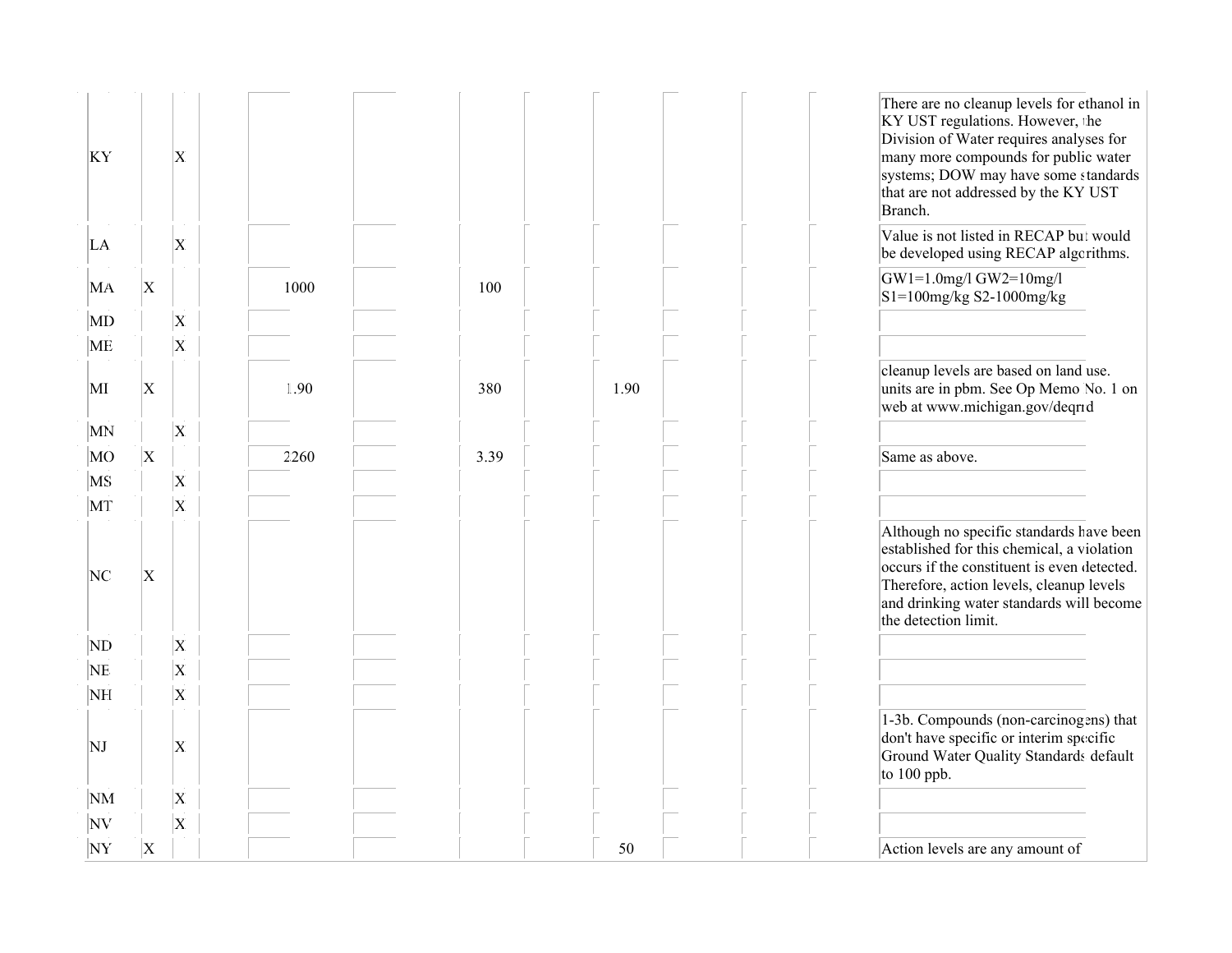|                        |   |                |   |       |  |  |       | contamination and the cleanup levels are<br>site specific for both groundwater and<br>soil. The drinking water standard for<br>Ethanol is regulated as an Unspecified<br>Organic Contaminant (UOC). |
|------------------------|---|----------------|---|-------|--|--|-------|-----------------------------------------------------------------------------------------------------------------------------------------------------------------------------------------------------|
| OE                     |   | X              |   |       |  |  |       |                                                                                                                                                                                                     |
| OK.                    |   | $\mathbf X$    |   |       |  |  |       |                                                                                                                                                                                                     |
| OR.                    |   |                | X |       |  |  |       |                                                                                                                                                                                                     |
| PA                     |   | $\mathbf X$    |   |       |  |  |       |                                                                                                                                                                                                     |
| $\overline{\text{RI}}$ |   | $\overline{X}$ |   |       |  |  |       |                                                                                                                                                                                                     |
| SC                     | X |                |   | 10000 |  |  | 10000 | Cleanup Levels are site specific risk-<br>based values                                                                                                                                              |
| <b>SD</b>              |   | X              |   |       |  |  |       |                                                                                                                                                                                                     |
| TN                     |   | $\overline{X}$ |   |       |  |  |       |                                                                                                                                                                                                     |
| <b>TX</b>              |   | $\overline{X}$ |   |       |  |  |       |                                                                                                                                                                                                     |
| UT                     |   | $\overline{X}$ |   |       |  |  |       |                                                                                                                                                                                                     |
| VA.                    |   | $\overline{X}$ |   |       |  |  |       | VDEQ has zero tolerance for petroleum<br>and petroleum-related additives in private<br>Drinking water supply wells. Cleanup is<br>site-specific and risk-based.                                     |
| VT                     |   | X              |   |       |  |  |       |                                                                                                                                                                                                     |
| WA                     |   | $\overline{X}$ |   |       |  |  |       |                                                                                                                                                                                                     |
| WI                     |   | X              |   |       |  |  |       |                                                                                                                                                                                                     |
| WV                     |   | $\mathbf X$    |   |       |  |  |       |                                                                                                                                                                                                     |
| WY                     |   | X              |   |       |  |  |       | Tank program has no cleanup level for<br>ethanol.                                                                                                                                                   |
| Totals: 7              |   | 42 1           |   |       |  |  |       |                                                                                                                                                                                                     |

#### 1- 4a & b. Does your state have action levels, cleanup levels, or drinking water standards for *tert*-amylmethyl ether (TAME)?

State Yes No Don't Groundwater Groundwater Soil Soil Primary Secondary State EPA **Comments** 

(health

(taste &

(or

Advisory

Cleanup

Know

Action

Cleanup

Action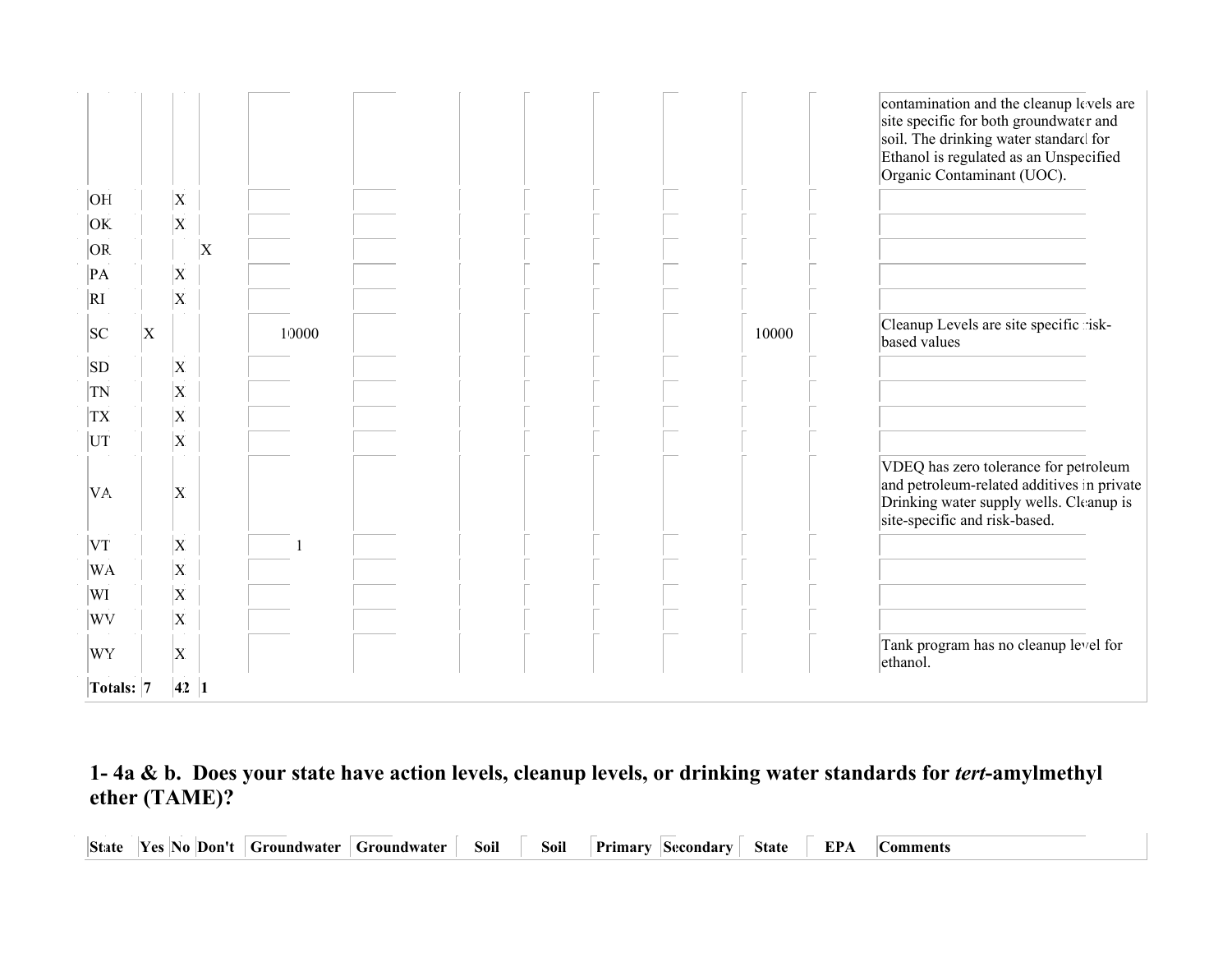|           |           |                           | Know | <b>Action</b><br>Level(s)<br>(ppb) | Cleanup<br>Level(s)<br>(ppb) | <b>Action</b><br>Level(s)<br>(ppm) | Cleanup<br>Level(s)<br>(ppm) | (health<br>based) | (taste $\&$<br>odor) | $($ or<br>other)<br><b>Advisory</b> | <b>Advisory</b><br>$(20-40)$<br>ppb) |                                                                                                                                                                                                                                                           |
|-----------|-----------|---------------------------|------|------------------------------------|------------------------------|------------------------------------|------------------------------|-------------------|----------------------|-------------------------------------|--------------------------------------|-----------------------------------------------------------------------------------------------------------------------------------------------------------------------------------------------------------------------------------------------------------|
| AK        |           | $\mathbf X$               |      |                                    |                              |                                    |                              |                   |                      |                                     |                                      |                                                                                                                                                                                                                                                           |
| AL        |           | $\mathbf X$               |      |                                    |                              |                                    |                              |                   |                      |                                     |                                      |                                                                                                                                                                                                                                                           |
| AR        |           | $\mathbf X$               |      |                                    |                              |                                    |                              |                   |                      |                                     |                                      |                                                                                                                                                                                                                                                           |
| AΖ        |           | $\mathbf X$               |      |                                    |                              |                                    |                              |                   |                      |                                     |                                      |                                                                                                                                                                                                                                                           |
| CА        |           | $\overline{X}$            |      |                                    |                              |                                    |                              |                   |                      |                                     |                                      |                                                                                                                                                                                                                                                           |
| <b>CO</b> |           | $\mathbf X$               |      |                                    |                              |                                    |                              |                   |                      |                                     |                                      |                                                                                                                                                                                                                                                           |
| <b>CT</b> | X         |                           |      |                                    |                              |                                    |                              | 100               |                      |                                     |                                      | CT only has a drinking water standard<br>expressed as a combined total<br>concentration of TBA, MTBE, ETBE,<br>TAME, DIPE.                                                                                                                                |
| DE        | $\vert$ X |                           |      | 750                                |                              | 3.60                               |                              |                   |                      |                                     |                                      | Action levels are draft numbers. Cleanup<br>numbers are site-specific.                                                                                                                                                                                    |
| FL.       |           | $\mathbf X$               |      |                                    |                              |                                    |                              |                   |                      |                                     |                                      | There is no cleanup target level in Florida<br>for TAME                                                                                                                                                                                                   |
| GA        |           | $\mathbf X$               |      |                                    |                              |                                    |                              |                   |                      |                                     |                                      |                                                                                                                                                                                                                                                           |
| HІ        |           | $\mathbf X$               |      |                                    |                              |                                    |                              |                   |                      |                                     |                                      | These may be in the new EALs, but my<br>office has not approved their use.<br>Currently in process of adopting.                                                                                                                                           |
| IA        |           | $\mathbf X$               |      |                                    |                              |                                    |                              |                   |                      |                                     |                                      |                                                                                                                                                                                                                                                           |
| $ $ ID    |           | $\overline{X}$            |      |                                    |                              |                                    |                              |                   |                      |                                     |                                      |                                                                                                                                                                                                                                                           |
| IL        |           | $\mathbf X$               |      |                                    |                              |                                    |                              |                   |                      |                                     |                                      |                                                                                                                                                                                                                                                           |
| N         |           | $\boldsymbol{\mathrm{X}}$ |      |                                    |                              |                                    |                              |                   |                      |                                     |                                      | Same answer as for TBA                                                                                                                                                                                                                                    |
| KS        |           | $\overline{X}$            |      |                                    |                              |                                    |                              |                   |                      |                                     |                                      |                                                                                                                                                                                                                                                           |
| KY        |           | $\mathbf X$               |      |                                    |                              |                                    |                              |                   |                      |                                     |                                      | There are no cleanup levels for TAME in<br>KY UST regulations. However, the<br>Division of Water requires analyses for<br>many more compounds for public water<br>systems; DOW may have some standards<br>that are not addressed by the KY UST<br>Branch. |
| LA        |           | X                         |      |                                    |                              |                                    |                              |                   |                      |                                     |                                      | Value is not listed in RECAP but would<br>be developed using RECAP algorithms.                                                                                                                                                                            |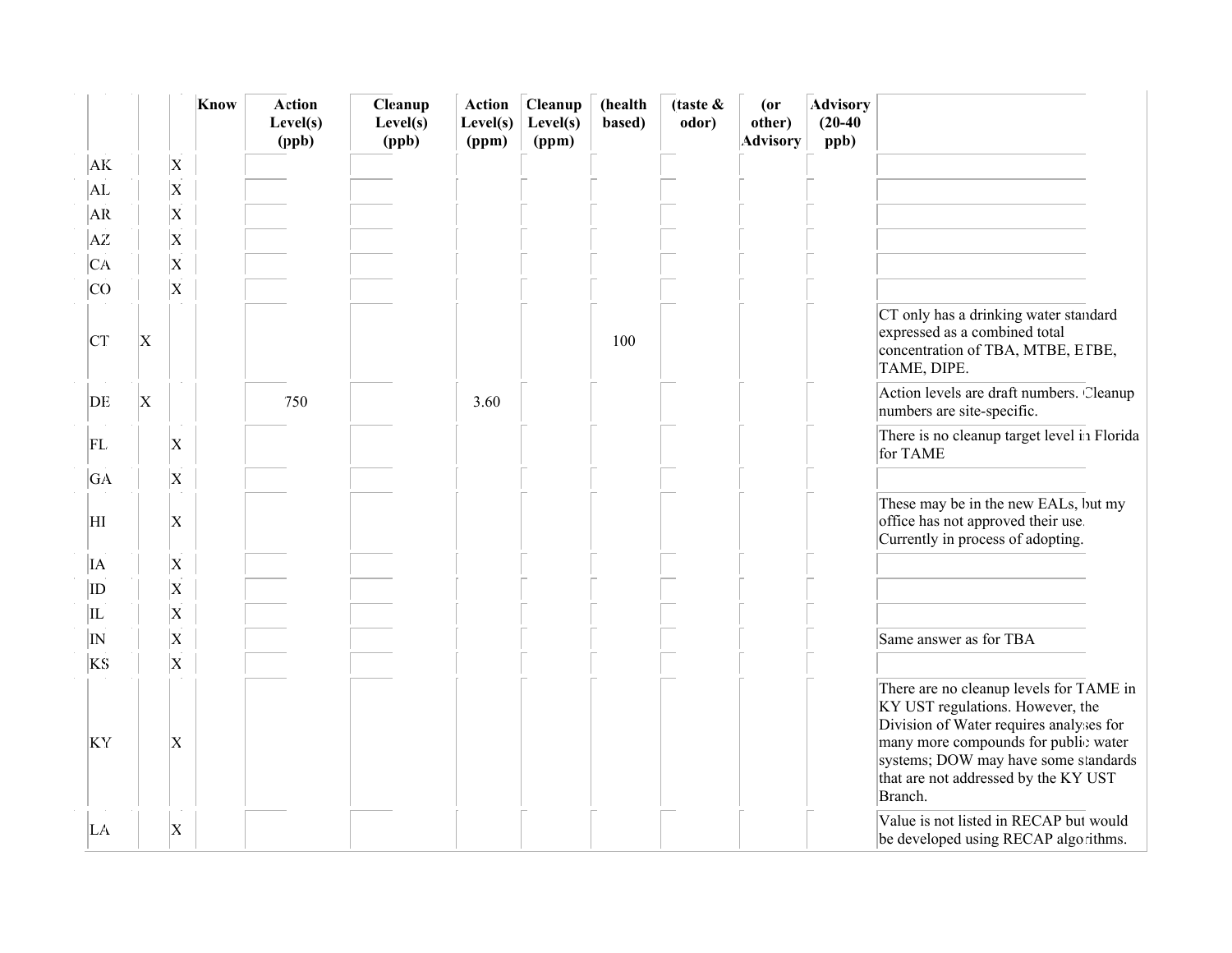| MA        | ΙX             |                           |     |     |      |     | 90 | Cleanup levels for GW & Soil due to be<br>released 2/07                                                                                                                                                                                               |
|-----------|----------------|---------------------------|-----|-----|------|-----|----|-------------------------------------------------------------------------------------------------------------------------------------------------------------------------------------------------------------------------------------------------------|
| MD        |                | $\overline{X}$            |     |     |      |     |    |                                                                                                                                                                                                                                                       |
| <b>ME</b> |                | $\overline{X}$            |     |     |      |     |    |                                                                                                                                                                                                                                                       |
| MI        | $\vert$ X      |                           | 190 |     | 3900 | 190 |    | Cleanup levels are based on land use. .See<br>Op Memo No. 1 on web at<br>www.michigan.gov/deqrrd                                                                                                                                                      |
| MN        |                | $\vert$ X                 |     |     |      |     |    |                                                                                                                                                                                                                                                       |
| MO        | $\vert$ X      |                           | 626 |     | 5.11 |     |    | Same as above.                                                                                                                                                                                                                                        |
| MS        |                | $\vert$ X                 |     |     |      |     |    |                                                                                                                                                                                                                                                       |
| MТ        |                | $\mathbf{X}$              |     |     |      |     |    | Will consider standard based on the result<br>of EPA fuel testing.                                                                                                                                                                                    |
| NC        | $\vert$ X      |                           |     |     |      |     |    | Although no specific standards have been<br>established for this chemical, a violation<br>occurs if the constituent is even detected.<br>Therefore, action levels, cleanup levels<br>and drinking water standards will become<br>the detection limit. |
| ND        |                | $\vert$ X                 |     |     |      |     |    |                                                                                                                                                                                                                                                       |
| NE        |                | $\overline{X}$            |     |     |      |     |    |                                                                                                                                                                                                                                                       |
| NH        | $\overline{X}$ |                           |     | 140 |      |     |    | Soil standards are under development.                                                                                                                                                                                                                 |
| NJ        |                | $\mathbf{X}$              |     |     |      |     |    | Compounds (non-carcinogens) that don't<br>have specific or interim specific Ground<br>Water Quality Standards default to 100<br>ppb.                                                                                                                  |
| NM        |                | $\mathbf X$               |     |     |      |     |    |                                                                                                                                                                                                                                                       |
| <b>NV</b> |                | $\mathbf X$               |     |     |      |     |    |                                                                                                                                                                                                                                                       |
| NY        | X              |                           |     |     |      | 50  |    | Action levels are any amount of<br>contamination and the cleanup levels are<br>site-specific for both groundwater and<br>soil. The drinking water standard for<br>TAME is regulated as an Unspecified<br>Organic Contaminant (UOC).                   |
| <b>OH</b> |                | $\boldsymbol{\mathrm{X}}$ |     |     |      |     |    |                                                                                                                                                                                                                                                       |
| <b>OK</b> |                | $\overline{X}$            |     |     |      |     |    |                                                                                                                                                                                                                                                       |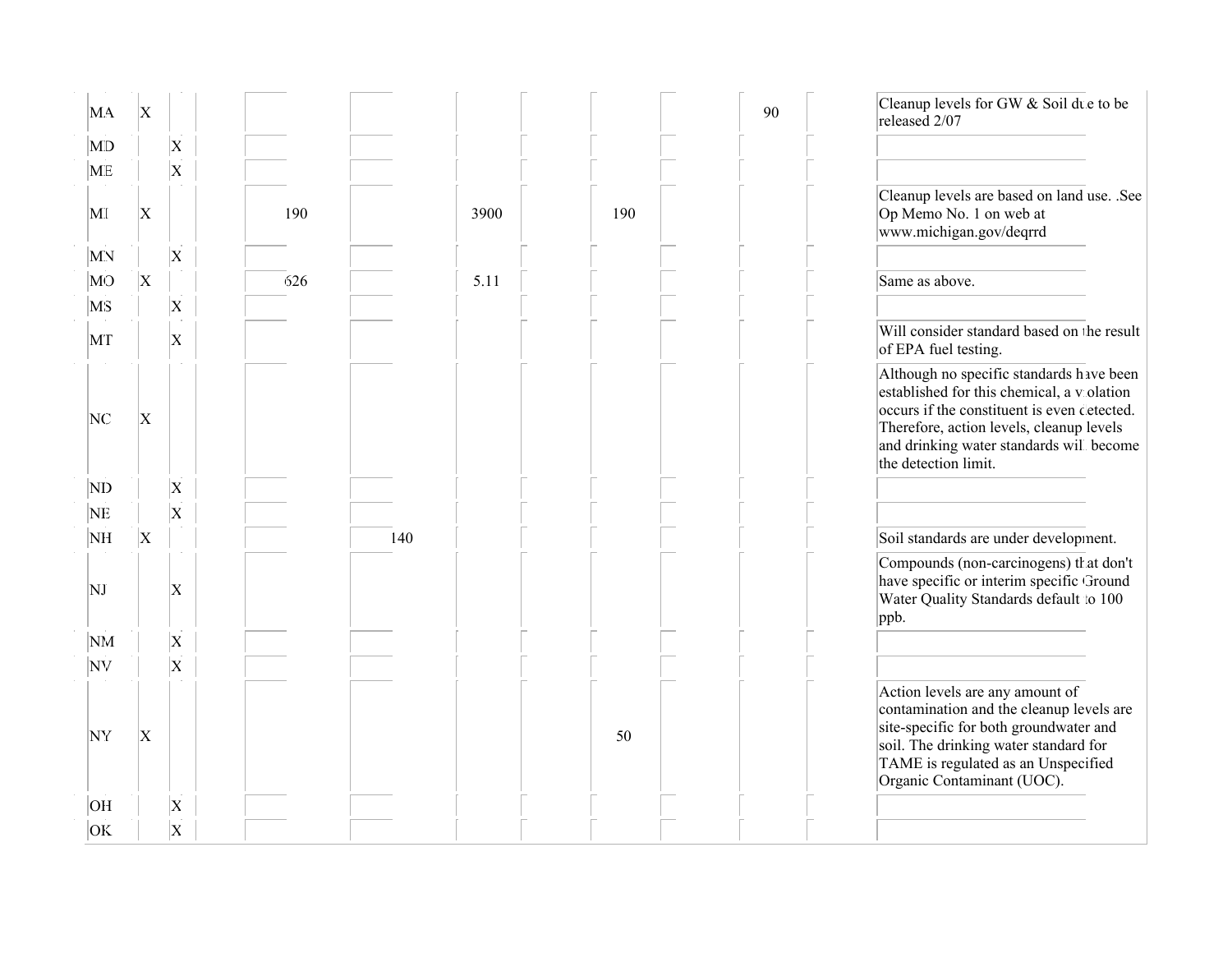|                | Totals: $ 11 $ |   | 39 0                      |     |     |  |  |     |                                                                                                                                                                 |
|----------------|----------------|---|---------------------------|-----|-----|--|--|-----|-----------------------------------------------------------------------------------------------------------------------------------------------------------------|
| WY             |                | Χ |                           | 130 | 130 |  |  |     |                                                                                                                                                                 |
| WV             |                |   | $\mathbf X$               |     |     |  |  |     |                                                                                                                                                                 |
| WI             |                |   | X                         |     |     |  |  |     |                                                                                                                                                                 |
| <b>WA</b>      |                |   | $\boldsymbol{\mathrm{X}}$ |     |     |  |  |     |                                                                                                                                                                 |
| VT             |                |   | X                         |     |     |  |  |     |                                                                                                                                                                 |
| VA             |                |   | $\overline{X}$            |     |     |  |  |     | VDEQ has zero tolerance for petroleum<br>and petroleum-related additives in private<br>Drinking water supply wells. Cleanup is<br>site-specific and risk-based. |
| UT             |                |   | $\overline{X}$            |     |     |  |  |     |                                                                                                                                                                 |
| TX             |                |   | $\mathbf X$               |     |     |  |  |     |                                                                                                                                                                 |
| TN             |                |   | X                         |     |     |  |  |     |                                                                                                                                                                 |
| SD             |                |   | $\boldsymbol{\mathrm{X}}$ |     |     |  |  |     |                                                                                                                                                                 |
| SC             |                | Χ |                           | 128 |     |  |  | 128 | Cleanup levels are site specific risk-based<br>values                                                                                                           |
| RI             |                |   | $\overline{X}$            |     |     |  |  |     |                                                                                                                                                                 |
| $\mathbf{P}$ A |                |   | $\overline{X}$            |     |     |  |  |     |                                                                                                                                                                 |
| OR             |                | X |                           |     |     |  |  |     | If detected, the cleanup level is<br>established as 1 in a million cancer risk<br>and/or a hazard index of 1.                                                   |

## 1-5a. Does your state have action levels, cleanup levels, or drinking water standards for ethyl *tertiary*-butyl ether (ETBE)?

| <b>State</b> |         | Don't<br><b>EXAMPLE 18</b>   <b>NO</b>   <b>Know</b> | <b>Action</b><br>Level(s)<br>(ppb) | Groundwater Groundwater  <br><b>Cleanup</b><br>Level(s)<br>(ppb) | Soil<br>(ppm) | Soil<br>Action Cleanup<br>Level Level(s)<br>(ppm) | (health<br>based) | <b>Primary Secondary</b><br>(taste $\&$<br>odor) | <b>State</b><br>(or<br>other)<br><b>Advisory</b> | EPA<br><b>Advisory</b><br>$(20-40)$<br>ppb) | <b>Comments</b> |
|--------------|---------|------------------------------------------------------|------------------------------------|------------------------------------------------------------------|---------------|---------------------------------------------------|-------------------|--------------------------------------------------|--------------------------------------------------|---------------------------------------------|-----------------|
| AK.          | X       |                                                      |                                    |                                                                  |               |                                                   |                   |                                                  |                                                  |                                             |                 |
| ΙAL          | Х       |                                                      |                                    |                                                                  |               |                                                   |                   |                                                  |                                                  |                                             |                 |
| AR.          | τr<br>A |                                                      |                                    |                                                                  |               |                                                   |                   |                                                  |                                                  |                                             |                 |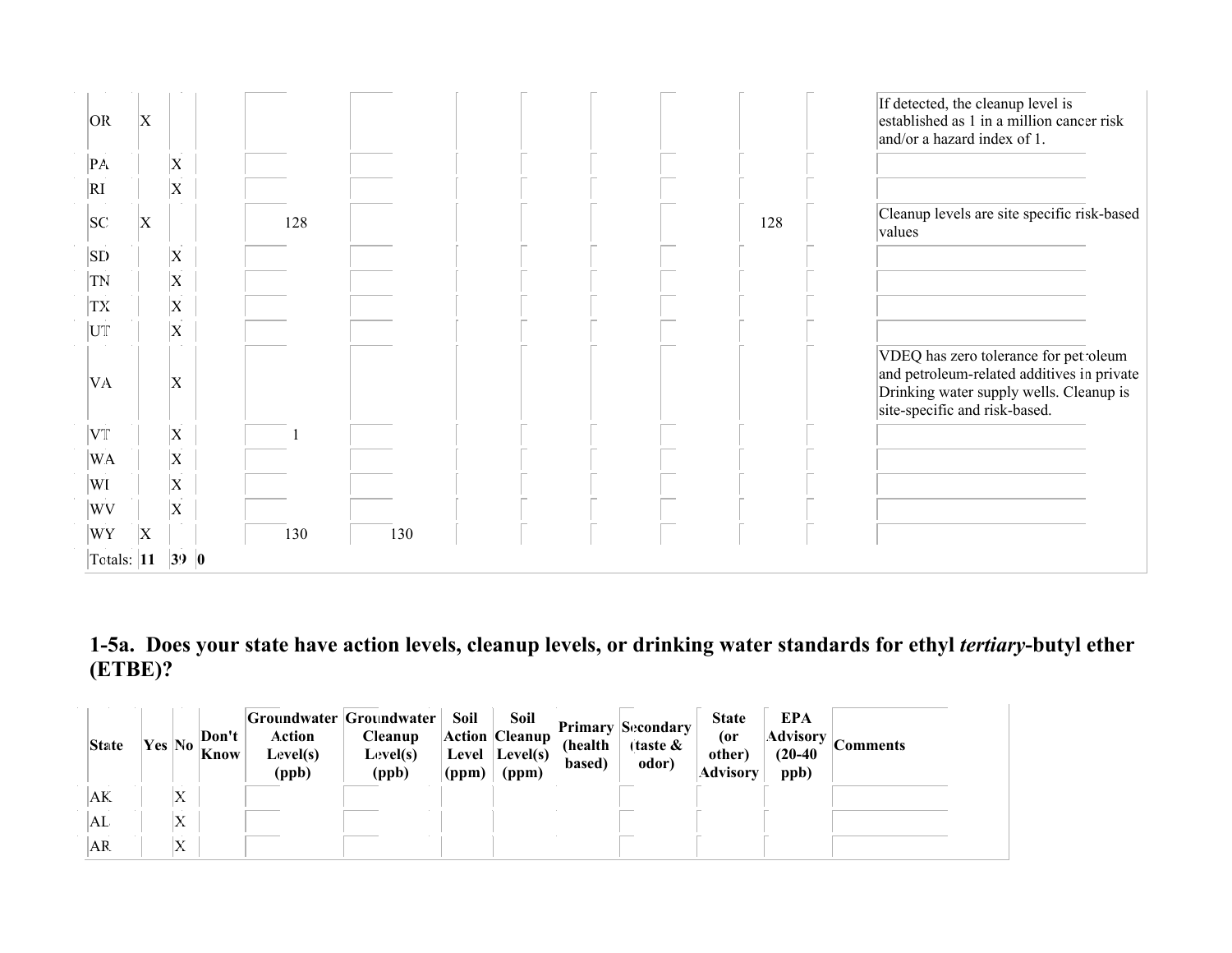| AZ             |   | $\mathbf{x}$            |  |     |                                                                                                                                                                                                                                                                       |
|----------------|---|-------------------------|--|-----|-----------------------------------------------------------------------------------------------------------------------------------------------------------------------------------------------------------------------------------------------------------------------|
| CA.            |   | $\overline{\mathbf{x}}$ |  |     |                                                                                                                                                                                                                                                                       |
| $ _{\rm CC}$   |   | $\overline{\mathbf{X}}$ |  |     |                                                                                                                                                                                                                                                                       |
| <b>CT</b>      | X |                         |  | 100 | CT only has a drinking<br>water standard expressed<br>as a combined total<br>concentration of TBA,<br>MTBE, ETBE, TAME,<br>DIPE.                                                                                                                                      |
| DE             |   | $\mathbf{X}$            |  |     |                                                                                                                                                                                                                                                                       |
| FL             |   | $\mathbf{X}$            |  |     |                                                                                                                                                                                                                                                                       |
| GA             |   | $\overline{\mathbf{X}}$ |  |     |                                                                                                                                                                                                                                                                       |
| ΗI             |   | $\overline{\mathbf{x}}$ |  |     |                                                                                                                                                                                                                                                                       |
| IA             |   | $\overline{\mathbf{x}}$ |  |     |                                                                                                                                                                                                                                                                       |
| ID             |   | $\overline{\mathbf{X}}$ |  |     |                                                                                                                                                                                                                                                                       |
| IL             |   | $\overline{\mathbf{x}}$ |  |     |                                                                                                                                                                                                                                                                       |
| $ {}_{\rm IN}$ |   | $\mathbf{x}$            |  |     | Same answer as for TBA                                                                                                                                                                                                                                                |
| KS             |   | $\overline{\mathbf{X}}$ |  |     |                                                                                                                                                                                                                                                                       |
| KY             |   | $\mathbf{X}$            |  |     | There are no cleanup<br>levels for EtBE in KY<br>UST regulations.<br>However, the Division of<br>Water requires analyses for<br>many more compounds for<br>public water systems;<br>DOW may have some<br>standards that are not<br>addressed by the KY UST<br>Branch. |
| LA             |   | $\mathbf{X}$            |  |     | Value is not listed in<br>RECAP but would be<br>developed using RECAP<br>algorithms.                                                                                                                                                                                  |
| MA             | X |                         |  |     | Cleanup levels for GW &<br>Soil due to be released<br>2/07                                                                                                                                                                                                            |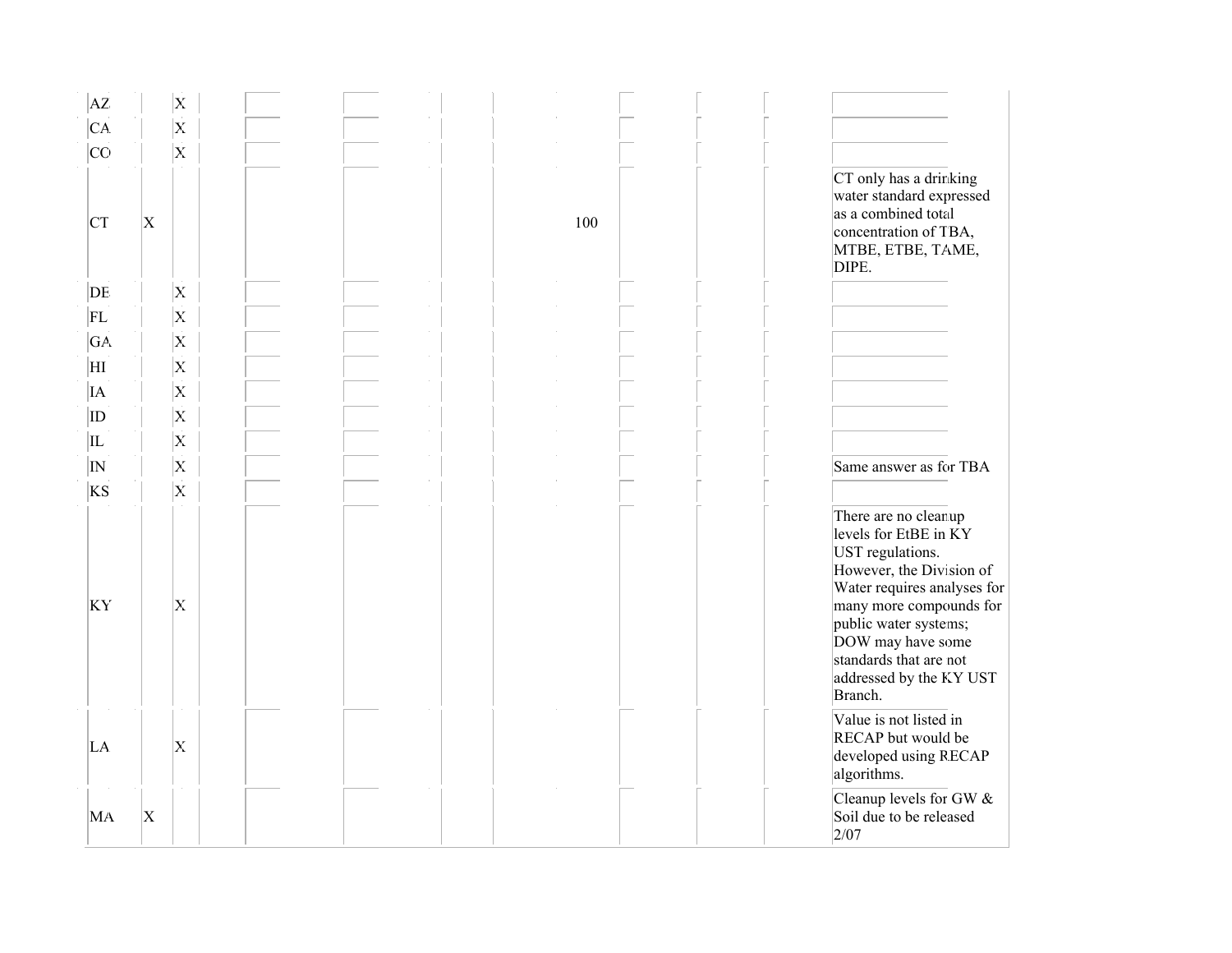| $\overline{\mathrm{MD}}$ |                          | X                       |    |    |      |    |  |                                                                                                                                                                                                                                                                   |
|--------------------------|--------------------------|-------------------------|----|----|------|----|--|-------------------------------------------------------------------------------------------------------------------------------------------------------------------------------------------------------------------------------------------------------------------|
| ME                       |                          | $\overline{\mathbf{x}}$ |    |    |      |    |  |                                                                                                                                                                                                                                                                   |
| MI                       | X                        |                         | 49 |    | 980  | 49 |  | Cleanup levels are based<br>on land use. Units in ppb.<br>ETBE is subject to an<br>aesthetic criterion.<br>however a specific number<br>has not been developed.<br>See Op Memo No. 1 on<br>the web at<br>www.michigan.gcv/deqrrd                                  |
| MN                       |                          | $\overline{\mathbf{X}}$ |    |    |      |    |  |                                                                                                                                                                                                                                                                   |
| MO                       | $\vert \mathrm{X} \vert$ |                         | 15 |    | 0.11 |    |  | Same as above.                                                                                                                                                                                                                                                    |
| <b>MS</b>                |                          | $\mathbf{x}$            |    |    |      |    |  |                                                                                                                                                                                                                                                                   |
| MT                       |                          | X.                      |    |    |      |    |  | Will consider standard<br>based on the result of EPA<br>fuel testing.                                                                                                                                                                                             |
| NC                       | X                        |                         |    |    |      |    |  | Although no specific<br>standards have been<br>established for this<br>chemical, a violation<br>occurs if the constituent is<br>even detected. Therefore,<br>action levels, cleanup<br>levels and drinking water<br>standards will become the<br>detection limit. |
| ND                       |                          | $\mathbf{x}$            |    |    |      |    |  |                                                                                                                                                                                                                                                                   |
| NE.                      |                          | $\mathbf{x}$            |    |    |      |    |  |                                                                                                                                                                                                                                                                   |
| NH                       | $\mathbf X$              |                         |    | 40 |      |    |  | Soil standards are under<br>development.                                                                                                                                                                                                                          |
| NJ                       |                          | X                       |    |    |      |    |  | Compounds (non-<br>carcinogens) that don't<br>have specific or interim<br>specific Ground Water<br>Quality Standards default<br>to $100$ ppb.                                                                                                                     |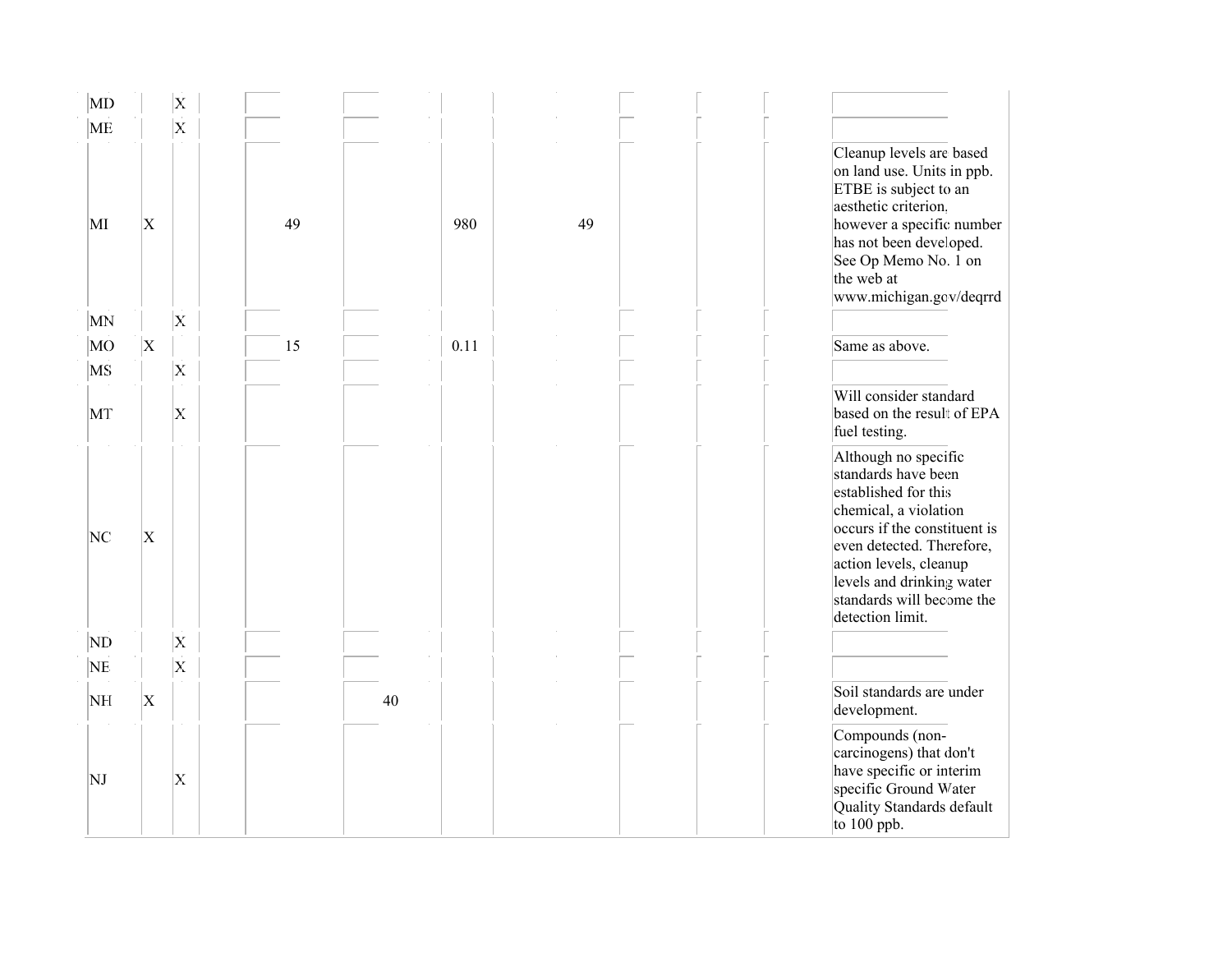| NM              |           | $\mathbf{X}$                  |    |  |    |    |                                                                                                                                                                                                                                              |
|-----------------|-----------|-------------------------------|----|--|----|----|----------------------------------------------------------------------------------------------------------------------------------------------------------------------------------------------------------------------------------------------|
| N V             |           | $\overline{\mathbf{x}}$       |    |  |    |    |                                                                                                                                                                                                                                              |
| <b>NY</b>       | $\vert$ X | $\sim$                        |    |  | 50 |    | Action levels are any<br>amount of contamination<br>and the cleanup levels are<br>site specific for both<br>groundwater and soil. The<br>drinking water standard for<br>ETBE is regulated as an<br>Unspecified Organic<br>Contaminant (UOC). |
| OE              |           | $\mathbf{X}$                  |    |  |    |    |                                                                                                                                                                                                                                              |
| OK.             |           | $\overline{\mathbf{x}}$<br>×. |    |  |    |    |                                                                                                                                                                                                                                              |
| OR.             | $\vert$ X |                               |    |  |    |    | If detected, the cleanup<br>level is established as 1 in<br>a million cancer risk<br>and/or a hazard index of 1.                                                                                                                             |
| $\overline{PA}$ |           | $\mathbf{X}$                  |    |  |    |    |                                                                                                                                                                                                                                              |
| RI              |           | $\overline{\mathbf{x}}$       |    |  |    |    |                                                                                                                                                                                                                                              |
| SC              | X         |                               | 47 |  |    | 47 | Cleanup Levels are site-<br>specific risk-based values                                                                                                                                                                                       |
| <b>SD</b>       |           | $\overline{\mathbf{X}}$       |    |  |    |    |                                                                                                                                                                                                                                              |
| <b>TN</b>       |           | $\overline{\mathbf{x}}$       |    |  |    |    |                                                                                                                                                                                                                                              |
| TX.             |           | $\mathbf{X}$                  |    |  |    |    |                                                                                                                                                                                                                                              |
| UT              |           | $\overline{\mathbf{x}}$       |    |  |    |    |                                                                                                                                                                                                                                              |
| VA.             |           | $\mathbf{X}$                  |    |  |    |    | VDEQ has zero tolerance<br>for petroleum and<br>petroleum-related additives<br>in private Drinking water<br>supply wells. Cleanup is<br>site-specific and risk-<br>based.                                                                    |
| VT              |           | $\mathbf{X}$                  |    |  |    |    |                                                                                                                                                                                                                                              |
| WA              |           | $\mathbf{X}$                  |    |  |    |    |                                                                                                                                                                                                                                              |
| WI              |           | $\overline{\mathbf{x}}$       |    |  |    |    |                                                                                                                                                                                                                                              |
| WV              |           | $\overline{\mathbf{X}}$       |    |  |    |    |                                                                                                                                                                                                                                              |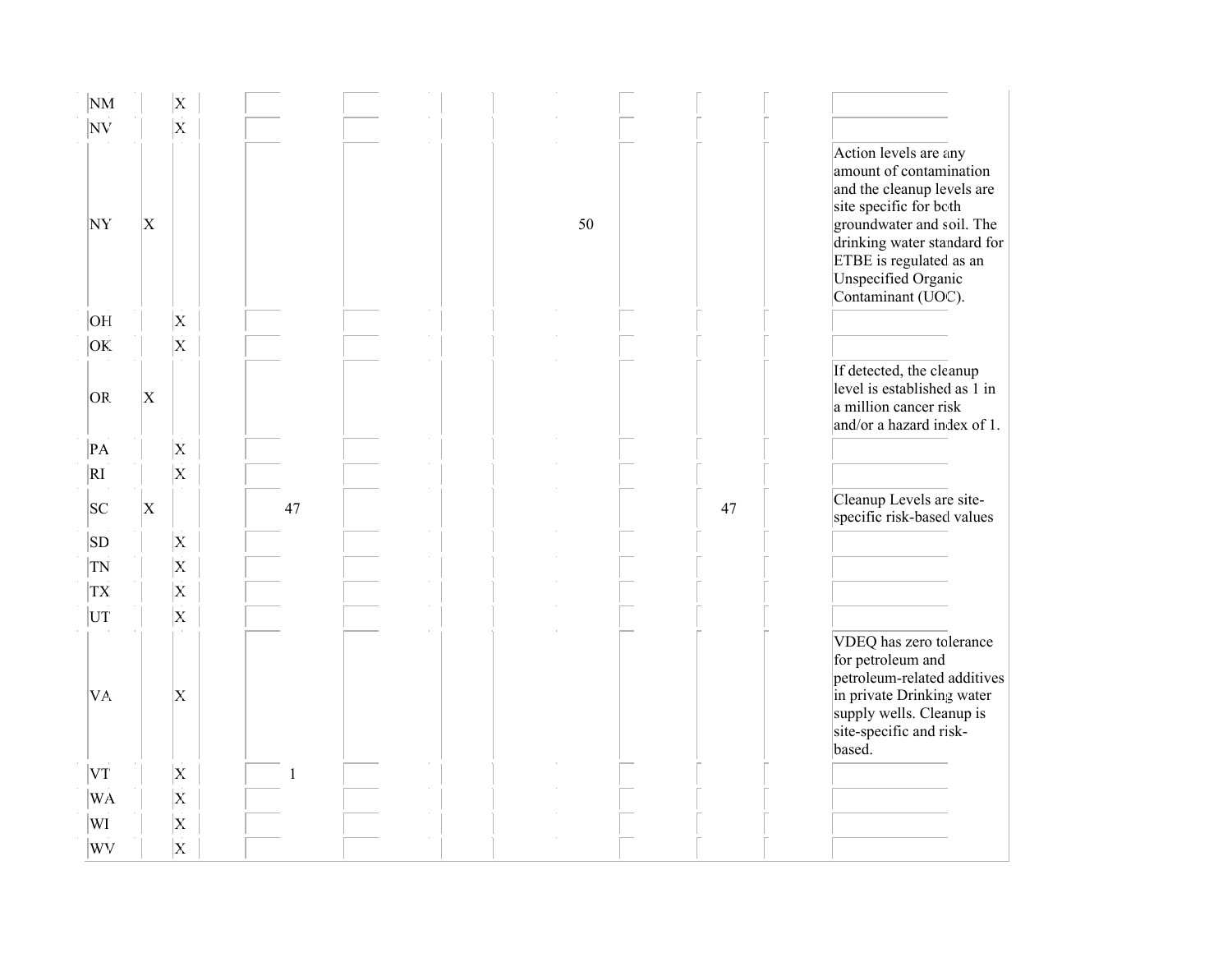| $ \mathbf{x} \rangle$<br>W'<br>14 L | 190 | 100<br>. | __ |  |  |
|-------------------------------------|-----|----------|----|--|--|
| 40<br>Totals: $ 10 $<br>10          |     |          |    |  |  |

1-6a&b. Does your state have action levels, cleanup levels, or drinking water standards for diisopropyl ether (DIPE)?

| <b>State</b> | Yes No         |                           | Don't<br>Know | Groundwater<br><b>Action Level</b><br>(ppb) | Groundwater<br>Cleanup<br>Level(s)<br>(ppb) | Soil<br><b>Action</b><br>Level(s)<br>(ppm) | Soil<br>Cleanup<br>Level(s)<br>(ppm) | Primary<br>(health<br>based) | Secondary<br>(taste $\&$<br>odor) | <b>State</b><br>$($ or<br>other)<br><b>Advisory</b> | <b>EPA</b><br><b>Advisory</b><br>$(20-40)$<br>ppb) | <b>Comments</b>                                                                                                                                                                                                                                                             |
|--------------|----------------|---------------------------|---------------|---------------------------------------------|---------------------------------------------|--------------------------------------------|--------------------------------------|------------------------------|-----------------------------------|-----------------------------------------------------|----------------------------------------------------|-----------------------------------------------------------------------------------------------------------------------------------------------------------------------------------------------------------------------------------------------------------------------------|
| AK.          |                | X                         |               |                                             |                                             |                                            |                                      |                              |                                   |                                                     |                                                    |                                                                                                                                                                                                                                                                             |
| AL           |                | X                         |               |                                             |                                             |                                            |                                      |                              |                                   |                                                     |                                                    |                                                                                                                                                                                                                                                                             |
| AR.          |                | X                         |               |                                             |                                             |                                            |                                      |                              |                                   |                                                     |                                                    |                                                                                                                                                                                                                                                                             |
| AZ           |                | $\boldsymbol{\mathrm{X}}$ |               |                                             |                                             |                                            |                                      |                              |                                   |                                                     |                                                    |                                                                                                                                                                                                                                                                             |
| CA.          |                | X                         |               |                                             |                                             |                                            |                                      |                              |                                   |                                                     |                                                    |                                                                                                                                                                                                                                                                             |
| CO           |                | X                         |               |                                             |                                             |                                            |                                      |                              |                                   |                                                     |                                                    |                                                                                                                                                                                                                                                                             |
| <b>CT</b>    | $\overline{X}$ |                           |               |                                             |                                             |                                            |                                      | 100                          |                                   |                                                     |                                                    | CT only has a drinking water standard<br>expressed as a combined total<br>concentration of TBA, MTBE, ETBE,<br>TAME, DIPE. If DIPE's concentration<br>alone, or the sum of all oxygenates in the<br>drinking water sample equals 100 ppb,<br>additional action is recommend |
| DE           |                | X                         |               |                                             |                                             |                                            |                                      |                              |                                   |                                                     |                                                    |                                                                                                                                                                                                                                                                             |
| FL           |                | $\boldsymbol{\mathrm{X}}$ |               |                                             |                                             |                                            |                                      |                              |                                   |                                                     |                                                    |                                                                                                                                                                                                                                                                             |
| GA.          |                | X                         |               |                                             |                                             |                                            |                                      |                              |                                   |                                                     |                                                    |                                                                                                                                                                                                                                                                             |
| ĦΙ           |                | X                         |               |                                             |                                             |                                            |                                      |                              |                                   |                                                     |                                                    |                                                                                                                                                                                                                                                                             |
| ΙA           |                | $\boldsymbol{\mathrm{X}}$ |               |                                             |                                             |                                            |                                      |                              |                                   |                                                     |                                                    |                                                                                                                                                                                                                                                                             |
| ID           |                | $\boldsymbol{\mathrm{X}}$ |               |                                             |                                             |                                            |                                      |                              |                                   |                                                     |                                                    |                                                                                                                                                                                                                                                                             |
| IL           |                | X                         |               |                                             |                                             |                                            |                                      |                              |                                   |                                                     |                                                    |                                                                                                                                                                                                                                                                             |
| IN           |                | $\boldsymbol{\mathrm{X}}$ |               |                                             |                                             |                                            |                                      |                              |                                   |                                                     |                                                    | Same answer as for TBA                                                                                                                                                                                                                                                      |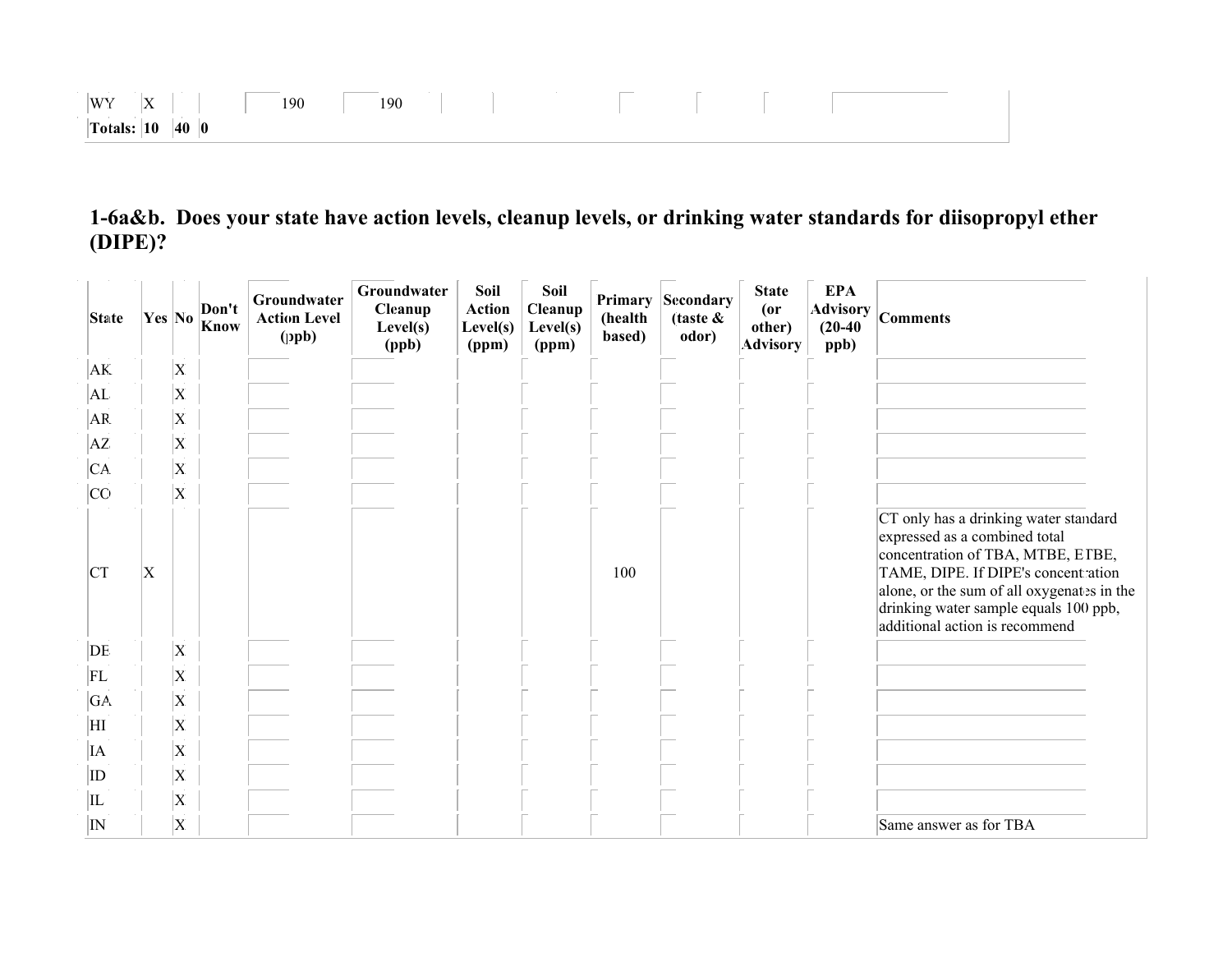| <b>KS</b>                |                           | $\mathbf{X}$              |      |       |    |                                                                                                                                                                                                                                                           |
|--------------------------|---------------------------|---------------------------|------|-------|----|-----------------------------------------------------------------------------------------------------------------------------------------------------------------------------------------------------------------------------------------------------------|
| KY                       |                           | Х                         |      |       |    | There are no cleanup levels for DIPE in<br>KY UST regulations. However, the<br>Division of Water requires analyses for<br>many more compounds for public water<br>systems; DOW may have some standards<br>that are not addressed by the KY UST<br>Branch. |
| LA                       |                           | X                         |      |       |    | Value is not listed in RECAP but would<br>be developed using RECAP algorithms.                                                                                                                                                                            |
| MA                       | $\vert$ X                 |                           | 1000 | 100   |    | $AL GW1 = 1.0$ mg/l AL GW2 = 10.0 mg/l<br>AL S1=100mg/kg AL S2=1000mg/kg<br>Cleanup levels for GW & Soil due to be<br>released 2/07                                                                                                                       |
| $\overline{\mathrm{MD}}$ |                           | $\boldsymbol{\mathrm{X}}$ |      |       |    |                                                                                                                                                                                                                                                           |
| ME                       |                           | $\boldsymbol{\mathrm{X}}$ |      |       |    |                                                                                                                                                                                                                                                           |
| MI                       | $\vert$ X                 |                           | 30   | 600   | 30 | Cleanup levels are based on land use.<br>Units are pbb. See Op Memo No. 1 on<br>Web at www.michigan.gov/deqrrd                                                                                                                                            |
| MN                       |                           | $\overline{X}$            |      |       |    |                                                                                                                                                                                                                                                           |
| MO                       | $\vert$ X                 |                           | 677  | 7.96  |    | Same as above.                                                                                                                                                                                                                                            |
| MS                       |                           | $\overline{\mathrm{X}}$   |      |       |    |                                                                                                                                                                                                                                                           |
| MT                       |                           | $\overline{X}$            |      |       |    | Will consider standard based on the result<br>of EPA fuel testing.                                                                                                                                                                                        |
| NC                       | $\vert$ X                 |                           | 70   | 0.37  |    | Cleanup levels based on assigned risk of<br>site: High $-$ (.37 ppm/70 ppb)<br>Intermediate - (.37 ppm/70000 ppb) Low<br>- (156 or 4088 ppm/70000 ppb) $\{(\text{soil} -$<br>$ ppm)(GW - ppb)\}$                                                          |
| ND                       |                           | $\boldsymbol{\mathrm{X}}$ |      |       |    |                                                                                                                                                                                                                                                           |
| <b>NE</b>                |                           | $\bar{\mathbf{x}}$        |      |       |    |                                                                                                                                                                                                                                                           |
| NH                       | $\vert$ X                 |                           |      | 120   |    | Soil standards are under development.                                                                                                                                                                                                                     |
| NJ                       | $\boldsymbol{\mathrm{X}}$ |                           |      | 20000 |    |                                                                                                                                                                                                                                                           |
| NM                       |                           | $\vert$ X                 |      |       |    |                                                                                                                                                                                                                                                           |
| NV                       |                           | $\mathbf X$               |      |       |    |                                                                                                                                                                                                                                                           |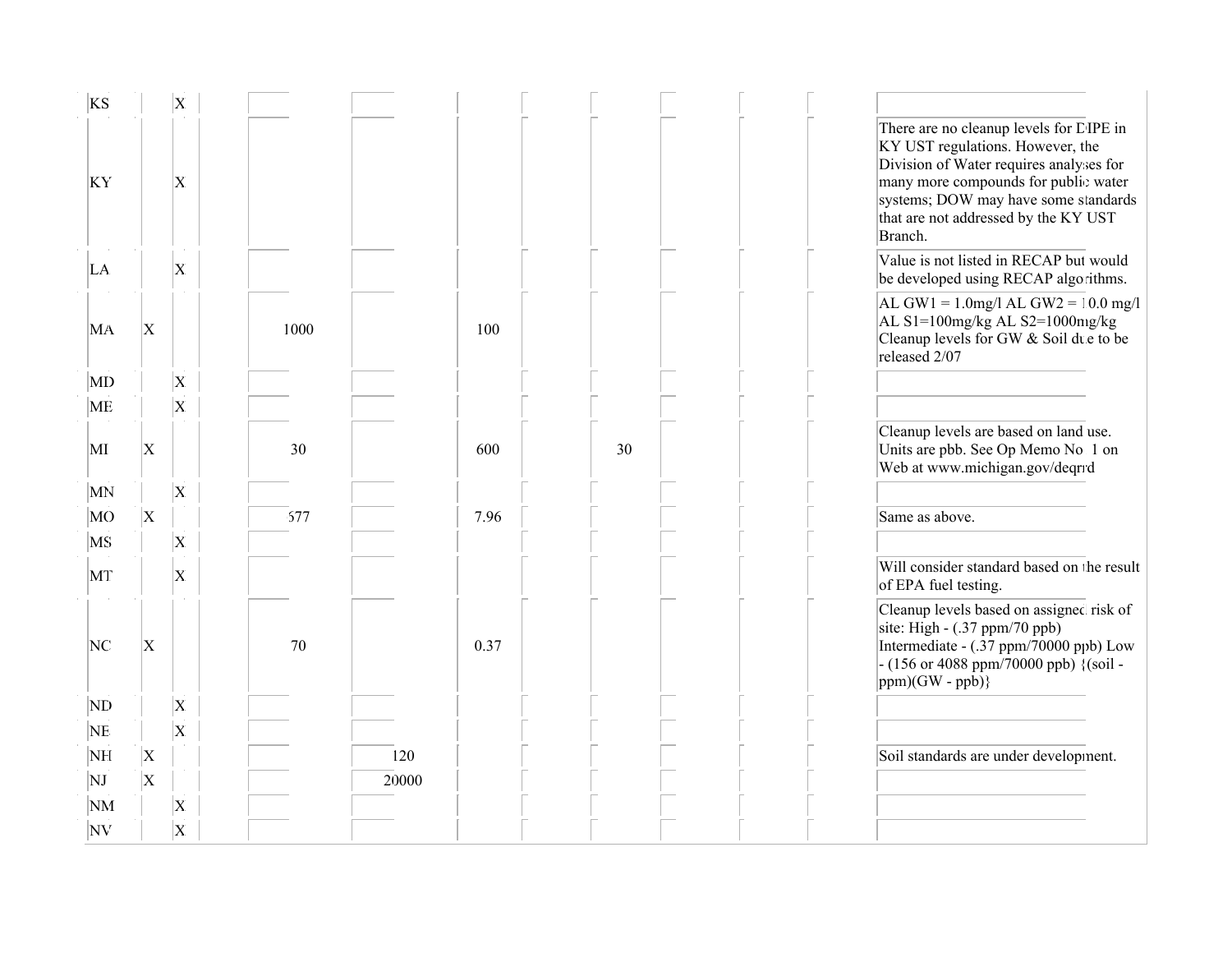| WY        | $\overline{\mathrm{X}}$   |                           | 1200 | 1200 |    |     |                                                                                                                                                                                                  |
|-----------|---------------------------|---------------------------|------|------|----|-----|--------------------------------------------------------------------------------------------------------------------------------------------------------------------------------------------------|
| WV        |                           | X                         |      |      |    |     |                                                                                                                                                                                                  |
| WI        |                           | $\boldsymbol{\mathrm{X}}$ |      |      |    |     |                                                                                                                                                                                                  |
| WA        |                           | $\boldsymbol{\mathrm{X}}$ |      |      |    |     |                                                                                                                                                                                                  |
| VT        |                           | X                         |      |      |    |     |                                                                                                                                                                                                  |
| VA.       |                           | $\boldsymbol{\mathrm{X}}$ |      |      |    |     | VDEQ has zero tolerance for petroleum<br>and petroleum-related additives in private<br>Drinking water supply wells. Cleanup is<br>site-specific and risk-based.                                  |
| UT        |                           | $\boldsymbol{\mathrm{X}}$ |      |      |    |     |                                                                                                                                                                                                  |
| <b>TX</b> |                           | $\boldsymbol{\mathrm{X}}$ |      |      |    |     |                                                                                                                                                                                                  |
| TN        |                           | $\mathbf{\overline{X}}$   |      |      |    |     |                                                                                                                                                                                                  |
| SD        |                           | X                         |      |      |    |     |                                                                                                                                                                                                  |
| SC        | X                         |                           | 150  |      |    | 150 | Cleanup Levels are site-specific risk-<br>based values                                                                                                                                           |
| RI        |                           | $\overline{\mathrm{X}}$   |      |      |    |     |                                                                                                                                                                                                  |
| PA        |                           | X                         |      |      |    |     |                                                                                                                                                                                                  |
| OR.       | $\boldsymbol{\mathrm{X}}$ |                           |      |      |    |     | If detected, the cleanup level is<br>established as 1 in a million cancer risk<br>and/or a hazard index of 1.                                                                                    |
| OK.       |                           | $\boldsymbol{\mathrm{X}}$ |      |      |    |     |                                                                                                                                                                                                  |
| OH        |                           | $\overline{\mathrm{X}}$   |      |      |    |     |                                                                                                                                                                                                  |
| NY        | $\boldsymbol{\mathrm{X}}$ |                           |      |      | 50 |     | contamination and the cleanup levels are<br>site-specific for both groundwater and<br>soil. The drinking water standard for<br>DIPE is regulated as an Unspecified<br>Organic Contaminant (UOC). |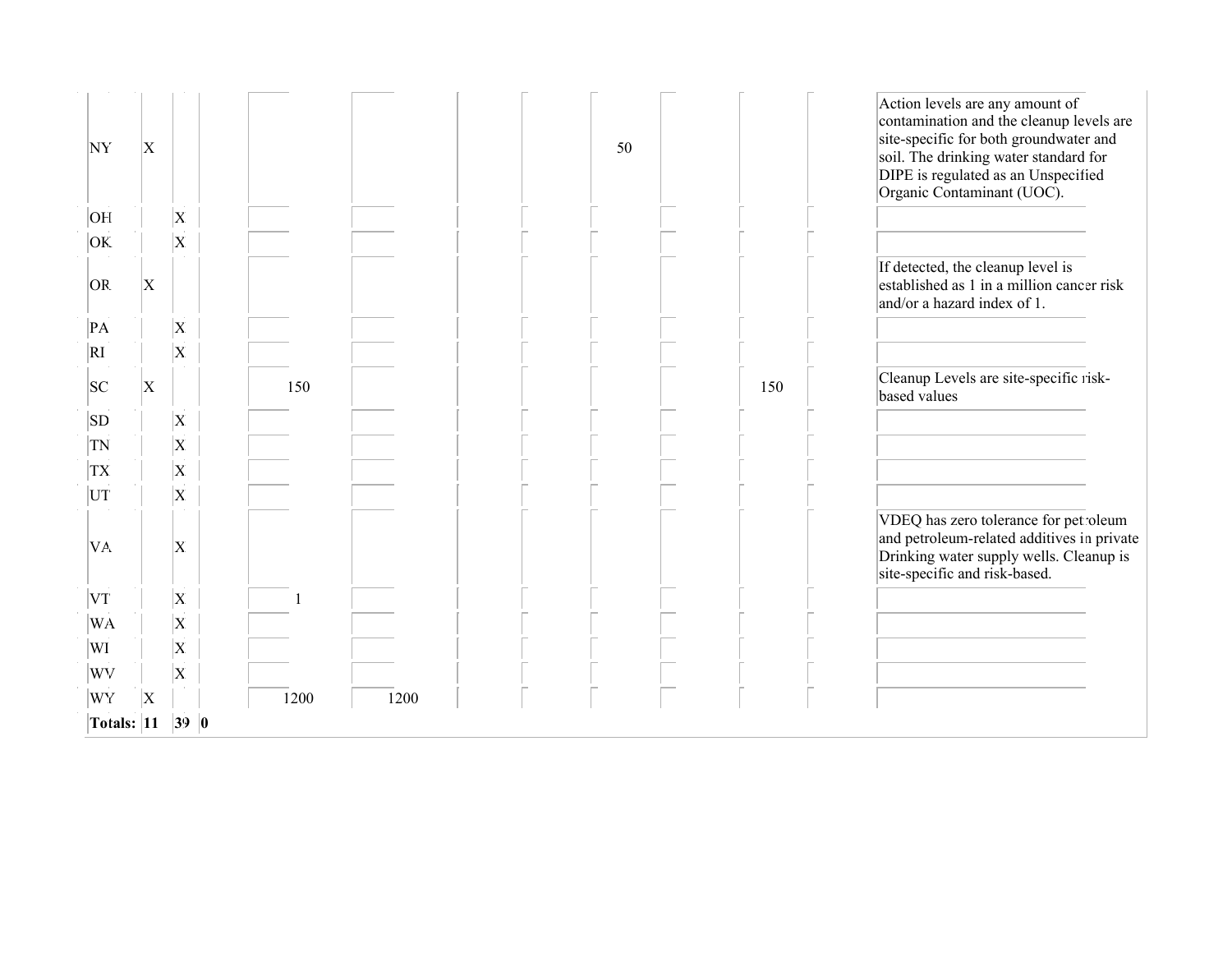#### 1- 7 a & b. Please indicate below whether your state enforces the federal MCL for ethylene dibromide (EDB) (0.05 pbb) or has separate action levels, cleanup levels, or drinking water standards.

| <b>State</b> | Yes No                  |                | Don't<br>Know            | Groundwater<br><b>Action</b><br>Level(s)<br>(ppb) | Groundwater<br>Cleanup<br>Level(s)<br>(ppb) | Soil<br><b>Action</b><br>Level(s)<br>(ppm) | Soil<br>Cleanup<br>Level(s)<br>(ppm) | Primary<br>(health<br>based) | Secondary<br>(taste $\&$<br>odor) | <b>State</b><br>(0r)<br>other)<br><b>Advisory</b> | <b>EPA</b><br><b>Advisory</b><br>$(20-40)$<br>ppb) | <b>Comments</b>                                                                                                                                                                                                                                                      |
|--------------|-------------------------|----------------|--------------------------|---------------------------------------------------|---------------------------------------------|--------------------------------------------|--------------------------------------|------------------------------|-----------------------------------|---------------------------------------------------|----------------------------------------------------|----------------------------------------------------------------------------------------------------------------------------------------------------------------------------------------------------------------------------------------------------------------------|
| AK.          |                         | $\overline{X}$ |                          |                                                   |                                             |                                            |                                      |                              |                                   |                                                   |                                                    | We will be adopting the federal MCL in<br>the near future.                                                                                                                                                                                                           |
| AL.          | X                       |                |                          |                                                   |                                             |                                            |                                      | 0.05                         |                                   |                                                   |                                                    | The state drinking water program has an<br>MCL for EDB of 0.00005 mg/l. This<br>value is used as our reporting limit and<br>initial screening level. A site specific<br>value could be developed through a risk<br>assessment to determine actual cleanup<br>values. |
| AR.          | X                       |                |                          |                                                   |                                             |                                            |                                      | 0.05                         |                                   |                                                   |                                                    | MCL is used a a screening level for<br>human health exposure. Clean-up level is<br>usually not as stringent as MCL.                                                                                                                                                  |
| AZ           | $\overline{\mathrm{X}}$ |                |                          |                                                   |                                             |                                            |                                      | 0.05                         |                                   |                                                   |                                                    | Yes                                                                                                                                                                                                                                                                  |
| CA           | $\overline{\mathrm{X}}$ |                |                          |                                                   |                                             |                                            |                                      |                              |                                   |                                                   |                                                    |                                                                                                                                                                                                                                                                      |
| <b>CO</b>    | $\overline{\mathrm{X}}$ |                |                          | 0.05                                              | 0.05                                        |                                            |                                      | 0.05                         |                                   |                                                   |                                                    | Colorado standard = $0.05$ ppb                                                                                                                                                                                                                                       |
| CT           | X                       |                |                          |                                                   |                                             |                                            |                                      | 0.05                         |                                   |                                                   |                                                    | The current detection limit is 0.02 ppb.<br>Detections between 0.02 and 0.05 ppb<br>should receive follow-up monitoring and<br>can be referred to DPH for site-specific<br>bottled water determination.                                                              |
| DE           | X                       |                |                          | 0.05                                              |                                             | 0.01                                       |                                      | 0.05                         |                                   |                                                   |                                                    | Cleanup levels are site-specific. DW<br>standard is enforceable for public wells.                                                                                                                                                                                    |
| FL           |                         | $\bf{X}$       |                          |                                                   | 0.02                                        |                                            | 0.02                                 |                              |                                   |                                                   |                                                    | We have our own lower cleanup target<br>level (of .02) than the federal MCL. We<br>do not routinely analyze for EDB in soil                                                                                                                                          |
| GA.          | X                       |                |                          |                                                   |                                             |                                            |                                      |                              |                                   |                                                   |                                                    |                                                                                                                                                                                                                                                                      |
| ΗI           |                         |                | $\vert \mathrm{X} \vert$ |                                                   |                                             |                                            |                                      |                              |                                   |                                                   |                                                    | The newly revised 2006 EALs do have<br>action levels for EDB and I think they<br>also have action levels for the previously<br>mentioned contaminants like TAME. So                                                                                                  |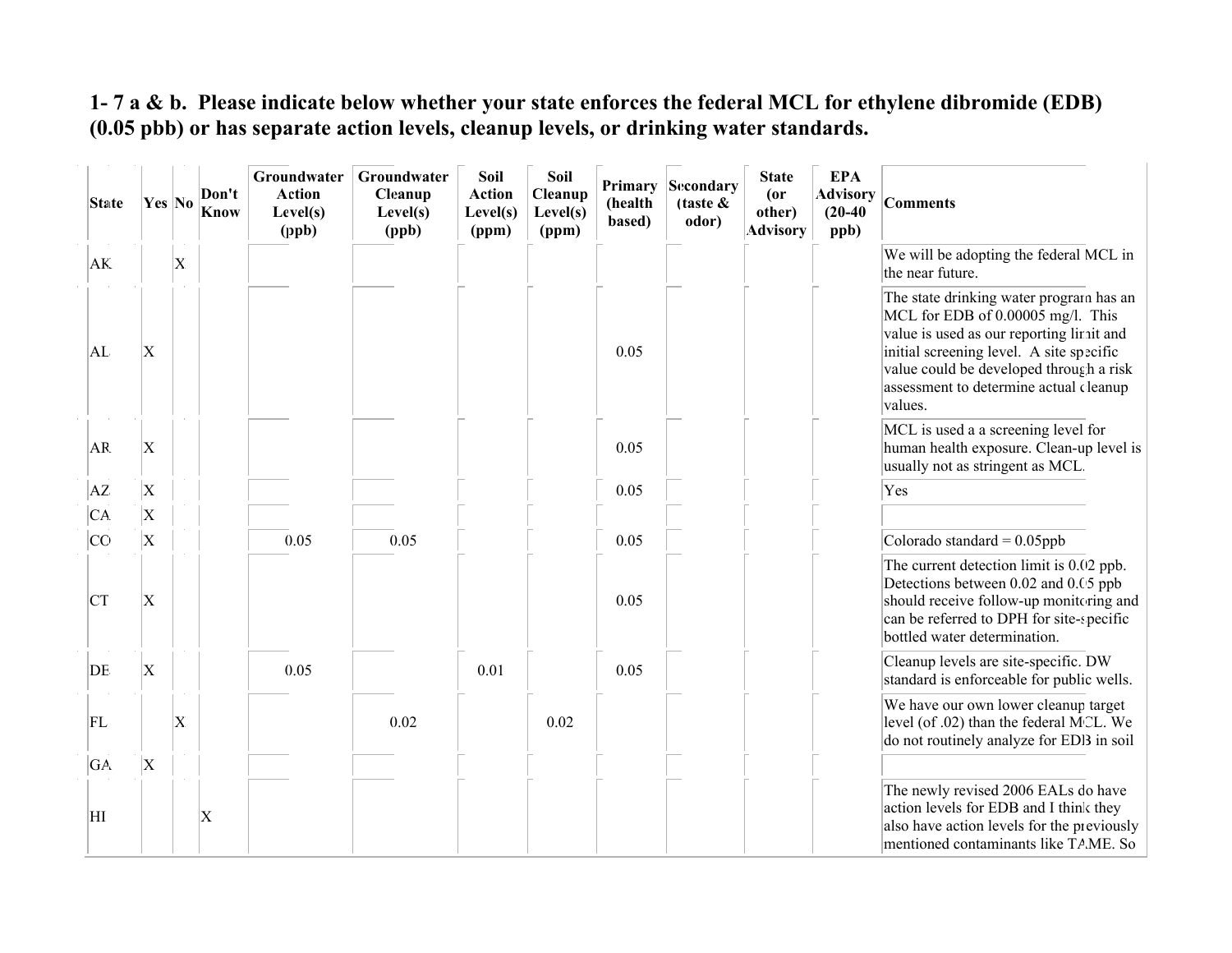|           |                           |                    |           |      |      |         |       |      |      | certain depts in Hawaii Dept of Health<br>do have action levels for EDB, but my<br>office does not.                                                                                                                                                      |
|-----------|---------------------------|--------------------|-----------|------|------|---------|-------|------|------|----------------------------------------------------------------------------------------------------------------------------------------------------------------------------------------------------------------------------------------------------------|
| IA        |                           | $\vert$ X          |           |      |      |         |       |      |      |                                                                                                                                                                                                                                                          |
| ID        | $\overline{\mathrm{X}}$   |                    |           | 0.05 |      | 0.0001  |       | 0.05 |      |                                                                                                                                                                                                                                                          |
| IL        |                           | $\vert \mathrm{X}$ |           |      |      |         |       |      |      |                                                                                                                                                                                                                                                          |
| N         |                           |                    |           |      |      |         |       | 0.05 |      | Same answer as for TBA. However,<br>IDEM uses the EPA SDWA MCL for<br>drinking water.                                                                                                                                                                    |
| KS        | $\vert$ X                 |                    |           |      |      |         |       |      |      |                                                                                                                                                                                                                                                          |
| KY        |                           |                    | $\vert$ X |      |      |         |       |      |      | There are no cleanup levels for EDB in<br>KY UST regulations. However, the<br>Division of Water requires analyses for<br>many more compounds for public water<br>systems; DOW may have some standards<br>that are not addressed by the KY UST<br>Branch. |
| LA        | X                         |                    |           |      |      |         |       |      |      | Standard is not listed in RECAP but<br>federal MCL would be used for GW-1<br>sites. GW-2 and GW-3 sites would have<br>standards developed using RECAP.                                                                                                   |
| MA        | X                         |                    |           | 0.02 | 0.02 | 0.10    | 0.10  | 0.02 |      | MMCL for this chemical is more<br>stringent than the federal MCL CL gw1<br>$= 0.02$ mg/l CL GW2=2.0mg/l CL Soil<br>$=0.1$ mg/kg                                                                                                                          |
| MD        | X                         |                    |           |      |      |         |       |      |      |                                                                                                                                                                                                                                                          |
| <b>ME</b> |                           | $\mathbf{X}$       |           | 0.10 | 0.10 |         |       | 0.20 | 0.20 | The Maine maximum exposure guideline<br>(drinking water) for EDB is 0.2 ppb: this<br>is higher than the 0.05 ppb federal<br>standard.                                                                                                                    |
| МI        | $\boldsymbol{\mathrm{X}}$ |                    |           | 0.05 | 0.05 | 1.00    | 20.00 | 0.05 |      | Units in pbb. Calculated soil criterion<br>defaults to target detection limit of 20<br>ppb. See Op Memo No. 1 on web at<br>www.michigan.gov/deqrrd                                                                                                       |
| MN        |                           | $\vert$ X          |           |      |      |         |       |      |      |                                                                                                                                                                                                                                                          |
| MO        | $\vert$ X                 |                    |           | 0.05 |      | 0.00047 |       | 0.05 |      | Same as above.                                                                                                                                                                                                                                           |
| MS        | $\boldsymbol{\mathrm{X}}$ |                    |           | 0.05 |      | 0.751   |       |      |      | Levels are "screening levels" requiring                                                                                                                                                                                                                  |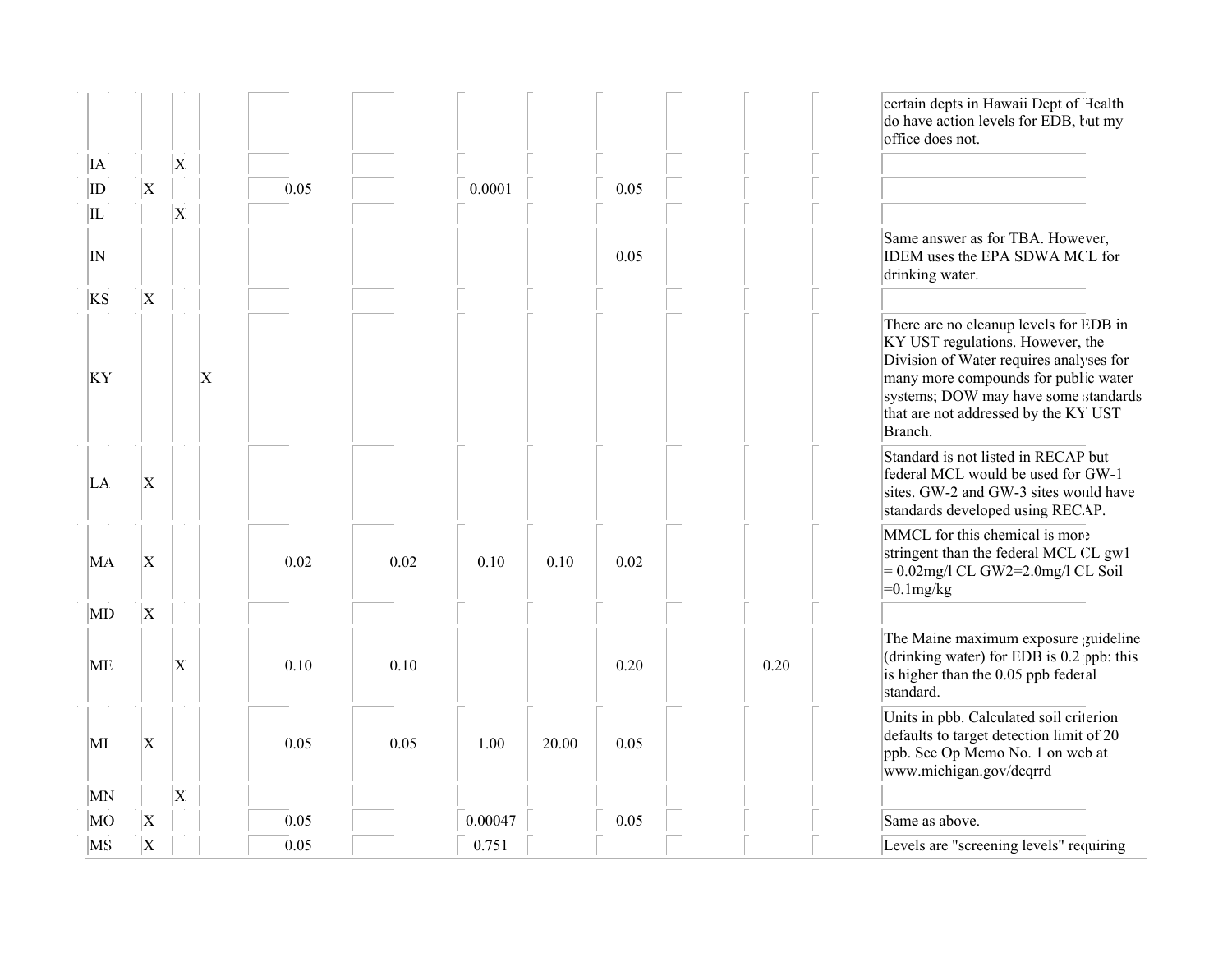|           |                           |              |        |         |          |        |       | further assessment and/or remediation.                                                                                                                                                                                                                                 |
|-----------|---------------------------|--------------|--------|---------|----------|--------|-------|------------------------------------------------------------------------------------------------------------------------------------------------------------------------------------------------------------------------------------------------------------------------|
| MT        | $\vert$ X                 |              | 0.004  | 0.004   |          |        | 0.004 | Currently evaluating data from EPA<br>EDB sampling survey.                                                                                                                                                                                                             |
| NC        | X                         |              | 0.0004 |         | 0.000002 |        | 0.05  | Action Level - Soil (ppm): 0.000002<br>Drinking Water Standards - Primary:<br>0.05 Cleanup levels based on assigned<br>risk of site: High - $(0.000002)$<br>ppm/0.0004 ppb) Intermediate -<br>$(0.000002$ ppm/50 ppb) Low - $(0)$                                      |
| ND        | $\vert$ X                 |              |        |         |          |        | 0.05  |                                                                                                                                                                                                                                                                        |
| <b>NE</b> | $\mathbf X$               |              |        |         |          |        |       | EDB with the federal MCL is included<br>as a numerical standard in our Ground<br>Water Standards. However, it is not<br>included as a chemical of concern for<br>petroleum, is not included in our RBCA<br>guidelines, and is not normally<br>monitored at LUST sites. |
| NH        | $\vert$ X                 |              |        | 0.05    |          | 0.10   | 0.05  |                                                                                                                                                                                                                                                                        |
| NJ        | $\vert$ X                 |              |        | 0.03    |          |        | 0.05  |                                                                                                                                                                                                                                                                        |
| NM        | $\vert$ X                 |              | 0.10   | 0.10    |          |        | 0.05  | 1-7 EDB action levels in soil are risk<br>based and therefore variable                                                                                                                                                                                                 |
| NV        | $\boldsymbol{\mathrm{X}}$ |              | 0.05   | 0.05    |          |        | 0.05  | Federal MCL                                                                                                                                                                                                                                                            |
| NY        | X                         |              |        | 0.0006  |          |        | 50.00 | The action level for groundwater and soil<br>is any amount of contamination. The<br>cleanup level for soil is site specific. The<br>drinking water standard for EDB is<br>regulated as an Unspecified Organic<br>Contaminant (UOC).                                    |
| OH        |                           | $\vert$ X    |        |         |          |        |       |                                                                                                                                                                                                                                                                        |
| OK.       |                           | $\vert$ X    |        |         |          |        |       |                                                                                                                                                                                                                                                                        |
| OR.       |                           | $\mathbf{x}$ |        | 0.00064 |          | 0.0074 |       | Cleanup levels are from the most<br>conservative RBDM pathway                                                                                                                                                                                                          |
| PA        | $\vert$ X                 |              |        |         |          |        |       |                                                                                                                                                                                                                                                                        |
| RI        | X                         |              | 0.025  | 0.05    |          | 0.0005 | 0.05  | 1-7 Standards are for GA groundwater<br>areas Reporting limit of analysic<br>normally conducted is higher than<br>standards                                                                                                                                            |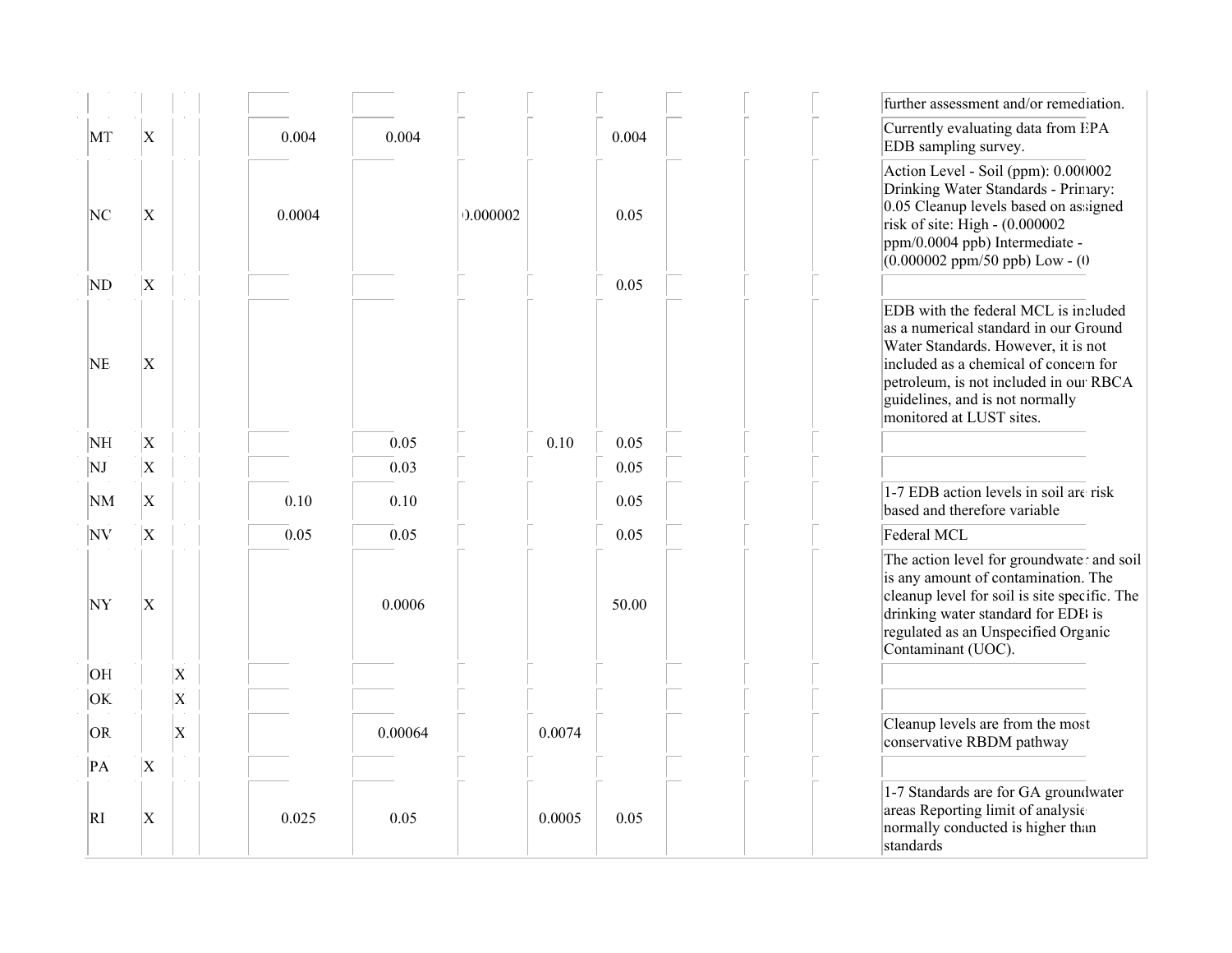| SC  |            | X  |                |                    | 0.05 |      |       | 0.05 |      | Cleanup Levels are site specific risk-<br>based values                                                                                                                                                                                                                      |
|-----|------------|----|----------------|--------------------|------|------|-------|------|------|-----------------------------------------------------------------------------------------------------------------------------------------------------------------------------------------------------------------------------------------------------------------------------|
| SD  |            |    | $\mathbf{X}$   |                    |      |      |       |      |      |                                                                                                                                                                                                                                                                             |
| TN  |            | X  |                |                    |      |      |       |      |      | Ingestion, resident child or commercial<br>worker-.05 ppb Indoor Inhalation/vapor<br>emissions, (gw) resident child-.0855ppm,<br>commercial worker-.499ppm Indoor<br>inhalation/vapor emissions, (soil),<br>resident child-.18ppm, commercial<br>worker-1.05ppm             |
| TX. |            |    | Χ              |                    |      |      |       |      |      | 1-7. The LUST program does not<br>analyze for EDB                                                                                                                                                                                                                           |
| UT  |            |    | $\overline{X}$ |                    |      |      |       |      |      |                                                                                                                                                                                                                                                                             |
| VA. |            | X  |                |                    |      |      |       |      |      | Virginia standards are the same as the<br>EPA standards. Virginia Department of<br>Health enforces the primary and<br>secondary standards (MCLs).                                                                                                                           |
| VT  |            | ΙX |                |                    | 0.05 | 0.05 |       | 0.05 | 0.05 | Soil is site-specific                                                                                                                                                                                                                                                       |
|     | <b>WA</b>  | X  |                |                    |      | 0.01 | 0.005 | 0.05 |      | Groundwater cleanup level based on<br>concentration derived using carcinogenic<br>risk equation and adjusted for the<br>practical quantitation limit (PQL). Soil<br>cleanup level based on protection of<br>groundwater for drinking water use and<br>adjusted for the PQL. |
| WI  |            | Х  |                |                    |      | 0.05 |       |      |      |                                                                                                                                                                                                                                                                             |
|     | WV         |    |                | $\vert \mathrm{X}$ |      |      |       |      |      |                                                                                                                                                                                                                                                                             |
|     | WY         |    | Χ              |                    |      |      |       |      |      | Tank program has no cleanup levels for<br>EDB.                                                                                                                                                                                                                              |
|     | Totals: 33 |    | $\vert$ 13 3   |                    |      |      |       |      |      |                                                                                                                                                                                                                                                                             |

1- 8. Please indicate below whether your state enforces the federal MCL for 1,2 dichloroethane (1,2 DCA) (5 pbb) or has separate action levels, cleanup levels, or drinking water standards.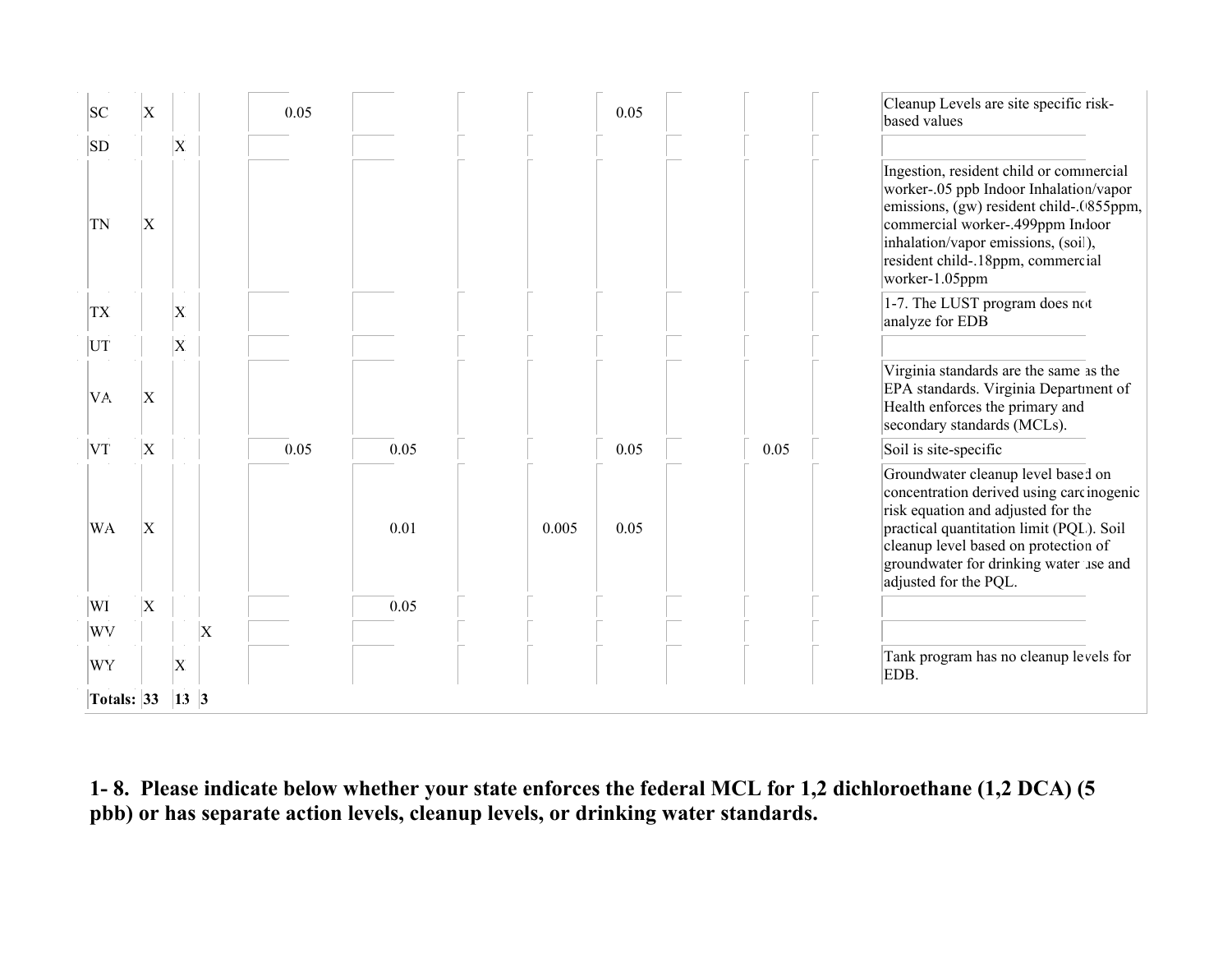| <b>State</b>   | Yes No                    |                           | Don't<br><b>Know</b> | Groundwater<br><b>Action</b><br>Level(s)<br>(ppb) | Groundwater<br>Cleanup<br>Level(s)<br>(ppb) | Soil<br><b>Action</b><br>Level(s)<br>(ppm) | Soil<br>Cleanup<br>Level(s)<br>(ppm) | Primary<br>(health<br>based) | Secondary<br>(taste $\&$<br>odor) | <b>State</b><br>$($ or<br>other)<br><b>Advisory</b> | <b>EPA</b><br><b>Advisory</b><br>$(20-40)$<br>ppb) | <b>Comments</b>                                                                                                                                                                                     |
|----------------|---------------------------|---------------------------|----------------------|---------------------------------------------------|---------------------------------------------|--------------------------------------------|--------------------------------------|------------------------------|-----------------------------------|-----------------------------------------------------|----------------------------------------------------|-----------------------------------------------------------------------------------------------------------------------------------------------------------------------------------------------------|
| AK.            | X                         |                           |                      |                                                   | 5                                           |                                            | 0.01                                 | 5                            |                                   |                                                     |                                                    | This is the most restrictive of multiple<br>soil cleanup levels (ingestion, inhalation,<br>migration to groundwater) and reflects<br>the migration to groundwater pathway.                          |
| AL             | $\boldsymbol{\mathrm{X}}$ |                           |                      | 5                                                 | 5                                           |                                            |                                      | 5                            |                                   |                                                     |                                                    | Site-specific LUST cleanup levels would<br>be developed using a risk-based process.                                                                                                                 |
| AR             | $\boldsymbol{\mathrm{X}}$ |                           |                      |                                                   |                                             |                                            |                                      | 5                            |                                   |                                                     |                                                    | MCL is used as a human health screening<br>level. Cleanup level is usually not as<br>stringent as MCL.                                                                                              |
| AZ             | X                         |                           |                      |                                                   |                                             | 2.50                                       | 2.50                                 | 5                            |                                   |                                                     |                                                    | Yes                                                                                                                                                                                                 |
| CA.            |                           |                           | $\vert$ X            |                                                   |                                             |                                            |                                      |                              |                                   |                                                     |                                                    |                                                                                                                                                                                                     |
| <b>CO</b>      | $\vert$ X                 |                           |                      | 0.38                                              | 0.38                                        |                                            |                                      | 0.38                         |                                   |                                                     |                                                    |                                                                                                                                                                                                     |
| CT             | $\boldsymbol{\mathrm{X}}$ |                           |                      |                                                   |                                             |                                            |                                      | 1                            |                                   |                                                     |                                                    |                                                                                                                                                                                                     |
| DE             | $\boldsymbol{\mathrm{X}}$ |                           |                      | 9.40                                              |                                             | 0.40                                       |                                      | 5                            |                                   |                                                     |                                                    | Cleanup levels are site-specific. DW<br>standard is enforceable for public wells.                                                                                                                   |
| FL             |                           | $\boldsymbol{\mathrm{X}}$ |                      |                                                   | 3                                           |                                            | 0.01                                 |                              |                                   |                                                     |                                                    | Our state has a lower cleanup target level<br>than the federal MCL                                                                                                                                  |
| GA.            | $\boldsymbol{\mathrm{X}}$ |                           |                      |                                                   |                                             |                                            |                                      |                              |                                   |                                                     |                                                    |                                                                                                                                                                                                     |
| ΗI             |                           |                           | $\vert$ X            |                                                   |                                             |                                            |                                      |                              |                                   |                                                     |                                                    |                                                                                                                                                                                                     |
| ĪА             |                           | $\boldsymbol{\mathrm{X}}$ |                      |                                                   |                                             |                                            |                                      |                              |                                   |                                                     |                                                    |                                                                                                                                                                                                     |
| ID             | X                         |                           |                      | 5                                                 |                                             | 0.008                                      |                                      | 5                            |                                   |                                                     |                                                    |                                                                                                                                                                                                     |
| IL             | X                         |                           |                      |                                                   |                                             |                                            |                                      |                              |                                   |                                                     |                                                    |                                                                                                                                                                                                     |
| IN             | X                         |                           |                      | 5                                                 | 5                                           | 0.024                                      | 0.024                                | 5                            |                                   |                                                     |                                                    | IDEM also has default closure levels for<br>commercial/industrial land use of 31 (gw)<br>and $0.15$ (s)                                                                                             |
| KS             | $\overline{\mathrm{X}}$   |                           |                      |                                                   |                                             |                                            |                                      |                              |                                   |                                                     |                                                    |                                                                                                                                                                                                     |
| KY <sup></sup> |                           | X                         |                      |                                                   |                                             |                                            |                                      |                              |                                   |                                                     |                                                    | There are no cleanup levels for this<br>contaminant in KY UST regulations.<br>However, the Division of Water requires<br>analyses for many more compounds for<br>public water systems; DOW may have |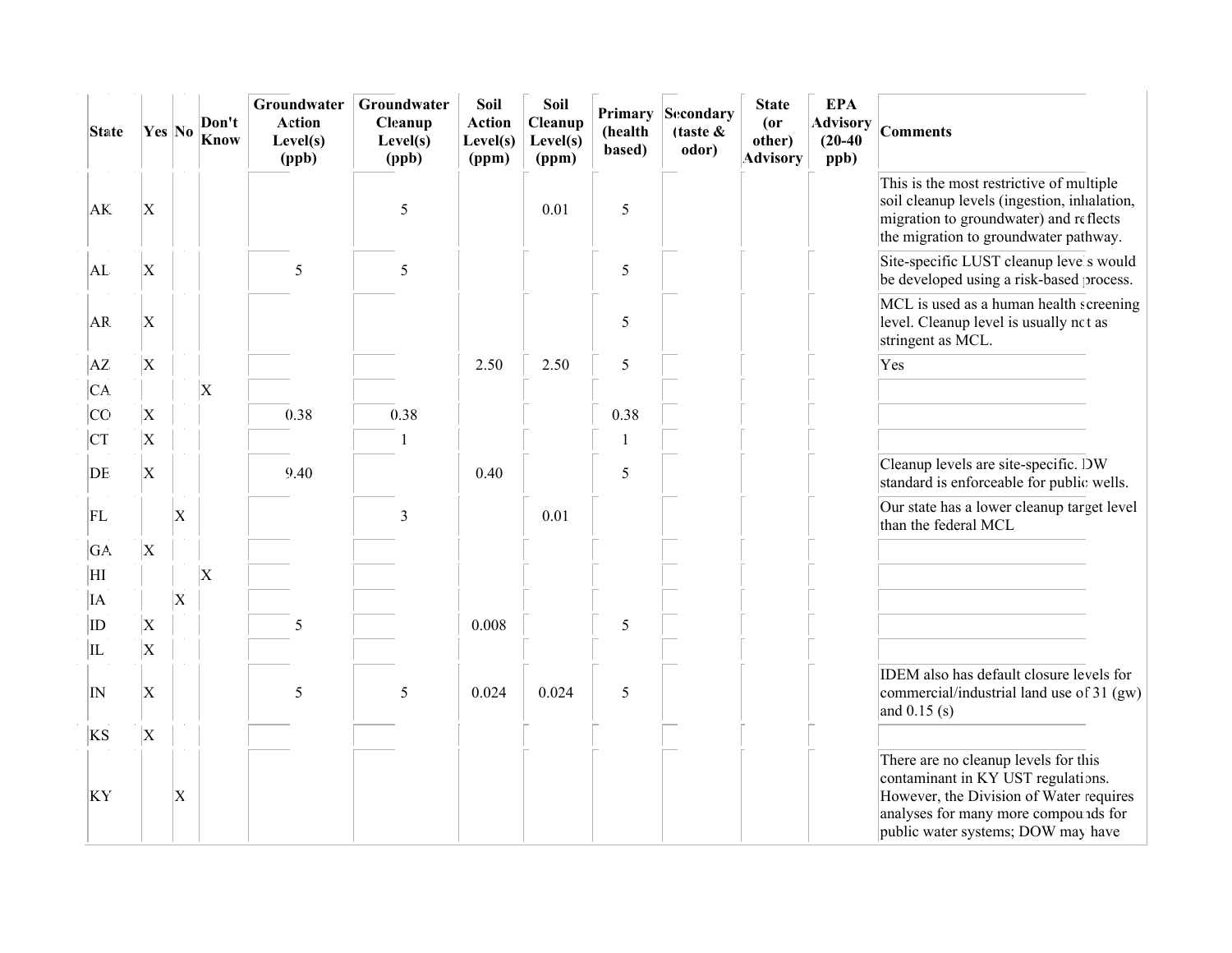|                 |                         |                       |                |                |        |              |                | some standards that are not addressed by<br>the KY UST Branch.                                                                                                                                                                                                             |
|-----------------|-------------------------|-----------------------|----------------|----------------|--------|--------------|----------------|----------------------------------------------------------------------------------------------------------------------------------------------------------------------------------------------------------------------------------------------------------------------------|
| LA              | $\overline{\mathrm{X}}$ |                       |                |                |        |              |                | Federal MCL used for GW1 sites. GW-2<br>and GW3 sites would have standards<br>developed in accordance with RECAP                                                                                                                                                           |
| MA              | $\vert$ X               |                       | 5              | 5              | 0.10   | 10           | 5              | $AL$ Soil = 0.1mg/kg CL S1 = 10 mg/kg<br>CL $S2 = 90.0$ mg.kg                                                                                                                                                                                                              |
| MI)             | $\vert$ X               |                       |                |                |        |              |                |                                                                                                                                                                                                                                                                            |
| ME              |                         | $\overline{X}$        | $\mathbf{2}$   | 4              |        |              | $\overline{4}$ |                                                                                                                                                                                                                                                                            |
| MI              | $\vert$ X               |                       | 5              | 5              | 15000  | 15000        | 5              | Units are pbb. See Op Memo No. 1 on<br>web at www.michigan.gov/deqrrd                                                                                                                                                                                                      |
| MN              | $\overline{\mathrm{X}}$ |                       |                |                |        |              | $\overline{4}$ |                                                                                                                                                                                                                                                                            |
| MO              |                         | $\overline{X}$        |                |                |        |              | 5              |                                                                                                                                                                                                                                                                            |
| MS              | $\overline{\mathrm{X}}$ |                       |                |                |        |              |                |                                                                                                                                                                                                                                                                            |
| MT              | $\vert$ X               |                       | $\overline{4}$ | $\overline{4}$ |        |              | $\overline{4}$ | Evaluating data from state samplings<br>efforts at historic petroleum release sites.                                                                                                                                                                                       |
| NC              | $\overline{\mathrm{X}}$ |                       | 0.38           |                | 0.0018 |              | 5              | Action Level - Groundwater (ppb): 0.38<br>Cleanup levels based on assigned risk of<br>site: High - (0.00180 ppm/0.38 ppb)<br>Intermediate - (0.00180 ppm/380 ppb)<br>Low - (7 or 63 ppm/380 ppb) $\{(\text{soil} -$<br>$ppm)(GW - ppb)$                                    |
| ND              | $\vert$ X               |                       |                |                |        |              | $\sqrt{5}$     |                                                                                                                                                                                                                                                                            |
| <b>NE</b>       | $\vert$ X               |                       |                |                |        |              |                | 1,2 DCA with the federal MCL is<br>included as a numerical standard in our<br>Ground Water Standards. However, it is<br>not included as a chemical of concern for<br>petroleum, is not included in our RBCA<br>guidelines, and is not normally monitored<br>at LUST sites. |
| NH              | $\vert$ X               |                       |                | 5              |        | 0.08         | $\sqrt{5}$     |                                                                                                                                                                                                                                                                            |
| NJ              |                         | $\overline{\text{X}}$ |                | $\overline{2}$ |        | $\mathbf{1}$ | $\sqrt{2}$     |                                                                                                                                                                                                                                                                            |
| <b>NM</b>       | $\vert$ X               |                       | 10             | 10             |        |              | 5              |                                                                                                                                                                                                                                                                            |
| <b>NV</b>       | $\overline{\mathrm{X}}$ |                       | 5              | 5              |        |              | 5              | Federal MCL                                                                                                                                                                                                                                                                |
| NY <sup>'</sup> | $\vert$ X               |                       |                | 0.60           |        | 0.10         | $\sqrt{5}$     | The action levels are any amount of<br>contamination in the groundwater and/or                                                                                                                                                                                             |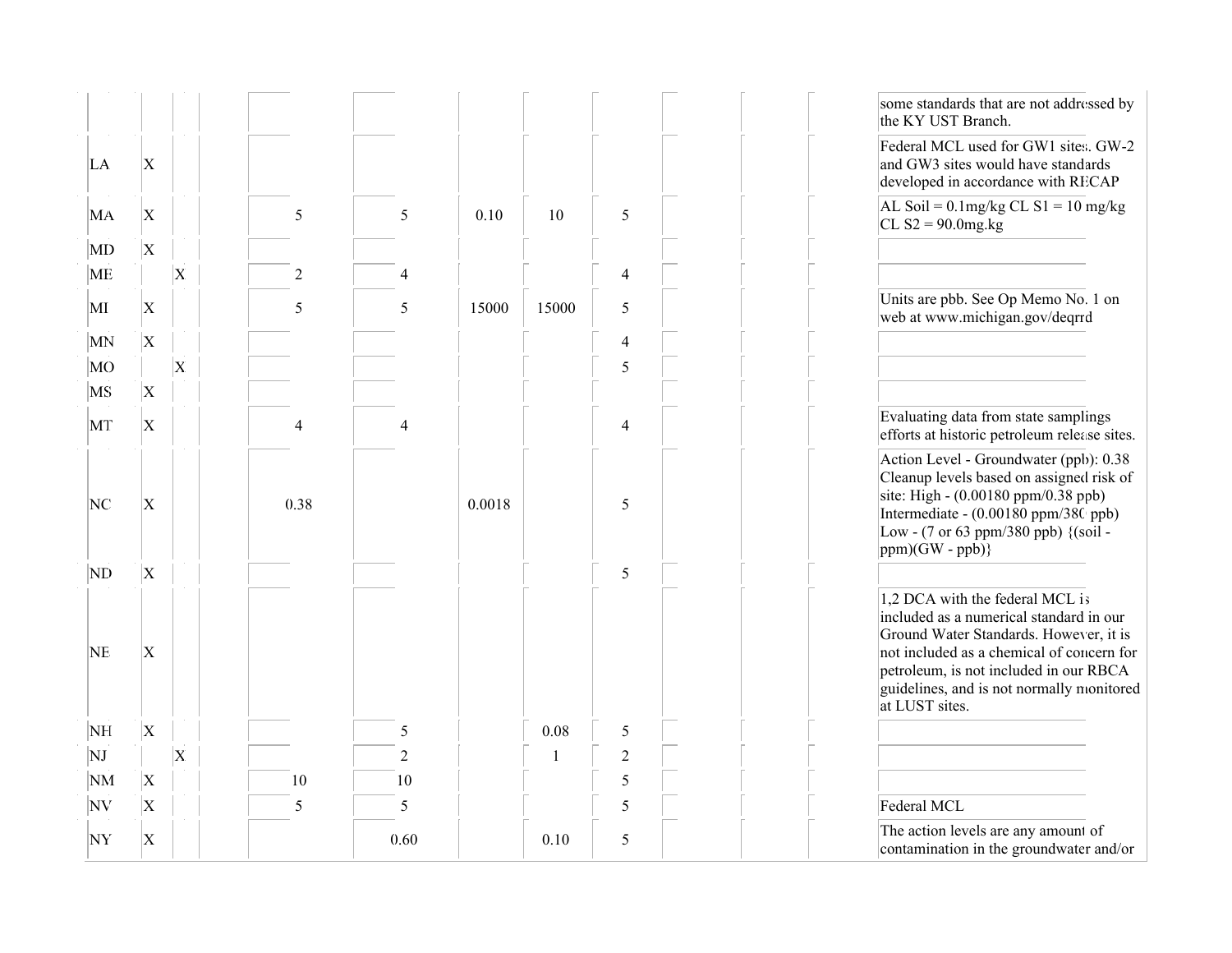|                     |                                |           |                |       |      |       | the soil.                                                                                                                                         |
|---------------------|--------------------------------|-----------|----------------|-------|------|-------|---------------------------------------------------------------------------------------------------------------------------------------------------|
| OH                  |                                | X         |                |       |      |       |                                                                                                                                                   |
| OK.<br>OR.<br>PA    | $\boldsymbol{\mathrm{X}}$<br>X | $\vert$ X |                |       |      |       | If detected, the cleanup level is<br>established as 1 in a million cancer risk<br>and/or a hazard index of 1.                                     |
| RI                  | $\boldsymbol{\mathrm{X}}$      |           | $\overline{2}$ | 5     | 0.10 | 5     | Responses in table are for GA areas GB<br>areas: groundwater cleanup level 110 ppb<br>leachability cleanup level soil 2.3 ppm                     |
| SC                  | $\vert$ X                      |           | 5              |       |      | 5     | Cleanup Levels are site-specific risk-<br>based values                                                                                            |
| SD                  |                                | $\vert$ X |                |       |      |       |                                                                                                                                                   |
| TN                  | $\boldsymbol{\mathrm{X}}$      |           |                | 0.005 |      |       | .0076 for resident child soil vapor .0166<br>for commercial worker soil vapor                                                                     |
| <b>TX</b>           |                                | $\vert$ X |                |       |      |       | The LUST program does not analyze for<br>$1,2$ DCA                                                                                                |
| UT                  | X                              |           |                |       |      |       | Division of Drinking Water enforces all<br>MCLs for drinking water sources, but we<br>do not regulate this under the tank<br>program              |
| VA.                 | $\boldsymbol{\mathrm{X}}$      |           |                |       |      |       | Virginia standards are the same as the<br>EPA standards. Virginia Department of<br>Health enforces the primary and<br>secondary standards (MCLs). |
| VT                  | $\boldsymbol{\mathrm{X}}$      |           |                |       |      | 5     |                                                                                                                                                   |
| <b>WA</b>           | $\vert$ X                      |           |                | 5     | 11   | 0.481 | Groundwater cleanup level based on<br>applicable state and federal law.                                                                           |
| WI                  | X                              |           |                | 5     |      |       |                                                                                                                                                   |
| WV                  | X                              |           |                |       |      | 5     |                                                                                                                                                   |
| WY                  |                                | $\vert$ X |                |       |      |       | Tank program has no cleanup levels for<br>1,2 DCA, but if found, would remediate<br>to federal MCL.                                               |
| Totals: 37   11   2 |                                |           |                |       |      |       |                                                                                                                                                   |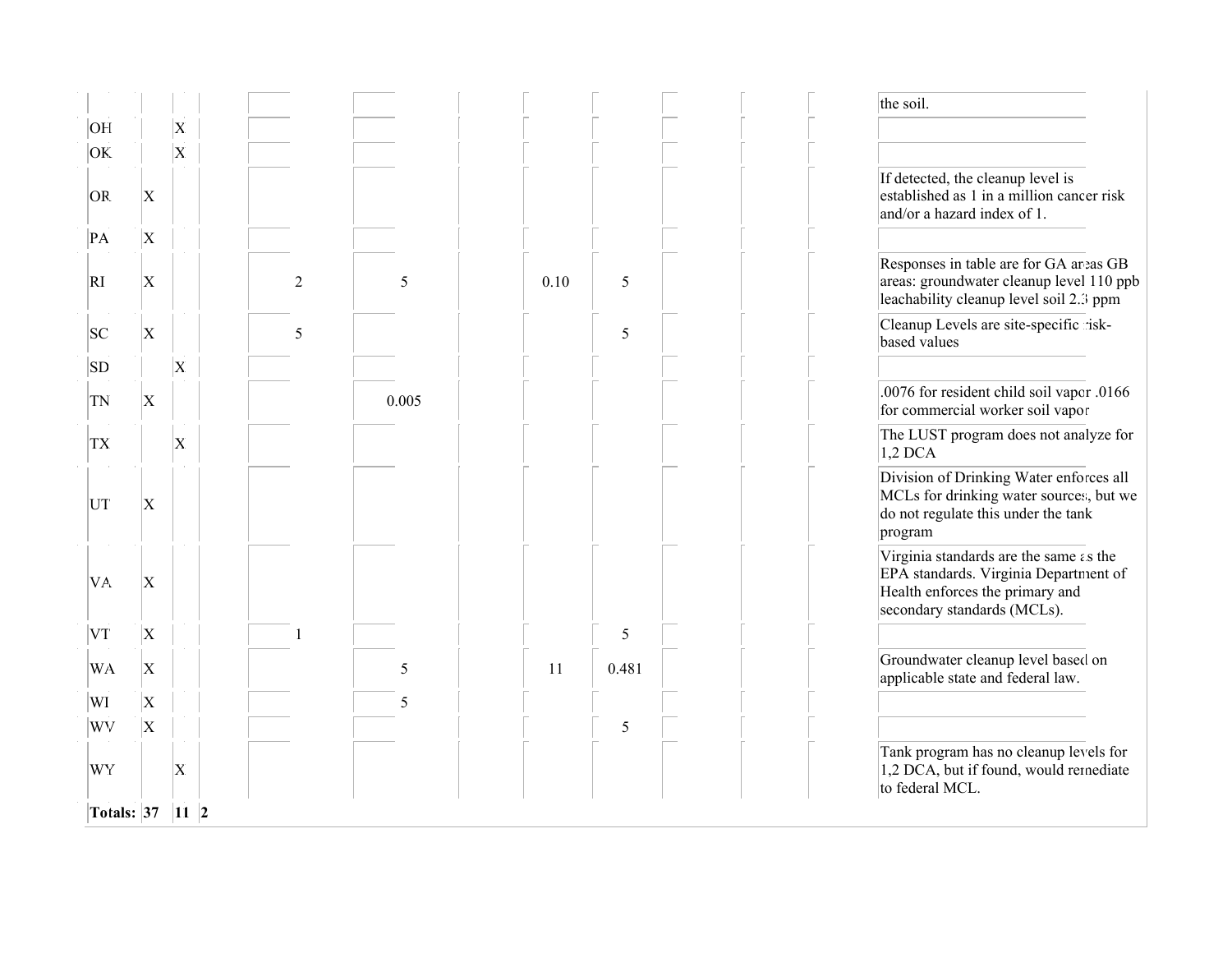#### 1-9. Please indicate below whether your state enforces the federal MCL for lead (15 pbb) or has separate action levels, cleanup levels, or drinking water standards.

| <b>State</b> | Yes No                    |              | Don't<br><b>Know</b> | <b>Action</b><br>Level(s)<br>(ppb) | Groundwater Groundwater<br>Cleanup<br>Level(s)<br>(ppb) | Soil<br>Action<br>Level(s)<br>(ppm) | Soil<br><b>Cleanup</b><br>Level(s)<br>(ppm) | (health<br>based) | <b>Primary Secondary</b><br>$\int$ (taste $\&$<br>odor) | <b>State</b><br>(0r)<br>other)<br><b>Advisory</b> | <b>EPA</b><br><b>Advisory</b><br>$(20-40)$<br>ppb) | <b>Comments</b>                                                                                                                                                                              |
|--------------|---------------------------|--------------|----------------------|------------------------------------|---------------------------------------------------------|-------------------------------------|---------------------------------------------|-------------------|---------------------------------------------------------|---------------------------------------------------|----------------------------------------------------|----------------------------------------------------------------------------------------------------------------------------------------------------------------------------------------------|
| AK.          | $\overline{\mathrm{X}}$   |              |                      |                                    | 15                                                      |                                     | 400                                         | 15                |                                                         |                                                   |                                                    |                                                                                                                                                                                              |
| AL.          | $\boldsymbol{\mathrm{X}}$ |              |                      |                                    | 15                                                      | 4.43                                | 4.43                                        | 15                |                                                         |                                                   |                                                    | Lead cleanup levels are<br>risk-based. Each site may<br>have a different cleanup<br>level. The levels quoted<br>are the initial screening<br>levels.                                         |
| AR.          |                           | $\mathbf{X}$ |                      |                                    |                                                         |                                     |                                             |                   |                                                         |                                                   |                                                    |                                                                                                                                                                                              |
| AZ           | $\overline{\mathrm{X}}$   |              |                      |                                    |                                                         | 400                                 | 400                                         | 50                |                                                         |                                                   |                                                    | Yes                                                                                                                                                                                          |
| CA.          |                           |              | $\vert$ X            |                                    |                                                         |                                     |                                             |                   |                                                         |                                                   |                                                    |                                                                                                                                                                                              |
| <b>CO</b>    | $\rm\overline{X}$         |              |                      | 50                                 | 50                                                      |                                     |                                             | 50                |                                                         |                                                   |                                                    |                                                                                                                                                                                              |
| <b>CT</b>    | $\boldsymbol{\mathrm{X}}$ |              |                      |                                    | 15                                                      |                                     |                                             | 15                |                                                         |                                                   |                                                    | Soil cleanup levels:<br>Residential direct<br>$exposure = 500 ppm,$<br>Industrial/commercial =<br>1000 ppm, GA pollutant<br>mobility = $0.015$ ppm, GB<br>pollutant mobility = $0.15$<br>ppm |
| DE           | $\boldsymbol{\mathrm{X}}$ |              |                      | 15                                 | 15                                                      | 400                                 | 400                                         | 15                |                                                         |                                                   |                                                    |                                                                                                                                                                                              |
| FL           |                           | $\mathbf{X}$ |                      |                                    | 15                                                      |                                     |                                             |                   |                                                         |                                                   |                                                    | We have our own cleanup<br>target level for lead, which<br>happens to be the same as<br>the federal MCL The level<br>for soil would be site-<br>specific based on SPLP or<br><b>TCLP</b>     |
| GA.          | $\overline{\mathrm{X}}$   |              |                      |                                    |                                                         |                                     |                                             |                   |                                                         |                                                   |                                                    |                                                                                                                                                                                              |
| ΗI           | $\boldsymbol{\mathrm{X}}$ |              |                      | 5.60                               | 5.60                                                    | 400                                 | 400                                         |                   |                                                         |                                                   |                                                    | Our 400 ppm level for soil<br>is based on direct                                                                                                                                             |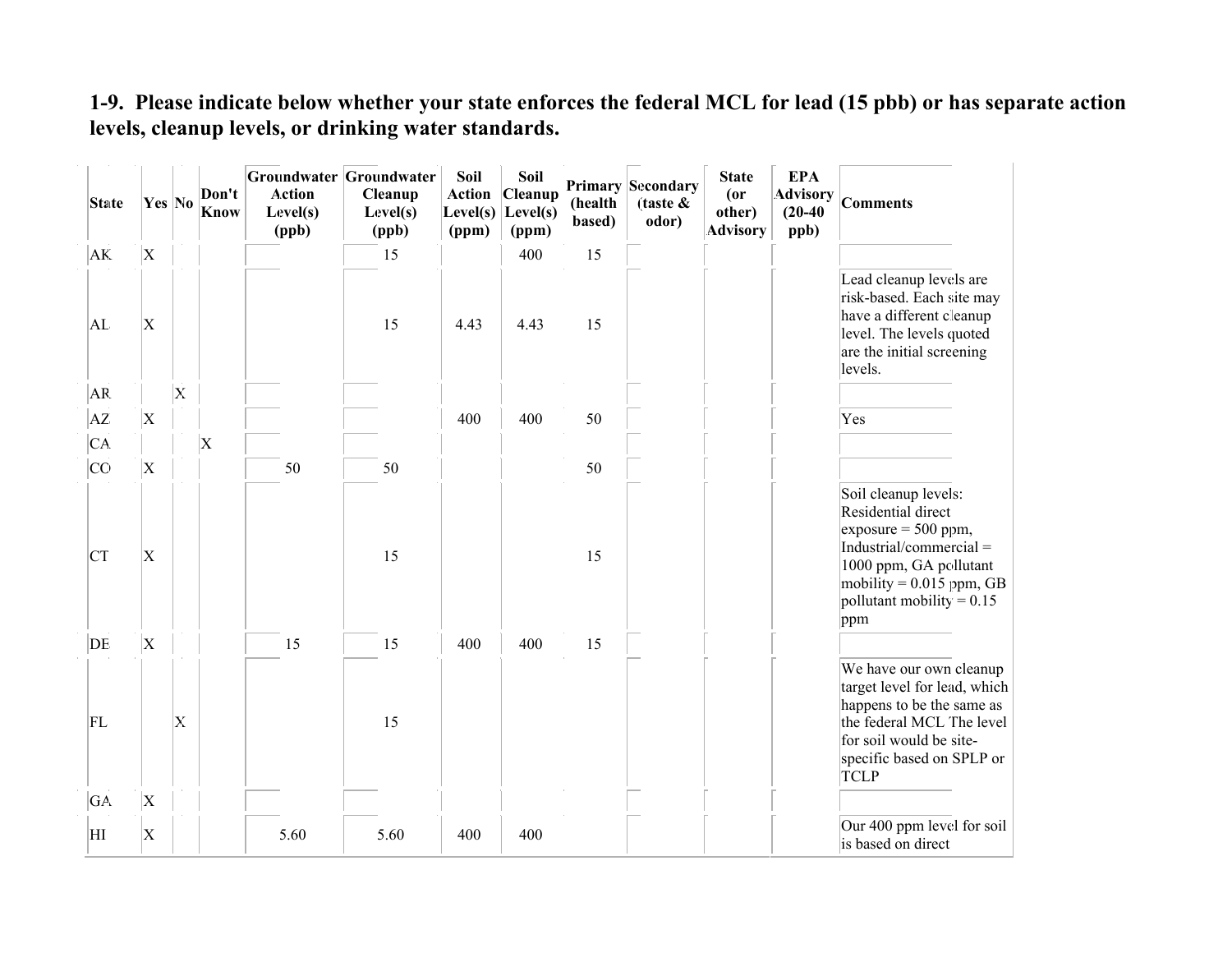|                        |                                      |                |                |      |        |        |                |     |      | exposure concerns, and<br>the relatively high levels<br>of lead in our geologically<br>young volcanic soils.                                                                                                                                                       |
|------------------------|--------------------------------------|----------------|----------------|------|--------|--------|----------------|-----|------|--------------------------------------------------------------------------------------------------------------------------------------------------------------------------------------------------------------------------------------------------------------------|
| IA<br>ID               | $\vert$ X                            | $\mathbf{x}$   | 15             |      | 50     |        | 15             |     |      |                                                                                                                                                                                                                                                                    |
| IL                     |                                      | $ \mathbf{x} $ | 7.50           | 7.50 | 0.0075 | 0.0075 | 7.50           | 100 | 7.50 |                                                                                                                                                                                                                                                                    |
| $\overline{\text{IN}}$ | $\vert$ X                            |                | 15             | 15   | 81     | 81     | 15             |     |      | The default closure levels<br>for commercial/industrial<br>are 42 (gw) and 230 (s)                                                                                                                                                                                 |
| KS<br>KY               | $\overline{\mathrm{X}}$<br>$\vert$ X |                |                | 15   |        |        |                |     |      | UST regulations use a<br>cleanup level of 0.015<br>mg/L for lead in<br>groundwater.                                                                                                                                                                                |
| LA                     | $\rm X$                              |                |                |      |        |        |                |     |      | Federal MCL's used for<br>GW1 sites. GW2 and<br>GW3 sites would have<br>standards developed using<br><b>RECAP</b>                                                                                                                                                  |
| MA                     | $\vert$ X                            |                | 20             | 15   | 300    | 300    | 15             |     |      | AL GW1 = $.02$ mg/l AL<br>$\text{GW2} = 01 \text{mg/l} \text{AL}$ Soil =<br>300mg/kg CL soil 300<br>ppm                                                                                                                                                            |
| MD                     | $\vert$ X                            |                |                |      |        |        |                |     |      |                                                                                                                                                                                                                                                                    |
| ME<br>МI               | $\overline{X}$                       |                | $\overline{4}$ |      | 400    |        | $\overline{4}$ |     |      | Criteria for lead are<br>derived using a<br>biologically based model<br>$\&$ is linked to residential<br>soil direct contact contact<br>criterion. State action level<br>max is 15ppb. Units are<br>pbb. See Op Memo No. 1<br>on web at<br>www.michigan.gov/deqrrd |
| MN                     | $\vert \mathrm{X} \vert$             |                |                |      | 300    |        |                |     |      |                                                                                                                                                                                                                                                                    |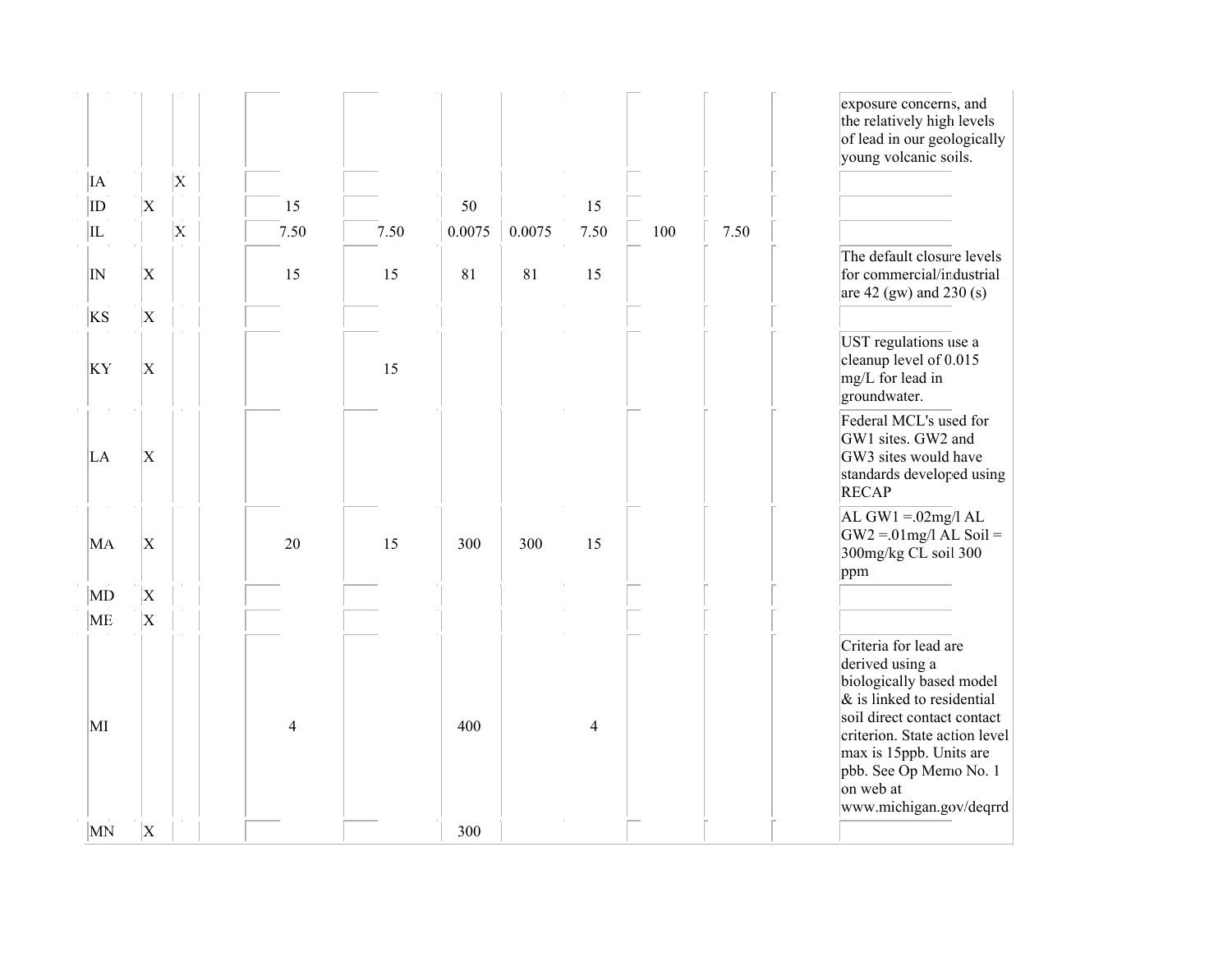| MO        | $\mathbf x$               | 15   |    | 260 | 15        | Same as above.                                                                                                                                                                                                                                                                      |
|-----------|---------------------------|------|----|-----|-----------|-------------------------------------------------------------------------------------------------------------------------------------------------------------------------------------------------------------------------------------------------------------------------------------|
| MS        | $\vert$ X                 |      |    |     |           |                                                                                                                                                                                                                                                                                     |
| MT        | $\vert$ X                 | 0.10 | 15 |     | 15        |                                                                                                                                                                                                                                                                                     |
| NC        | $\boldsymbol{\mathrm{X}}$ | 15   |    | 270 | 15        | Cleanup levels based on<br>assigned risk of site. High<br>$- (270 ppm/15 ppb)$<br>Intermediate - (270<br>$ppm/15000$ ppb) Low -<br>$(400$ ppm/15000 ppb)<br>$\{(soil - ppm)(GW - ppb)\}\$                                                                                           |
| ND        | $\boldsymbol{\mathrm{X}}$ |      |    |     | 15        |                                                                                                                                                                                                                                                                                     |
| <b>NE</b> | $\mathbf X$               |      |    |     |           | Lead with the federal<br>MCL is included as a<br>numerical standard in our<br>Ground Water Standards.<br>However, it is not<br>included as a chemical of<br>concern for petroleum, is<br>not included in our RBCA<br>guidelines, and is not<br>normally monitored at<br>LUST sites. |
| NH        | $\boldsymbol{\mathrm{X}}$ |      | 15 |     | 15<br>400 |                                                                                                                                                                                                                                                                                     |
| NJ        | $\mathbf X$               | 15   | 5  |     |           | 15 ppb is an action level<br>(not a MCL) under the<br>Safe Drinking Water Act<br>and takes into account that<br>some plumbing and water<br>distribution systems have<br>lead components. 5 ppb is<br>the Ground Water Quality<br>Standard.                                          |
| <b>NM</b> | $\vert$ X                 | 50   | 50 |     | 15        |                                                                                                                                                                                                                                                                                     |
| NV        | $\vert$ X                 | 15   | 15 |     | 15        | Your question includes<br>two mutually exclusive<br>responses.                                                                                                                                                                                                                      |
| NY        | $\vert$ X                 |      | 25 |     | 50        | The action levels are<br>above site background and                                                                                                                                                                                                                                  |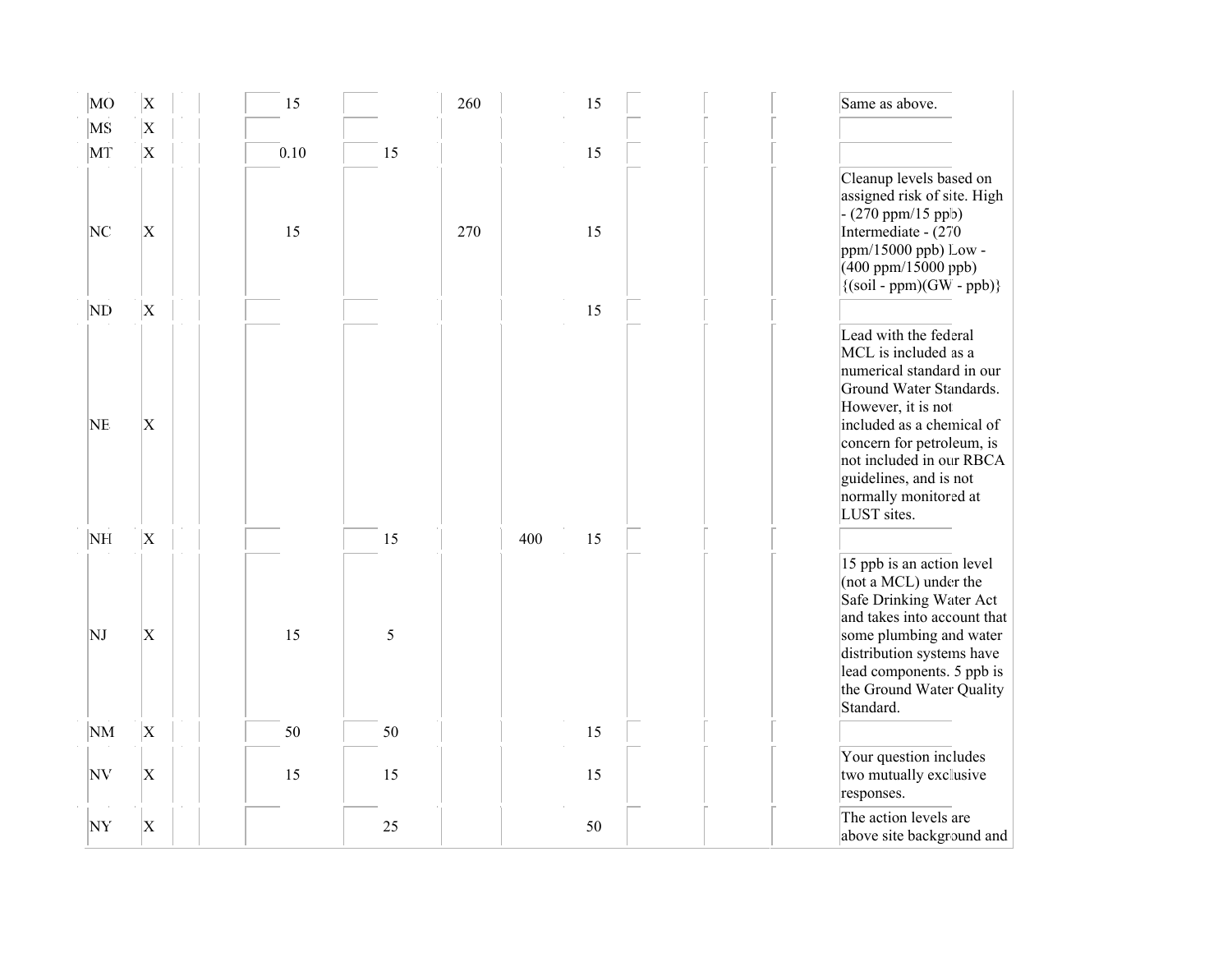| OH        |                           | $\mathbf{x}$ |                           |      |    |     |      |    | the cleanup levels are site-<br>specific for soil.                                                                                                                                                                                                                      |
|-----------|---------------------------|--------------|---------------------------|------|----|-----|------|----|-------------------------------------------------------------------------------------------------------------------------------------------------------------------------------------------------------------------------------------------------------------------------|
| OK.       |                           |              | $\boldsymbol{\mathrm{X}}$ |      |    |     |      |    | Our agency does not<br>enforce federal MCL for<br>Pb. However, Oklahoma<br>Department of<br>Environmental Quality, I<br>believe, does enforce Pb<br>drinking water standards.                                                                                           |
| OR.       | $\mathbf X$               |              |                           |      | 15 |     | 400  |    |                                                                                                                                                                                                                                                                         |
| PA        |                           | $\mathbf{x}$ |                           | 5    | 5  | 450 | 450  |    |                                                                                                                                                                                                                                                                         |
| RI        | $\boldsymbol{\mathrm{X}}$ |              |                           | 7.50 | 15 |     | 0.04 | 15 | Standards in table are for<br>GA areas. Soil cleanup<br>level is by a leachability<br>procedure (TCLP or<br>SPLP) and the units are<br>mg/l These are RIDEM<br>standards but are rarely<br>required for LUST<br>investigations. There are<br>no standards for GB areas. |
| SC        | $\vert \mathrm{X} \vert$  |              |                           | 15   |    |     |      | 15 | Must first determine if<br>lead is naturally occuring<br>or organic. If lead is<br>organic, cleanup levels are<br>site-specific risk-based<br>values.                                                                                                                   |
| SD        |                           | $\mathbf{x}$ |                           |      |    |     |      |    |                                                                                                                                                                                                                                                                         |
| TN        | $\vert$ X                 |              |                           |      | 15 |     |      |    |                                                                                                                                                                                                                                                                         |
| <b>TX</b> |                           | $\mathbf{X}$ |                           |      |    |     |      |    | The LUST program does<br>not analyze for lead in<br>groundwater                                                                                                                                                                                                         |
| UT        | $\boldsymbol{\mathrm{X}}$ |              |                           |      |    |     |      |    | Federal MCls                                                                                                                                                                                                                                                            |
| VA.       | $\vert \mathrm{X} \vert$  |              |                           |      |    |     |      |    | Virginia standards are the<br>same as the EPA<br>standards. Virginia<br>Department of Health                                                                                                                                                                            |

enforces the primary and primary and primary and